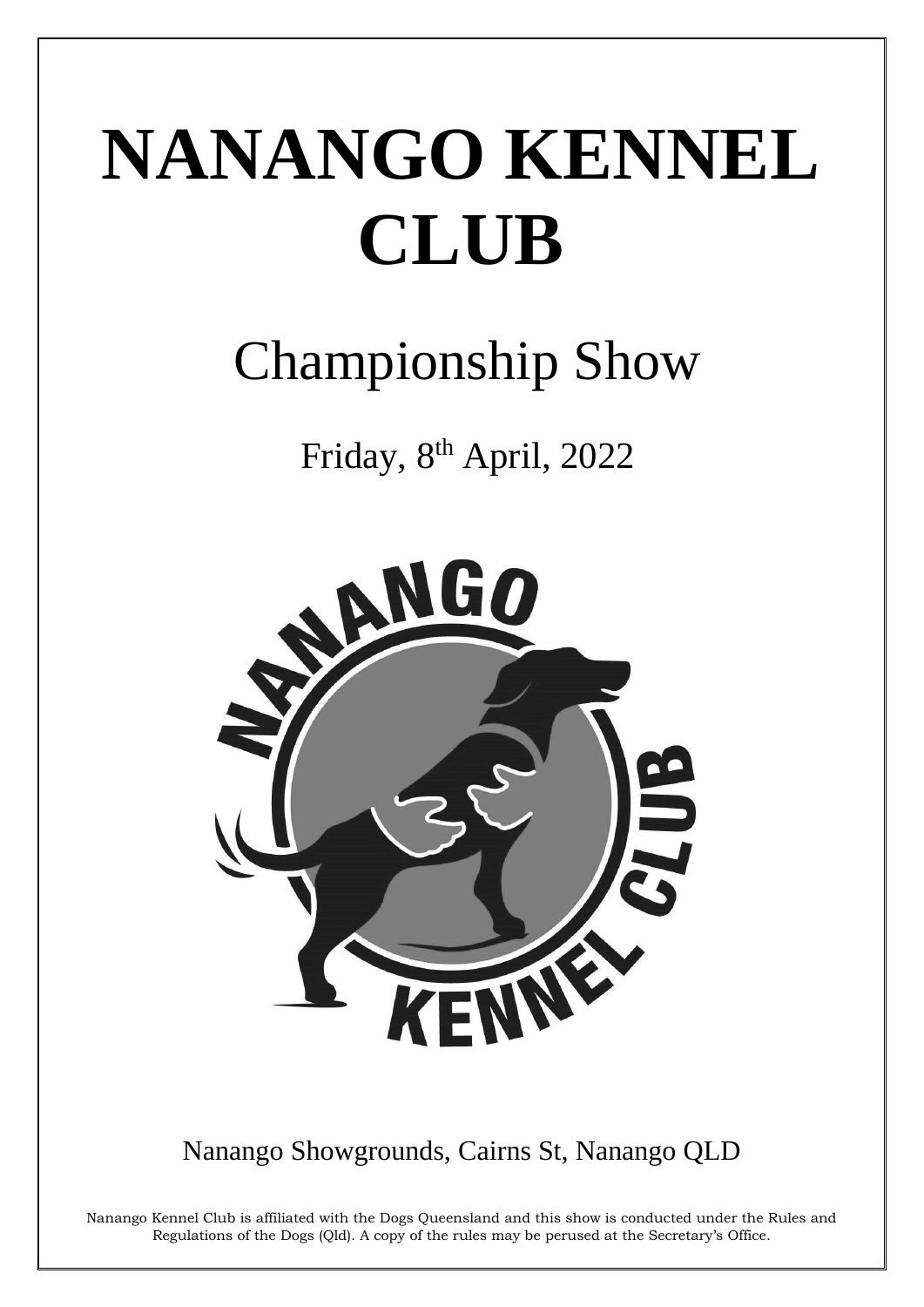# Nanango Kennel Club

# Championship Show

Judging Commences at 8:30 am with Sweepstakes

## Judges & Judging order:

| General Specials  Mrs R Seare (QLD)             |  |
|-------------------------------------------------|--|
|                                                 |  |
|                                                 |  |
| followed by  Group 2                            |  |
| Ring 3: Mrs V Schneider (QLD)  Baby Sweepstakes |  |
| followed by  Group 5                            |  |
| followed by  Group 3                            |  |
| Ring 2: Mrs R Seare (QLD) Veteran Sweepstakes   |  |
|                                                 |  |
| followed by  Group 1                            |  |
| Ring 1: Mrs D Norman (QLD) Puppy Sweepstakes    |  |

Show Manager: ....................David Weil

Show Secretary: .................Trish Harris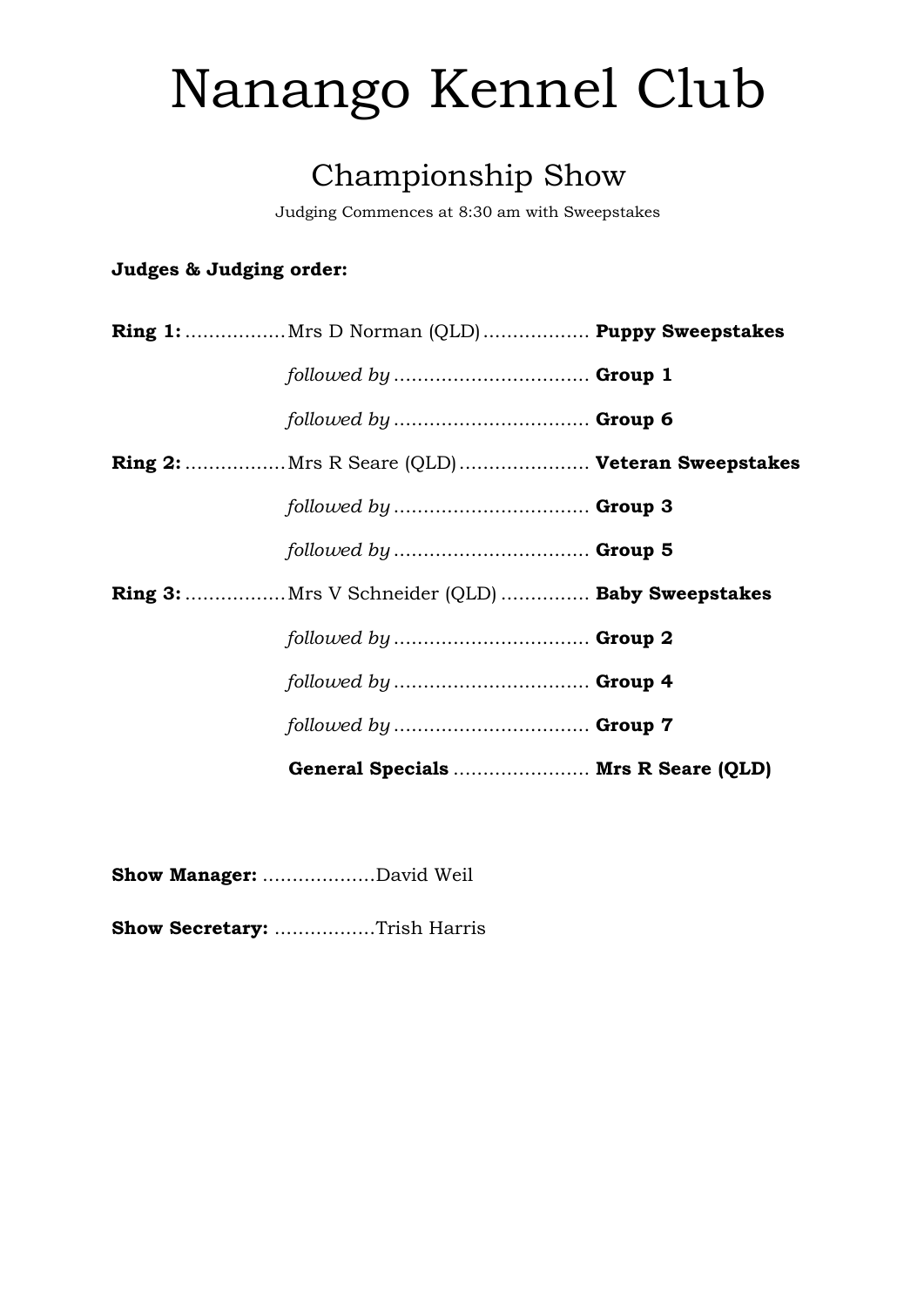# Puppy Sweepstakes - Judge: Ms Diana Norman (QLD)

| 42  | Mrs M L Boole: ANANDA CRASHN THE PARTY 3100438275 04-10-2021               | Havanese                             |
|-----|----------------------------------------------------------------------------|--------------------------------------|
| 52  | A Anson: LAPINSCHA DARE TO DAZZLE 4100361599 05-10-2021                    | Miniature Pinscher                   |
| 75  | MS R CAMPBELL & MR G ROSS: TAWNYOAK BETWIX N BETWEEN 2100564213 22-04-2021 | <b>Irish Terrier</b>                 |
| 77  | S & K Whyatt: BELLJACKS I HEARD A RUMOUR 4100358889 28-07-2021             | <b>Jack Russell Terrier</b>          |
| 120 | M & C Lawson: GLENKINCHIE BODECIA 3100437918 27-09-2021                    | English Springer<br>Spaniel          |
| 125 | O Gillies, J Toyer & M Belle Isle: BROWNHUNT NADIA 2100568251 01-06-2021   | <b>German Shorthaired</b><br>Pointer |
| 132 | D McAllister: WYSIWYG READYTODISTURBTHPEACE 4100362696 27-08-2021          | Golden Retriever                     |
| 152 | Ammie Gorton: HEVNSENT TEQUILA SUNRISE 3100438531 05-09-2021               | Lagotto Romagnolo                    |
| 167 | Mrs. Tara McNicol: LUKARA POWER OF FAITH 4100361661 03-10-2021             | Beagle                               |
| 174 | Ms L Johnstone: BEKKRI ROCKIN WITH STYLE 4100359945 19-07-2021             | Dachshund (Smooth<br>Haired)         |
| 196 | Miss A L May: ANNIEPRIDE TRAILER PARK GIRL 4100357333 23-06-2021           | Australian Stumpy Tail<br>Cattle Dog |
| 236 | R & K Reid: <b>BORDOGUE ELIJAH</b> 4100360191 05-08-2021                   | Dogue de Bordeaux                    |
| 240 | R & K Reid: <b>BORDOGUE MISTEE</b> 4100360197 05-08-2021                   | Dogue de Bordeaux                    |
| 241 | R & K Reid: <b>BORDOGUE ERIN</b> 4100360195 05-08-2021                     | Dogue de Bordeaux                    |
| 264 | Mrs. Lauren McKillop-Davies: SALHIA FIRST EDITION 4100353928 07-05-2021    | St. Bernard                          |
| 302 | Mr. Jayden Brown: CH TZUAVE CAREFUL WAT U WITCH FOR 4100353031 04-05-2021  | Shih Tzu                             |
| 1st | 302<br>120<br>3rd<br>196<br>2nd                                            |                                      |

# **Baby Puppy Sweepstakes - Judge: Mrs Vicki Schneider (QLD)**

| 74  | MISS K L Henderson: CEASAIR OF OTAGO (IMP NZ) 0064522022 19-10-2021                   | Irish Terrier                        |
|-----|---------------------------------------------------------------------------------------|--------------------------------------|
| 109 | Terri Smith: TSPARKLE FLIRTING VIXEN 4100364619 06-12-2021                            | Cocker Spaniel                       |
| 141 | Ms. Khylie Wood: MORNDEW REGAL TREASURE (AI) 3100442072 16-11-2021                    | Labrador Retriever                   |
| 159 | Judy & Tony Glover: FELDJAEGER NOW DARE TO DREAM 4100365570 09-12-2021                | Weimaraner                           |
| 179 | Mrs L. Fejer: MARMATIA AUSSIE KHAMALI 4100365982 17-12-2021                           | Rhodesian Ridgeback                  |
| 181 | Mrs. Silvana Tassan & Mr Serge Tassan: PHOENWAY A KIND OF MAGIC 4100364347 12-11-2021 | Whippet                              |
| 186 | Mrs. Suzanne Ironmonger: WAZWALLABY VENI VIDI VICI 4100366522 03-12-2021              | <b>Australian Cattle Dog</b>         |
| 192 | KL PEEK: EDENSUNDOWN DANCING QUEEN 2100576858 14-12-2021                              | Australian Shepherd                  |
| 195 | Louise Wilson: BOSSDROVER NAROLLAH 4100365453 09-12-2021                              | Australian Stumpy Tail<br>Cattle Dog |
| 199 | Miss S Jones & Miss L Phythian: WONELOOK REFLECTIONS OF A STAR 4100364712 24-11-2021  | <b>Border Collie</b>                 |
| 211 | Sheila Marchant: SAFAREE ISLA SCALLOWAY 4100365081 31-10-2021                         | <b>Shetland Sheepdog</b>             |
| 218 | Mrs J.M. Wheeler: CYMTARAN DEWYDD DE 6100133214 09-10-2021                            | Welsh Corgi<br>(Pembroke)            |
| 243 | A SIDDELL: GLAMOURFORD LEGENDS LANE 3100020360 09-10-2021                             | Leonberger                           |
| 260 | Mrs. Lauren McKillop-Davies: SALHIA DEJA VU 4100365294 19-11-2021                     | St. Bernard                          |
| 262 | Lauren Mckillop-davies: CHRYSTLEPARK CHECK THE LABEL 6100134043 31-12-2021            | St. Bernard                          |
| 284 | Mr D & Mrs S Watherston: SHANSPITZ GAME SET MATCH 4100365825 31-12-2021               | Japanese Spitz                       |
| 286 | Mr D & Mrs S Watherston: SHANSPITZ SNOW ANGEL 4100365826 31-12-2021                   | Japanese Spitz                       |
| 291 | KL Santas: HUNKEEDORI TELL URSTORY WALKIN 4100366448 07-01-2022                       | Keeshond                             |
| 294 | Mrs D elms and Mrs L Hume: JENNIE WILDEST FLIRT 4100362845 15-10-2021                 | Lhasa Apso                           |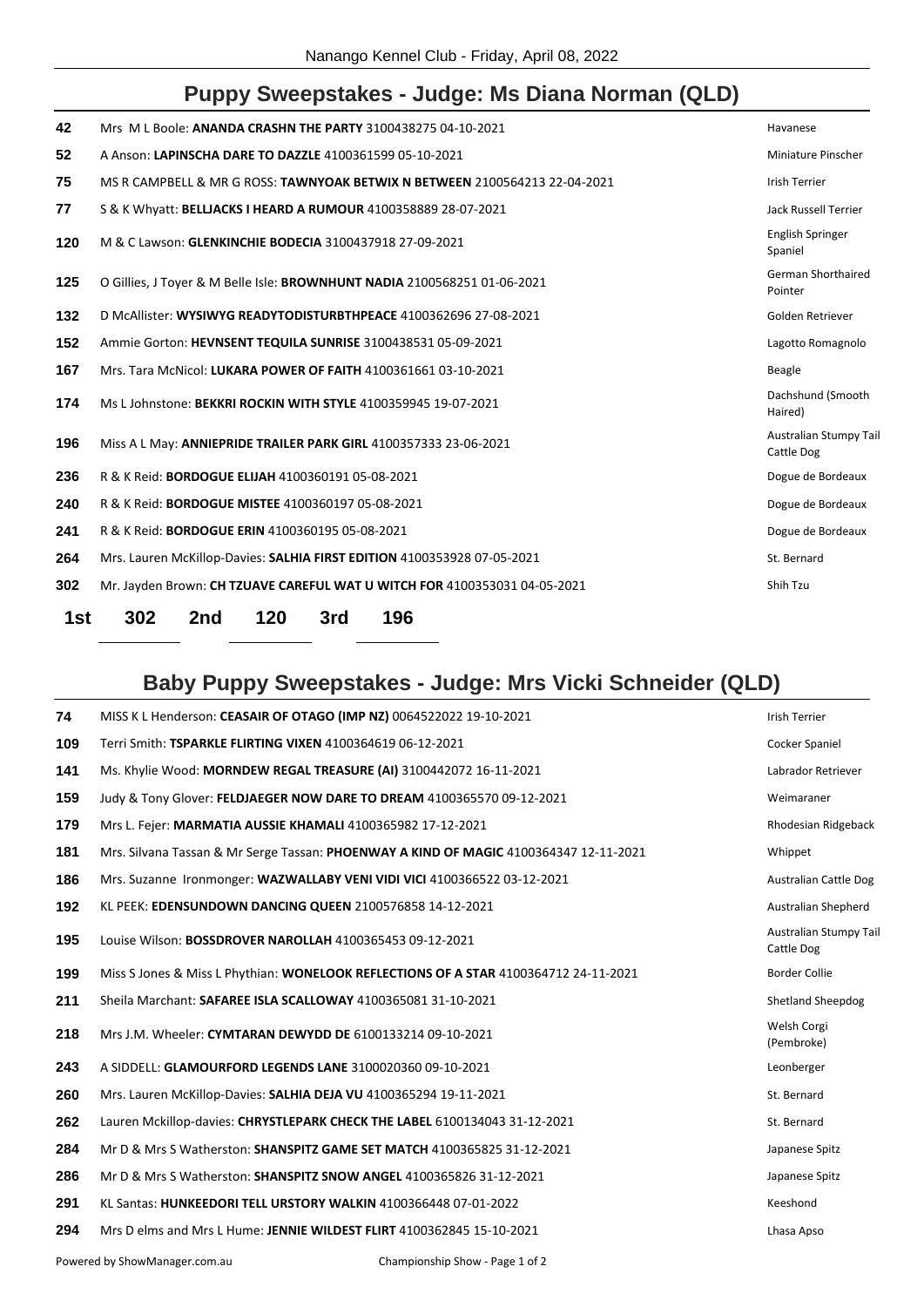| Nanango Kennel Club - Friday, April 08, 2022 |  |  |  |
|----------------------------------------------|--|--|--|
|                                              |  |  |  |

| 300 |     |     |    |     |     | Mrs Anne Scott: <b>BEADALE BRIGHT STAR EBONY</b> 5100128605 01-11-2021                         | Schipperke                           |
|-----|-----|-----|----|-----|-----|------------------------------------------------------------------------------------------------|--------------------------------------|
| 1st | 294 | 2nd | 74 | 3rd | 181 |                                                                                                |                                      |
|     |     |     |    |     |     | Veteran Sweepstakes - Judge: Mrs Roslyn Seare (QLD)                                            |                                      |
| 194 |     |     |    |     |     | Ms Raechelle Miller: CH. ARAVAN GERRY STANDING 2100414951 02-09-2014                           | Australian Stumpy Tail<br>Cattle Dog |
| 299 |     |     |    |     |     | Mr. P. & Mrs. D. Comrie: AUST. SUPREME CH. SANLYN FIRE STORM (IMP. N.Z.) 03446-2013 19-05-2013 | Schipperke                           |
| 1st | 299 | 2nd |    |     |     |                                                                                                |                                      |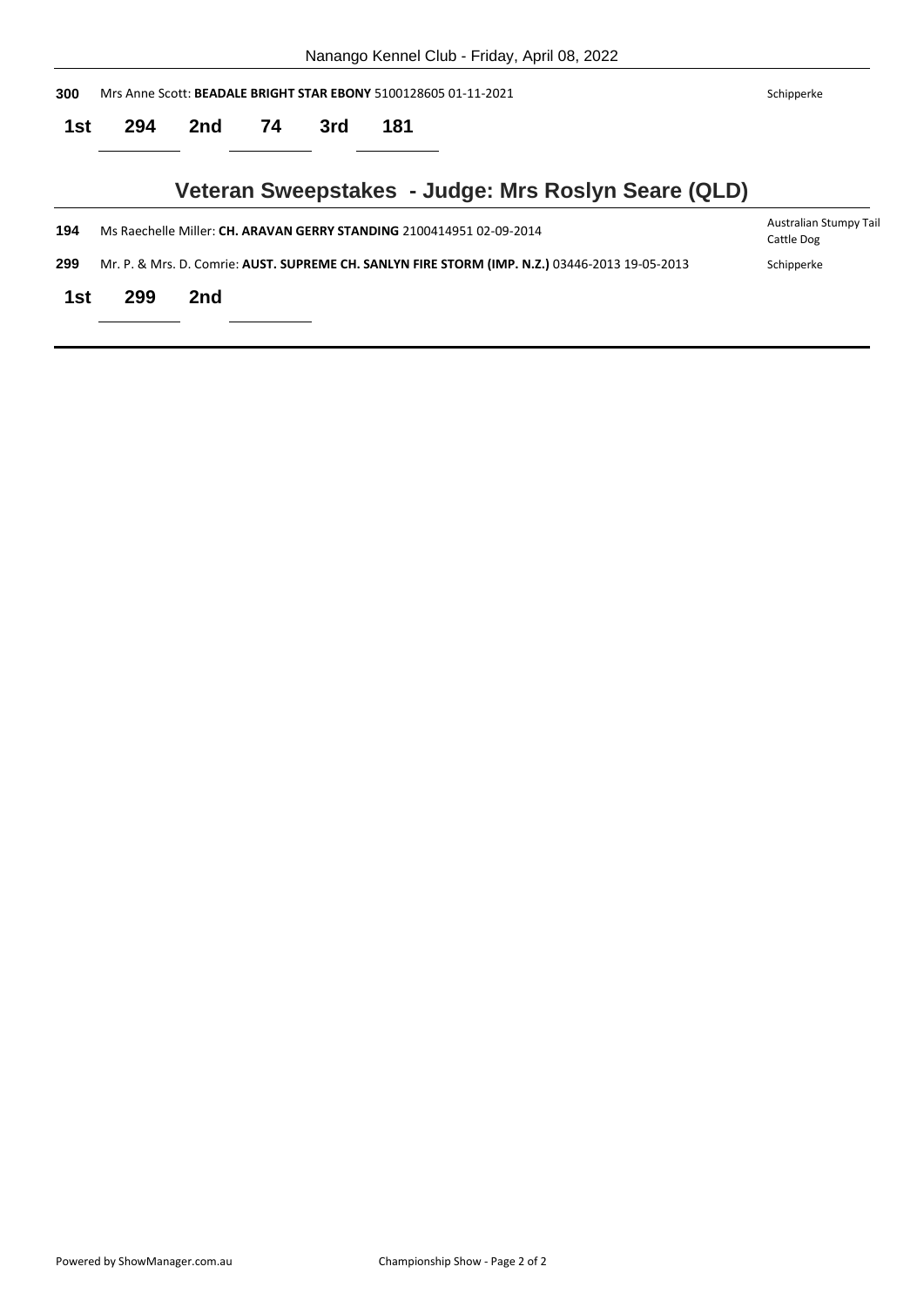## Group 1 - Toy Group

|                    |                                                                                                                                                   | ء<br>4                       |
|--------------------|---------------------------------------------------------------------------------------------------------------------------------------------------|------------------------------|
|                    | Ring 1 - Ms Diana Norman (QLD)                                                                                                                    |                              |
| <b>Start Time:</b> |                                                                                                                                                   |                              |
|                    | <b>Australian Silky Terrier</b>                                                                                                                   | 1                            |
| 1                  | Class 3a - Puppy Bitch<br>W &A O'Brien: WILLAME SHEEZ MY ROXY 4100353864 10-                                                                      |                              |
| $1st*$             | 04-2021: Ch, Chamshep My Roxys Final Encore - Willame<br>Klassy Lil Annabel                                                                       | $\mathsf{C}$<br>4            |
|                    | Class 11a - Open Bitch                                                                                                                            |                              |
| 2<br>Absent        | W.&A. O'Brien: CH WILLAME SERIOUZ BIZNIZ 4100289957<br>24-03-2017: Ch. Willame Klassy Bizniz - Willame Klassy<br><b>Maiden</b>                    | $\mathsf C$<br>1             |
| BOB-Ch             | 1 Bitch<br>6<br>Pts<br>R/Up-Res                                                                                                                   |                              |
|                    | <b>Cavalier King Charles Spaniel</b>                                                                                                              | $\mathsf{C}$<br>4            |
|                    | Class 4 - Junior Dog                                                                                                                              |                              |
| 3<br>$1st*$        | Mrs J Ireland: CUDYNCAE NOBODYS FOOL 4100352495 01-<br>03-2021: Ch Coloora Scotch N Soda - Ch Dapsen Theres No<br>Foolin Me                       | $\mathsf{C}$<br>2            |
|                    | Class 5 - Intermediate Dog                                                                                                                        |                              |
| 4<br>$1st^*$       | Ms Donna Dickson: CH SWINABIE WHEN RUMOURS RUN<br>RIOT 4100329507 01-11-2019: Ch Bowalier Got The Magic<br>In Me - Ch Morganlea Violets In Spring | 2                            |
|                    | <u>Class 9 - State Bred Dog</u>                                                                                                                   |                              |
| 5<br>Absent        | Mrs C Ross: CH HOLLINGLEN BLACK OR WHITE 4100351651<br>22 02 2021: Ch Hollinglen Top Gun Hollinglen Tried Being<br>A Lady                         | $\overline{\mathsf{C}}$<br>2 |
|                    | Class 11 - Open Dog                                                                                                                               |                              |
| 6                  | Loraine Korving & Raymond Wilson: CH PAROV IN THE<br>SPOTLIGHT 4100297557 21-09-2017: Ch Jessicav You Raise                                       |                              |
| $1st*$             |                                                                                                                                                   | $\overline{\mathsf{C}}$      |
|                    | Me Up - Aust Gr Ch Parov Jolie Femme                                                                                                              |                              |
| Ch                 | 4<br>8<br>$\boldsymbol{3}$<br>Res<br>Pts                                                                                                          | 2                            |
|                    | Class 2a - Minor Puppy Bitch                                                                                                                      |                              |
| 7<br>$1st*$        | Mr. Ray Wilson & Loraine Korving: CAVREALM NIGHT SKYE<br>4100359348 22-07-2021: Ch Cavashon Pistols At Dawn - Ch<br>Parov Reach For The Stars     | $\overline{\mathsf{C}}$<br>2 |
|                    | Class 3a - Puppy Bitch                                                                                                                            |                              |
| 8.<br>$1st*$       | Ms Donna Dickson: SWINABIE YOU HAD ME AT HELLO<br>4100358033 23-05-2021: Ch Westbury Hes The One - Ch<br>Morganlea Violets In Spring              | 2                            |
| 9                  | Mr. Ray Wilson & Loraine Korving: CAVREALM NIGHT                                                                                                  |                              |
| 2nd                | <b>GLIMMER 4100359347 22-07-2021: Ch Cavashon Pistols At</b><br>Dawn - Ch Parov Reach For The Stars                                               |                              |
|                    | Class 4a - Junior Bitch                                                                                                                           | C<br>2                       |
| 10                 | Mrs C Ross: KAHLEYVALE THE CROWN JEWEL 4100350817                                                                                                 |                              |
| Absent             | 10 02 2021: Blacktree The Gambler Kahleyvale Go Tell My<br><b>Heart</b>                                                                           | $\mathsf{C}$                 |
|                    | Class 9a - State Bred Bitch                                                                                                                       | 2                            |
| 11<br>Absent       | <b>L Korving &amp; R Wilson: CAVREALM COSMIC ENERGY</b><br>4100331913 02 02 2020: Ch Coloora Designed By Time Ch<br>Parov Reach For The Stars     | C                            |
| 12<br>$1st*$       | J Ireland C Mibus L Flower: SWINABIE HERE WE COM AGN<br>4100337115 12-05-2020: Ch Bowalier Got The Magic In Me                                    | 2                            |
|                    | - Ch Morganlea Violets In Spring<br>Class 10a - Australian Bred Bitch                                                                             |                              |
| 13                 | Ms Donna Dickson: ELFKING NAUGHTY BUT SWEET                                                                                                       |                              |
| 1st*               | 2100515888 22-02-2019: Coloora Ice Cold But Hot - Elfking<br><b>Oberons Spirit Fairy</b>                                                          |                              |
| 14<br>Absent       | Mr J Morgan: HOLLINGLEN WALKING IN MY HEART<br>4100303526 10-02-2018: Ch Cavtown Dont Walk Away -                                                 | <u>c</u>                     |
| Сh                 | Spanriever Song In My Heart<br>12<br>10<br>8<br><b>Pts</b><br>Res                                                                                 | 2                            |

#### Chihuahua (Long Coat) **Class 1 - Baby Puppy Dog** 15 Jennifer McKell: **JENNICHIS TUXEDO MAN** 4100365054 18- 12-2021: Bramver's European Gentle Man (Imp Jpn) - Ch Tarquila Singing The Blues Absent 16 Jennifer McKell: **JENNICHIS MEMPHIS GENTLEMAN** 4100365055 18-12-2021: Ch Bramver's European Gentle Man (Imp Jpn) - Ch Tarquila Singing The Blues **1st\* Class 3 - Puppy Dog** 17 Jennifer McKell: **TARQUILA DANCIN INTH MOONLITE** 4100359830 26-08-2021: Zabetha Jett - Sianjo Moon Light Blue Absent **Class 5 - Intermediate Dog** 18 Mr W & Mrs P & Miss J Needer: **TARQUILA SANCHIO I AM** 4100327584 22-09-2019: Ch.Bramver,S European Gentle Man(Imp Jpn) - Sianjo Moon Light Blue **1st\* Class 9 - State Bred Dog** 19 Ann Parker: **TARQUILA DRESSED BY AMARNI** 4100353423 10-04-2021: Zabetha Jett - Ch Salinacruz Black N Tantrum ( Imp Nz) Absent **Class 10 - Australian Bred Dog** 20 Mr W & Mrs P & Miss J Needer: **TARQUILA MY AMIGO** 4100310076 18-07-2018: Ch. Salinacruz Hot Shot (Imp Nzl) - Tarquila Shakila **2nd** 21 Mrs. Jennifer Watt: **CHAMPION WACHOWA 00 SEVEN** 4100339802 27-07-2020: Dazzles Some Buddy Special ( 1st\* 4100339802 27-07-2020: Dazzles Some<br>Usa) - Gr Ch Wachowa Angelica Pickles **Class 11 - Open Dog** 22 Cheryl Anderson: **SUPAKADU COSTA BUNDLE** 4100250165 10-10-2014: Tewhare Show No Mercy - Mychicos Arctic Cream Absent Ch **21** Pts **8** Res **18 Class 1a - Baby Puppy Bitch** 23 Mrs Jennifer Watt: **WACHOWA HANNAH FINN** 4100363430 23-11-2021: Dazzles Some Buddy Special ( Imp Usa) - Ch Wachowa Gwen Stefani **1st Class 3a - Puppy Bitch** 24 Mrs Jennifer Watt: **WACHOWA SORISSO PENNY LANE** 4100356560 22-06-2021: A & Cib.Ee.Ch. Ee. Jr Ch. Fin. Ch. **1st\***

- Ltu. Ch. Ltu Jr Ch. Lux . Jr Ch Lva. Ch. Lva. Jr Ch. Nor. Ch
- Triangel Joy Un Sorriso ( Imp Estonia) Chintaro Regal Pursuit
- 25 Ann Parker: **TARQUILA SHINING STAR** 4100357563 01-07-
- 2021: Bramver's European Gentleman(Imp Japan) Tarquila **2nd** <sup>2021: Bramver</sup>

#### **Class 9a - State Bred Bitch**

- 26 Mrs. Jennifer Watt: **CHAMPION WACHOWA EMILY JANE**
- 4100339801 27-07-2020: Dazzles Some Buddy Special ( **1st**\* 4100339801 27-07-2020: Dazzles Some<br>Usa) - Gr Ch Wachowa Angelica Pickles

#### **Class 10a - Australian Bred Bitch**

- 27 Mr W & Miss J Needer: **TARQUILA RANCIA** 4100289852
- 29-03-2017: Tarquila Just For Fun Tarquila I'm So Fancy **1st**

#### **Class 11a - Open Bitch**

#### 28 Cheryl Anderson: **TARQUILA GEORGIE GIRL** 4100289853 29-03-2017: Tarquila Just For Fun - Tarquila Im So Fancy **1st\***

- Ch **26** Pts **10** Res **24**
- BOB **21 Dog** Pts **13** R/Up **26 Bitch**

## Chihuahua (Smooth Coat)

## **Class 1 - Baby Puppy Dog**

- 29 Mrs Jennifer Watt: **WACHOWA HUCKLEBERRY FINN** 4100363429 23-11-2021: Dazzles Some Buddy Special ( Imp Usa) - Ch Wachowa Gwen Stefani **1st\*** 30 Cheryl Anderson: **SUPAKADU MACHO MAN** 4100364380
	- 22-11-2021: Supakadu Magic Marvin Supakadu Cheza **2nd**  $\frac{22-1}{\text{Ladv}}$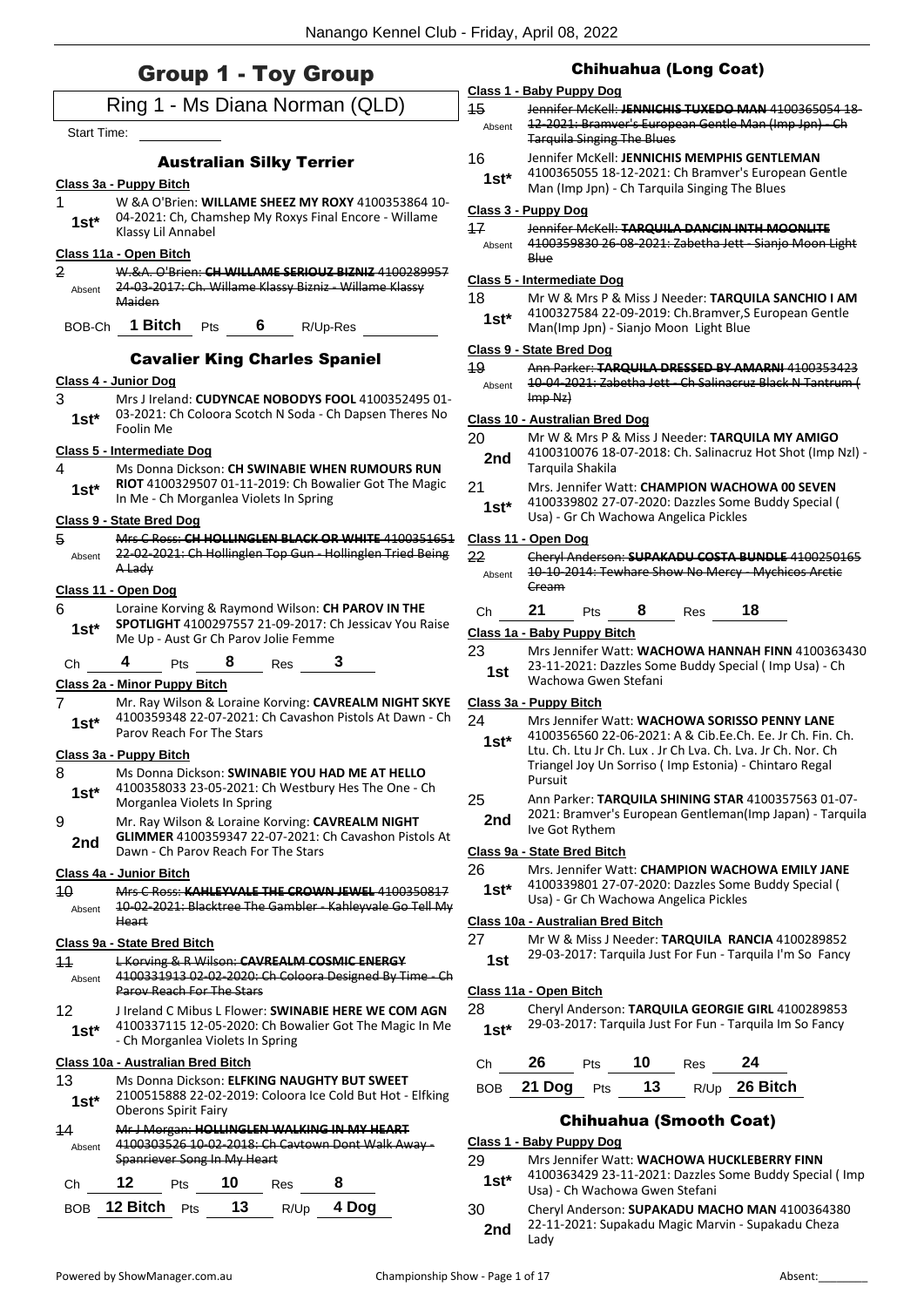#### **Class 4 - Junior Dog**

31 Ann Parker: **TARQUILA DOIN IT IN STYLE** 4100352932 25- 03-2021: Zabetha Jett - Incasunrise Isabella **1st\***

#### **Class 5 - Intermediate Dog**

32 Mrs Jennifer Watt: **AUST CHAMPION WACHOWA TOM SAWYER** 4100323463 20-06-2019: Supreme Ch Wachowa Workn Class Man - Ch Wachowa Gwen Stefani **1st\***

#### **Class 11 - Open Dog**

- 33 Mrs Jennifer Watt: **SUPREME CHAMPION WACHOWA MAN ON A MISSION** 4100246604 10-08-2014: Supreme Ch Wachowa Workn Class Man - Gr Ch Wachowa Modern Millie Absent
- Ch **32** Pts **7** Res **31**

#### **Class 1a - Baby Puppy Bitch**

34 Cheryl Anderson: **SUPAKADU SELINA GIRL** 4100364379 22- 11-2021: Supakadu Magic Marvin - Supakadu Cheza Lady **1st**

#### **Class 2a - Minor Puppy Bitch**

#### 35 Ms. Ann Parker: **TARQUILA MOONLITE DANCER**

4100359831 26-08-2021: Zabetha Jett - Sianjo Moon Light Blue Absent

#### **Class 5a - Intermediate Bitch**

36 Ann Parker: **TARQUILA MYSTIC WOLF** 4100331566 17-01-

#### **Class 9a - State Bred Bitch**

- 37 Mr W & Miss J Needer: **CH. TARQUILA BELLA MIA**
- 

#### **Class 10a - Australian Bred Bitch**

38 Mrs Jennifer Watt: **CH WACHOWA JOSIE BROWN**

#### **Class 11a - Open Bitch**

39 Cheryl Anderson: **TARQUILA MIDNIGHT GIRL** 4100303896 24-02-2018: Espero Hit Man - Ch Salinacruz Tayler Made **2nd**  $\frac{24-02-20}{\text{(Imp Nz!)}}$ 40 Mrs Jennifer Watt: **AUST CH WACHOWA ISABEL O'SHEA** 4100307485 17-06-2018: Supreme Champion Wachowa Workn Class Man - Grand Champion Wachowa Jp Geisha Girl **1st\*** Ch **38** Pts **10** Res **40** BOB **32 Dog** Pts **12** R/Up **38 Bitch Class 18 - Neuter Dog** 41 Cheryl Anderson: **SUPAKADU LOCHIE** 4100327000 05-09- 2019: Salinacruz Latvian Lover - Ch Supakadu Lulu Chic **1st\*** BNOB **41 Dog** Pts **6** R/Up-Res

#### Havanese

**Class 2 - Minor Puppy Dog** 42 Mrs M L Boole: **ANANDA CRASHN THE PARTY** 3100438275 04-10-2021: Ch Ananda Stary Knight - Ananda Like A Diamond **1st\*** Ch **42** Pts **6 Class 4a - Junior Bitch** 43 Miss Lorree Cox: **HAVAHART PARISIAN PRINCESS** 4100352575 23-03-2021: Grand Ch Ananda Night Ov The Realm - Aust. Ch. Elmparle Paris Whenit Sizzles Absent **Class 9a - State Bred Bitch** 44 Miss Lorree Cox: **AUST. CH. ELMPARLE PARIS WHENIT SIZZLES** 4100306996 25-05-2018: Ch Kalville Sugar Pop - Ch Bromear Ferrero Rocher Absent Ch Pts Res

# **Class 1 - Baby Puppy Dog**

# **Class 3 - Puppy Dog**

- 1st 2020: Sianjo Ki Ch Tarquila Wolf Whistle
	-
- 4100284523 27-11-2016: Ch. Salinacruz Hot Shot (Imp Nzl) Allamanda Wilonna Miss **1st\***

4100314199 22-11-2018: Ch Peregrine Jp Stand (Imp Japan) - Wachowa Wonder Woman **1st\***

## Italian Greyhound

#### **Class 5 - Intermediate Dog**

45 Ms B McAlpine: **CH KOATIPONI DUST N BONES** 2100550624 07-10-2020: Am.Ch Maplewood'S Ya Wanna Make A Bet ( Imp Usa) - Ch Koatiponi Bonita Catari **1st\***

#### Ch **45** Pts **6**

#### **Class 1a - Baby Puppy Bitch**

- 46 Ms B McAlpine: **PICCINO VERO AMORE** 2100578356 21-10-
	- 2021: Gr Ch Piccino Vicar Of Dibley Ch Koatiponi Summer  $1$ **st**\*  $\frac{2021}{\text{Carth}}$

#### **Class 3a - Puppy Bitch**

#### 47 Ms B McAlpine: **KOATIPONI WITCHCRAFT** 2100565486 15- 05-2021: Am Ch Maplewood's Ya Wanna Make A Bet (Imp Usa) - Ch Koatiponi Bonita Catari **1st\***

- Ch **47** Pts **6**
- BOB **47 Bitch** Pts **7** R/Up **45 Dog**

#### Lowchen

- 48 Ms FEL Darling: **PACEAWAY DANCE MONKEY** 4100366436
	- 27-12-2021: Paceaway Riverfance Triscadec Angel In The Roar **1st\***

49 Ms FEL Darling: **PACEAWAY KEEP ROARIN** 4100357747 12- 06-2021: Paceaway Keep Your Sox On - Triscadec Angel In **1st**\* U<sup>b-2021</sup>

#### Ch **49** Pts **6**

#### **Class 3a - Puppy Bitch**

- 50 Ms FEL Darling: **PACEAWAY DESTINYS CHILD** 4100357751 18-06-2021: Paceaway Keep Your Sox On - Ch Paceaway **1st** Lo-VO-2021. Paceav<br>Dance With Destiny
- Ch **50** Pts **6**
- BOB **49 Dog** Pts **7** R/Up **50 Bitch**

#### Miniature Pinscher

#### **Class 4 - Junior Dog** 51 A Anson: **CH. SILVERINO POETIC JUSTICE** 2100562079 02- 02-2021: Yaramanlodge Show No Mercy (Ai) - Silverino Warrior Princess Absent Ch Pts **Class 2a - Minor Puppy Bitch** 52 A Anson: **LAPINSCHA DARE TO DAZZLE** 4100361599 05-10- Absent 2021: Silverino Invincible - Ch. Desugar Miss Violet Deville Ch Pts

#### Papillon

|              | Class 4 - Junior Dog                                                                                                              |
|--------------|-----------------------------------------------------------------------------------------------------------------------------------|
| 53<br>Absent | N.Quinn: KUTAS PHALENA LIVING THE DREAM<br>2100553230 25-10-2020: Treschic The Golden Hind -<br>Farfalla Dainty Raguel Ph. Imp.Nz |
| 54<br>$1st*$ | Mrs J A Moy: ROSESWAIN WOOKIEE WARRIOR<br>4100353993 08-04-2021: Roseswain Chewbaccas Warrior -<br>Ch Roseswain Annabel Daisy     |
|              | Class 9 - State Bred Dog                                                                                                          |
| 55<br>2nd    | b. bissett: <b>BORDELL BEAUREGARDE</b> 4100324549 25-06-<br>2019: Papunique Designer Zircon - Papunique Pheobes<br>Choice         |
| 56           | Mrs J A Moy: ROSESWAIN TORBJORN THE BOWMAN                                                                                        |

4100354425 22-04-2021: Ch. Genesia Torbjorn Dreamerson 1st<sup>\*</sup> 4100354425 22-04-2021: C<br>Kalkite The Choice Is Clear

BOB **42 Dog** Pts **6** R/Up

BOB Pts R/Up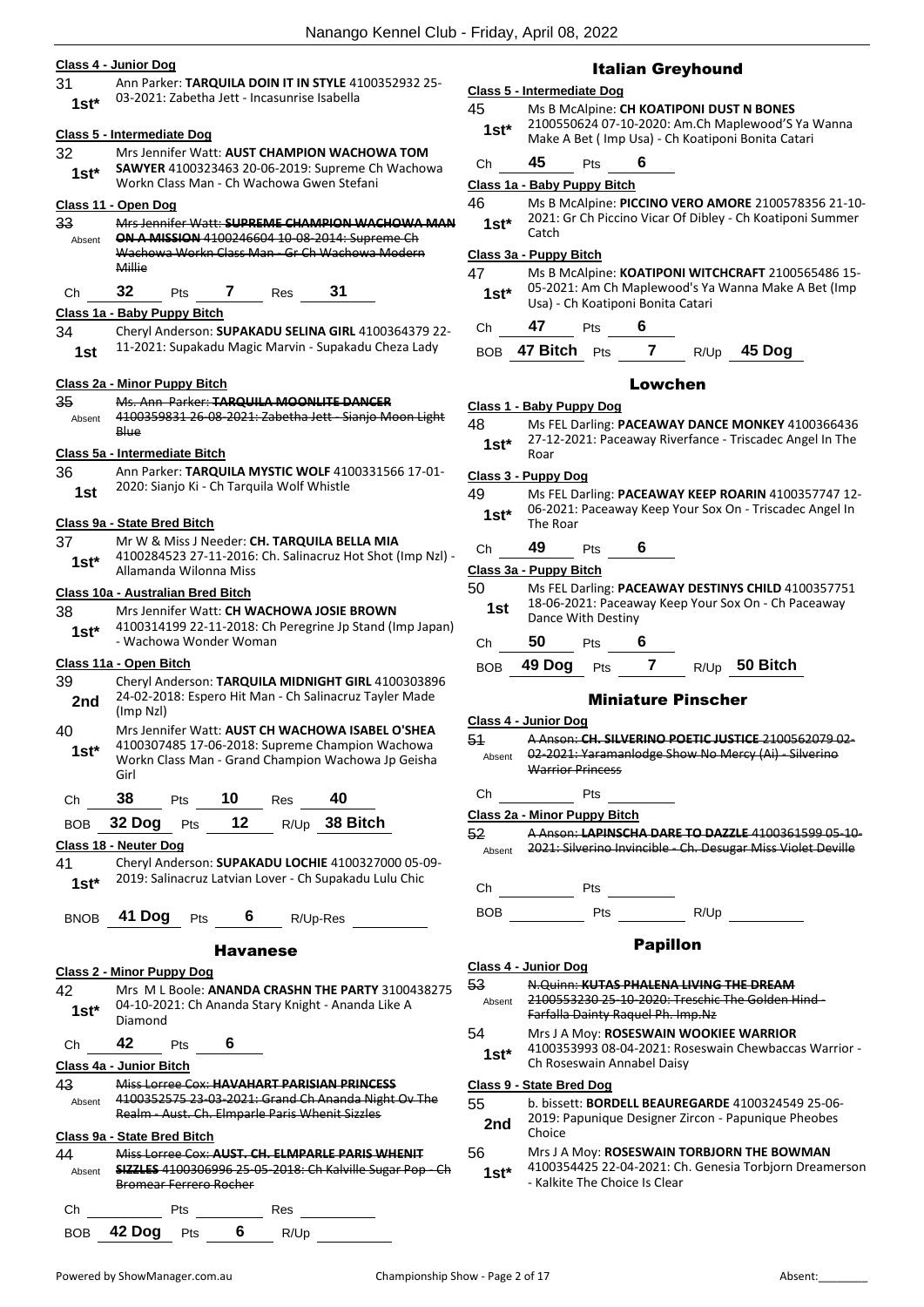| Ch                                  | 54                  | Pts                                                                     | 8        | Res                                  | 56                                                                                                               |                 |  |  |  |
|-------------------------------------|---------------------|-------------------------------------------------------------------------|----------|--------------------------------------|------------------------------------------------------------------------------------------------------------------|-----------------|--|--|--|
| Class 1a - Baby Puppy Bitch         |                     |                                                                         |          |                                      |                                                                                                                  |                 |  |  |  |
| 57                                  |                     | Mr B Bissett & Mrs K Hembrow: <b>BORDELL MADEMOSELLE</b><br><b>Best</b> |          |                                      |                                                                                                                  |                 |  |  |  |
| $1st^*$                             |                     |                                                                         |          | Dance - Ch. Genesia Brilliant Chieko | MIA 4100365244 03-01-2022: Sup.Ch. Birikino Victory                                                              | Pts: 25         |  |  |  |
|                                     |                     |                                                                         |          |                                      |                                                                                                                  | R/Up            |  |  |  |
| Class 3a - Puppy Bitch              |                     |                                                                         |          |                                      |                                                                                                                  | Pts: 15         |  |  |  |
| 58                                  |                     |                                                                         |          |                                      | Mrs J A Moy: ROSESWAIN WILD ROSE 4100357967 04-07-<br>2021: Roseswain Jupiter Ascending - Roseswain Jewel Of     |                 |  |  |  |
| $1st*$                              | Choice              |                                                                         |          |                                      |                                                                                                                  | <b>Baby</b>     |  |  |  |
| Class 5a - Intermediate Bitch       |                     |                                                                         |          |                                      |                                                                                                                  |                 |  |  |  |
| 59                                  |                     |                                                                         |          |                                      | Mrs J A Moy: CH ROSESWAIN NYX NIGHT GODDESS                                                                      | <b>Minor</b>    |  |  |  |
| $1st*$                              |                     | The Choice Is Clear                                                     |          |                                      | 4100328055 06-10-2019: Ch Roseswain Blue Zircon - Kalkite                                                        |                 |  |  |  |
| 60                                  |                     |                                                                         |          |                                      | N.Quinn: QUINVALE RAZZI JAZZI 4100338718 14-07-2020:                                                             | <b>Puppy</b>    |  |  |  |
| Absent                              |                     |                                                                         |          |                                      | Ch. Kutas Follow That Dream Kalkite Thelmas Gift                                                                 |                 |  |  |  |
|                                     |                     |                                                                         |          |                                      |                                                                                                                  | Junior          |  |  |  |
| Ch                                  | 58.                 | Pts                                                                     | <b>7</b> | Res                                  | 59                                                                                                               |                 |  |  |  |
| <b>BOB</b>                          | 58 Bitch $P$ ts     |                                                                         | 10       | R/Up                                 | 54 Dog                                                                                                           | Inter           |  |  |  |
|                                     |                     |                                                                         |          | <b>Pomeranian</b>                    |                                                                                                                  | <b>State Br</b> |  |  |  |
|                                     |                     |                                                                         |          |                                      |                                                                                                                  |                 |  |  |  |
| Class 5a - Intermediate Bitch<br>61 |                     |                                                                         |          |                                      | Miss Ebony Russell: HOLLYWOOF DIAMOND IN THE SKY                                                                 | Aus Br          |  |  |  |
| $1st^*$                             |                     |                                                                         |          |                                      | 4100335173 03-04-2020: Am Ch. Foxwudz Devil In Disguise                                                          |                 |  |  |  |
|                                     |                     |                                                                         |          | (Imp Usa) - Ch. Pomquest Xquisite    |                                                                                                                  | Open            |  |  |  |
|                                     | BOB-Ch 61 Bitch Pts |                                                                         |          | 6                                    |                                                                                                                  |                 |  |  |  |
|                                     |                     |                                                                         |          |                                      |                                                                                                                  |                 |  |  |  |
|                                     |                     |                                                                         |          | <b>Tibetan Spaniel</b>               |                                                                                                                  |                 |  |  |  |
| Class 11a - Open Bitch              |                     |                                                                         |          |                                      |                                                                                                                  |                 |  |  |  |
| 62                                  |                     |                                                                         |          |                                      | Mrs C. Olive: BARRAJY MISS PRISSY PANTS 3100389117 20-<br>03-2019: Ch. Barrajy Beni Shan - Ch. Barrajy Styled To | Best<br>Pts: 6  |  |  |  |
| $1st^*$                             | Perfection          |                                                                         |          |                                      |                                                                                                                  |                 |  |  |  |
| BOB-Ch                              | 62 Bitch            | Pts                                                                     |          | 6                                    |                                                                                                                  | R/Up            |  |  |  |
|                                     |                     |                                                                         |          |                                      |                                                                                                                  |                 |  |  |  |

# Group 1 - Specials

| Best<br>Pts: 25         | <b>Cavalier King Charles Spaniel</b><br>12<br>J Ireland C Mibus L Flower: SWINABIE HERE WE COM AGN              |  |
|-------------------------|-----------------------------------------------------------------------------------------------------------------|--|
| R/Up<br>Pts: 15         | <b>Chihuahua (Long Coat)</b><br>21<br>Mrs. Jennifer Watt: Champion Wachowa 00 Seven                             |  |
| Baby                    | Lowchen<br>48 —<br>Ms FEL Darling: Paceaway Dance Monkey                                                        |  |
| Minor                   | 42<br><b>Havanese</b><br>Mrs M L Boole: Ananda Crashn The Party                                                 |  |
| <b>Puppy</b>            | 58 Papillon<br>Mrs J A Moy: Roseswain Wild Rose                                                                 |  |
| Junior                  | 3<br><b>Cavalier King Charles Spaniel</b><br>Mrs J Ireland: CUDYNCAE NOBODYS FOOL                               |  |
| Inter                   | <b>Cavalier King Charles Spaniel</b><br>4<br>Ms Donna Dickson: Ch Swinabie When Rumours Run Riot                |  |
| <b>State Br</b>         | 12 <sup>1</sup><br><b>Cavalier King Charles Spaniel</b><br>J Ireland C Mibus L Flower: SWINABIE HERE WE COM AGN |  |
| Aus Br                  | <b>Chihuahua (Long Coat)</b><br>21<br>Mrs. Jennifer Watt: Champion Wachowa 00 Seven                             |  |
| Open                    | 62 -<br><b>Tibetan Spaniel</b><br>Mrs C. Olive: Barrajy Miss Prissy Pants                                       |  |
|                         | <b>Neuter</b>                                                                                                   |  |
| <b>Best</b><br>Pts: $6$ | Chihuahua (Smooth Coat)<br>41<br>Cheryl Anderson: supakadu lochie                                               |  |

Finish Absent **18**

# Group 2 - Terrier Group



**Class 4a - Junior Bitch**

64 Tamie Kilpatrick: **REDWHITENBLU LADY LUNA** 2100561120 21-02-2021: Redwhitenblu Destinys Warrior - Redwhitenblu First Hurrah Absent

BOB-Ch Pts

#### Australian Terrier

#### **Class 3 - Puppy Dog**

- 65 Charlotte Sweeney: **FALLINGWATER TRES MAGNIFIQUE** 
	- **(AI)** 4100350144 18-07-2021: Nz Ch Ch Tasdale Boo Guess **1st\* (AI)** 4100350144 18-07-2021: Nz Ch Ch Ta<br>Who (Imp Nzl) - Ch Enomis Skys The Limit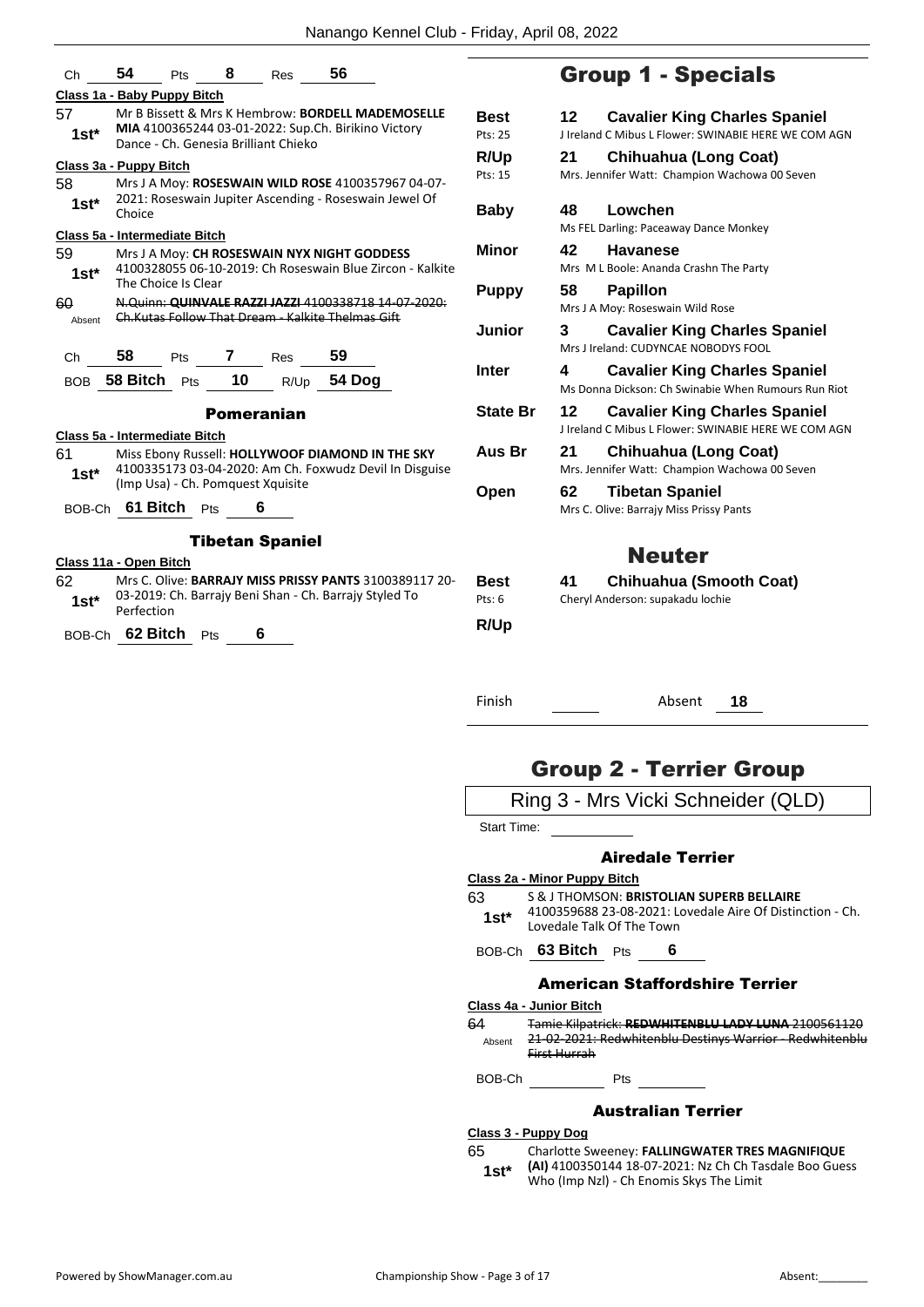| Сh | 65 | ∽rs | £ |
|----|----|-----|---|
|    |    |     |   |

#### **Class 1a - Baby Puppy Bitch**

- 66 Mrs. Lauren Lobegeiger: **ARONAW APPLE OF YOUR EYE** 4100364998 30-10-2021: Aronaw Forget Me Knot - Aronaw Forbidden Fruit **2nd**
- 67 Charlotte Sweeney: **FALLINGWATER UNDER MY SPELL (AI)** 4199363793 30-10-2021: Ch Paxterr Aces High - Fallingwater Regal Empress **1st\***

#### **Class 3a - Puppy Bitch**

- 68 Charlotte Sweeney: **FALLINGWATER LA VIE EST BELLE (AI)** 4100359145 18-07-2021: Nz Ch Ch Tasdale Boo Guess Who **1st** 4100359145 18-07-2021: N<br>Ch Enomis Sky'S The Limit
- Ch **68** Pts **6**

BOB **65 Dog** Pts **7** R/Up **68 Bitch**

#### Border Terrier

#### **Class 5 - Intermediate Dog**

- 69 Ms. Sandra Smid & Mr Stephen Hughes: **AUST CH BLACKSHOT A BIT OF RECKON** 4100321204 05-05-2019: Aust Ch Bohunt Oh My Dog - Aust Ch Bohunt Broom For Another **1st\***
- BOB-Ch **69 Dog** Pts **6**

#### Fox Terrier (Smooth)

#### **Class 3 - Puppy Dog**

70 Jane Cantlon: **FOXANATIC TOM YUM** 4100357815 10-07- 2021: Ch Waitapu Willy Wonker - Ch Priorswood Bob Cat **1st\***

#### Ch **70** Pts **6**

#### **Class 4a - Junior Bitch**

- 71 Mr D T Nilsen: **PRIORSWOOD TOFFEE TONGUE** 4100354528 02-04-2021: Priorswood Need For Speed - Priorswood Teena Teacup **1st\***
- Ch **71** Pts **6**
- BOB **70 Dog** Pts **7** R/Up **71 Bitch**

#### Irish Terrier

#### **Class 5 - Intermediate Dog**

72 Ms R Campbell: **CH. TAWNYOAK DASHING FERGUS** 2100543076 30-06-2020: Ch. Setanta Of Otago (Imp Nzl) - Nezhnoye Plamya Yulia Russian Dragon (Imp Uk) **1st\***

#### **Class 11 - Open Dog**

73 K henderson: **CH. TAWNYOAK MAJOR FORKELLINGTON (AI)** 2100526989 27-08-2019: Aust Ch Kellington Major General - Aust Ch Merrymac Trade Wind (Imp Swe) **1st\***

## Ch **72** Pts **7** Res **73**

#### **Class 1a - Baby Puppy Bitch**

74 MISS K L Henderson: **CEASAIR OF OTAGO (IMP NZ)** 0064522022 19-10-2021: Tawnyoak Balerion Ofotago - Ruby Tuesday Of Frensham **1st\***

#### **Class 3a - Puppy Bitch**

75 MS R CAMPBELL & MR G ROSS: **TAWNYOAK BETWIX N BETWEEN** 2100564213 22-04-2021: Ch Doonrock Secret **1st\* DETWEEN ZIUUSD4ZIS ZZ-U4-ZUZI: CH DOONFOCK Sext-**<br>Weapon (Imp Irl) - Nezhnoye Plamya Eyza (Imp Rus)

| Ch 75 Pts 6 |  |                              |
|-------------|--|------------------------------|
|             |  | BOB 72 Dog Pts 8 R/Up 73 Dog |

#### Jack Russell Terrier

#### **Class 9 - State Bred Dog**

76 S & K Whyatt: **CH BELLJACKS PRIME TIME** 4100338231 14- 06-2020: Am Ch Dbf For Old Time Sake (Imp Usa) - Ch **1st**\* Ub-2020: Am Ch Dbt For C<br>Belljacks Believe In Magic

Ch **76** Pts **6 Class 2a - Minor Puppy Bitch**

77 S & K Whyatt: **BELLJACKS I HEARD A RUMOUR** 4100358889 28-07-2021: Ch Belljacks Prime Time - Ch Belljacks Dare To 1st<sup>\*</sup> <sup>28-07-2021:</sup><br>Be Different

Ch **77** Pts **6**

BOB **76 Dog** Pts **7** R/Up **77 Bitch**

#### Manchester Terrier

#### **Class 4 - Junior Dog**

- 78 G Lofting: **CH CATHASAIGH PHANTOM IN THE PARK AI** 3100418916 31-10-2020: Dogct Green Garnet - Ch Windypark Annies Wild Ride **1st\***
- Ch **78** Pts **6**

#### **Class 10a - Australian Bred Bitch**

- 79 LJ Saxton: **AUST CH. CATHASAIGH CAUSE AND EFFECT**
- 3100371467 17-02-2018: Aust Ch Mimbre Gold Medallist (Imp Uk) - Aust Ch Dixiedaly Sweet Charity **1st\***
- Ch **79** Pts **6**
- BOB **78 Dog** Pts **7** R/Up **79 Bitch**

#### Staffordshire Bull Terrier

#### **Class 1 - Baby Puppy Dog**

80 Mr. R&J Haley: **LACHCON DEPUTY DAWG** 4100365085 08- 11-2021: Ch Gemra Archie Caporn Ov Kelso - Ch Lachcon **Ssssssmokin** Absent

#### **Class 4 - Junior Dog**

| 81            | F. McBride / L. & C. Doorackers: BROHEZ FORGE OF                                                               |
|---------------|----------------------------------------------------------------------------------------------------------------|
| 2nd           | EMPIRES (AI) 3100062351 18-02-2021: Uk. Ch. Kyraloebis<br>Italian Gigalo (Jw) (Schm) (Uk) - Brohez Flashback   |
| 82<br>$1$ ct* | Ms. Sandra Smid & Mr Stephen Hughes: BLACKSHOT EZ ON<br>THE EYE 4100348484 09-01-2021: Aust Ch Wooloostaff The |

Devils Envy - Aust Ch Blackshot Shes A Bitofallwhite

#### **Class 10 - Australian Bred Dog**

83 Paula Hill: **AUST CH MAGICMINE DARK KNIGHT CCD CD RA JC** 4100237693 18-01-2014: Aust Ch Britishpride The Duke - **1st\*** JC 4100237693 18-01-2014: Aust Ch Britishpride The Duke<br>Aust/ Neut Ch Magicmine My Tys Angel Ccd Cdx Re Jdx Ad

#### Ch **82** Pts **8** Res **83**

#### **Class 1a - Baby Puppy Bitch**

84 Ms. Sandra Smid & Mr Stephen Hughes: **BLACKSHOT A WHITE STORM** 4100364862 14-12-2021: Aust Ch Viperstaff **2nd WHITE STORIN** 4100364862 14-12-2021: Aust Ch Viper<br>Jaspers Comet - Aust Ch Blackshot Shes A Bitofallwhite 85 Mr. R&J Haley: **LACHCON PURE BLACK ELEGANCE** 4100365082 08-11-2021: Ch Gemra Archie Caporn Ov Kelso

#### **Class 2a - Minor Puppy Bitch**

- 86 Mr. L & C Doorackers: **TAINO ONE OF THE LILIM**
- 4100359615 11-08-2021: Ch Brohez Clash Of Kings (Ai) Ch. Taino Dancing Thunder **1st\***

#### **Class 4a - Junior Bitch**

87 Paula Hill: **MAGICMINE BLACK ANGELS MAGIC** 4100350421 05-02-2021: Magicmine Irish Whiskey - Magicmine Indian 1st U<sup>5-UZ-ZU</sup><br>Dreamer

#### **Class 9a - State Bred Bitch**

- 88 Paula Hill: **AUST CH MAGICMINE KNIGHTS ANGEL JC**
	- 4100286614 10-02-2017: Aust Ch Magicmine Dark Knight Ccd Cd Ra Jc - Hapustaff A Pot Of Magic Ccd Ra **1st\***

#### **Class 11a - Open Bitch**

- 89 R & J Haley: **CH LACHCON AKUBRA GIRL** 2100488656 27- 1st\* 11-2017: Ch Highbourne Lonhro - Ch Lachcon Ssssssmokin
- Ch **89** Pts **9** Res **87** BOB **82 Dog** Pts **12** R/Up **89 Bitch**

- Ch Lachcon Ssssssmokin **1st\***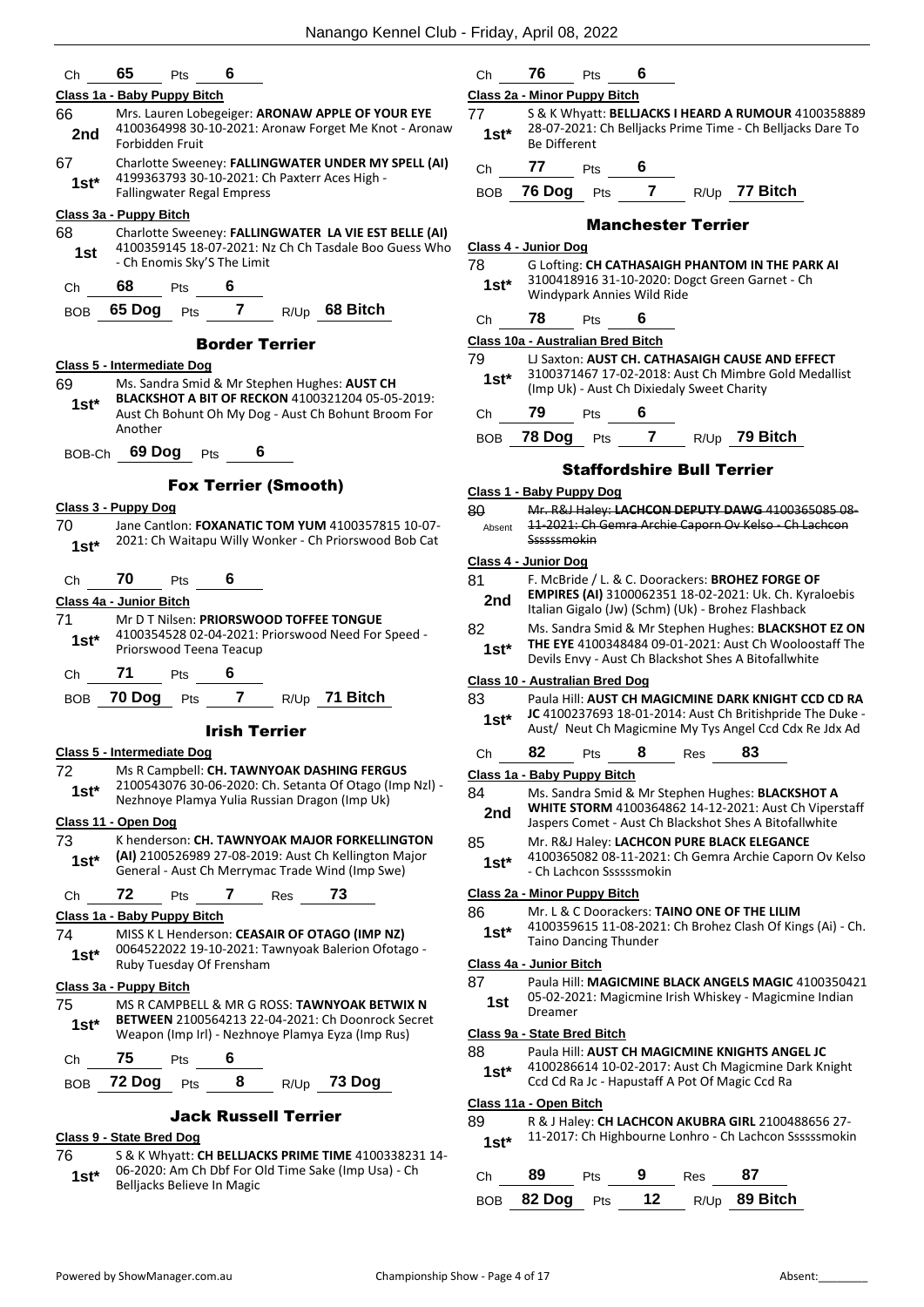|                 | Class 18a - Neuter Bitch                                                                                                                                              |                            |   |     |                                                                                                               |  |
|-----------------|-----------------------------------------------------------------------------------------------------------------------------------------------------------------------|----------------------------|---|-----|---------------------------------------------------------------------------------------------------------------|--|
| 90<br>$1st^*$   | Paula Hill: AUST / NEUT CH MAGICMINE MY TYS ANGEL<br>CCD CDX RE JDX AD 4100195281 29-01-2011: Uk Aust Ch<br>Tillcarr Pyroteknic Jw (Imp Uk) - Neut Obed Aust Ch Bajed |                            |   |     |                                                                                                               |  |
|                 | Miss Blackberry Ad Jd Re                                                                                                                                              |                            |   |     |                                                                                                               |  |
| 91<br>Absent    | Mr W & Miss J Needer: KUMBARI AMAZING GRACE<br>4100208975 06-01-2012: Ch. Orazz Fideus Ad Mortem -<br>Kumbari WWW Et                                                  |                            |   |     |                                                                                                               |  |
|                 | BNOB 90 Bitch Pts 6 R/Up-Res                                                                                                                                          |                            |   |     |                                                                                                               |  |
|                 |                                                                                                                                                                       | <b>Tenterfield Terrier</b> |   |     |                                                                                                               |  |
|                 | Class 3 - Puppy Dog                                                                                                                                                   |                            |   |     |                                                                                                               |  |
| 92 —<br>$1st^*$ | Ch Charbon Radiant Light                                                                                                                                              |                            |   |     | CE & JF Chambers: CHARBON STRYKING IT LUCKY<br>4100360558 05-09-2021: Ch Charbon Everythings Archie -         |  |
|                 | Class 11 - Open Dog                                                                                                                                                   |                            |   |     |                                                                                                               |  |
| 93              |                                                                                                                                                                       |                            |   |     | CE & JF Chambers: CH CHARBON EVERYTHINGS ARCHIE                                                               |  |
| $1st^*$         | - Numerrijig National Velvet                                                                                                                                          |                            |   |     | 4100337908 03-06-2020: Grand Ch Charbon Chase The Ace                                                         |  |
|                 | Ch 92 Pts 7 Res 93                                                                                                                                                    |                            |   |     |                                                                                                               |  |
|                 | Class 2a - Minor Puppy Bitch                                                                                                                                          |                            |   |     |                                                                                                               |  |
| 94<br>$1st^*$   | Radiant Light                                                                                                                                                         |                            |   |     | CE & JF Chambers: CHARBON ARCHIE ROSE 4100360557<br>05-09-2021: Ch Charbon Everythings Archie - Ch Charbon    |  |
|                 | Class 9a - State Bred Bitch                                                                                                                                           |                            |   |     |                                                                                                               |  |
| 95              |                                                                                                                                                                       |                            |   |     | CE & JF Chambers: CHARBON STYLED BY FRANKIE                                                                   |  |
| $1st^*$         | 4100347853 02-01-2021: Charbon Captains Choice - Ch<br>Charbon Radiant Light                                                                                          |                            |   |     |                                                                                                               |  |
|                 |                                                                                                                                                                       |                            |   |     |                                                                                                               |  |
|                 | Ch 95 Pts 7 Res 94                                                                                                                                                    |                            |   |     |                                                                                                               |  |
|                 | BOB 95 Bitch Pts 9 R/Up 92 Dog                                                                                                                                        |                            |   |     |                                                                                                               |  |
|                 |                                                                                                                                                                       |                            |   |     | <b>West Highland White Terrier</b>                                                                            |  |
|                 | Class 5 - Intermediate Dog                                                                                                                                            |                            |   |     |                                                                                                               |  |
| 96 —            |                                                                                                                                                                       |                            |   |     | Mrs C R Bowers: CH JUSCOT FOLLOW THAT DREAM TO                                                                |  |
| $1st^*$         | Whitebriar Jeunesse Divine                                                                                                                                            |                            |   |     | WHITEBRIAR (IMP NZ) 04868-2020 30-01-2020: Canadian,<br>Nz, Aust Ch Bellevue Dreamed A Dream (Gbr) - Nz Ch    |  |
|                 |                                                                                                                                                                       |                            |   |     |                                                                                                               |  |
|                 | Class 9 - State Bred Dog                                                                                                                                              |                            |   |     | 97 Mr G & Mrs C Bowers: WESTLAND VERSACE 4100343542                                                           |  |
| $1st*$          |                                                                                                                                                                       |                            |   |     | 24-09-2020: Ch Westland Cohens Hallelujah - Ch Westland                                                       |  |
|                 | Patsy Stone                                                                                                                                                           |                            |   |     |                                                                                                               |  |
| Ch              | 96<br>Pts                                                                                                                                                             |                            | 7 | Res | 97                                                                                                            |  |
|                 | Class 2a - Minor Puppy Bitch                                                                                                                                          |                            |   |     |                                                                                                               |  |
| 98<br>$1st*$    |                                                                                                                                                                       |                            |   |     | Miss Kathy Mankey & Mr R Richardson: CHANCELOT HIGH<br>FLYER 4100357379 10-07-2021: Ch Questadore Flying High |  |
| 99              |                                                                                                                                                                       |                            |   |     | (Ai) - Champion Chancelot Makeway For Kenzie<br>Ammie Gorton: WALTINGA PERSIAN PRINCESS                       |  |
| Absent          | Winter Fairy Tale                                                                                                                                                     |                            |   |     | 4100360397 10-07-2021: Redgowest Wallace - Brescot                                                            |  |
|                 | Class 3a - Puppy Bitch                                                                                                                                                |                            |   |     |                                                                                                               |  |
| 100             |                                                                                                                                                                       |                            |   |     | Mr G & Mrs C Bowers: WESTLAND CLAUDIA BING                                                                    |  |
| $1st^*$         |                                                                                                                                                                       |                            |   |     | 4100354929 08-05-2021: Ch Juscot Follow That Dream To<br>Whitebriar (Imp Nz) - Ch Westland Edina Monsoon      |  |
| Ch              | 98<br>Pts                                                                                                                                                             | 7                          |   | Res | 100                                                                                                           |  |

# Group 2 - Specials

| <b>Best</b>     | <b>Manchester Terrier</b><br>78.                                                                         |  |
|-----------------|----------------------------------------------------------------------------------------------------------|--|
| Pts: 25         | G Lofting: CH Cathasaigh Phantom In The Park AI                                                          |  |
| R/Up            | <b>Airedale Terrier</b><br>63                                                                            |  |
| Pts: 15         | S & I THOMSON: BRISTOLIAN SUPERB BELLAIRE                                                                |  |
| <b>Baby</b>     | <b>Irish Terrier</b><br>74.<br>MISS K L Henderson: CEASAIR OF OTAGO (IMP NZ)                             |  |
| Minor           | 63<br><b>Airedale Terrier</b><br>S & I THOMSON: BRISTOLIAN SUPERB BELLAIRE                               |  |
| <b>Puppy</b>    | <b>Fox Terrier (Smooth)</b><br>70<br>Jane Cantlon: Foxanatic Tom Yum                                     |  |
| Junior          | 78<br><b>Manchester Terrier</b><br>G Lofting: CH Cathasaigh Phantom In The Park AI                       |  |
| <b>Inter</b>    | <b>Border Terrier</b><br>69<br>Ms. Sandra Smid & Mr Stephen Hughes: Aust Ch Blackshot<br>A Bit Of Reckon |  |
| <b>State Br</b> | <b>Tenterfield Terrier</b><br>95.<br>CE & JF Chambers: Charbon Styled By Frankie                         |  |
| Aus Br          | <b>Staffordshire Bull Terrier</b><br>83<br>Paula Hill: Aust Ch Magicmine Dark Knight CCD CD RA JC        |  |
| Open            | <b>Staffordshire Bull Terrier</b><br>89<br>R & J Haley: CH LACHCON AKUBRA GIRL                           |  |
|                 | <b>Neuter</b>                                                                                            |  |
| <b>Best</b>     | <b>Staffordshire Bull Terrier</b><br>90                                                                  |  |
| Pts: $6$        | Paula Hill: Aust / Neut Ch Magicmine My Tys Angel CCD<br>CDX RE JDX AD                                   |  |
| R/Up            |                                                                                                          |  |
|                 |                                                                                                          |  |

Finish Absent **4**

# Group 3 - Gundog Group

Start Time:

#### **Brittany**

#### **Class 3a - Puppy Bitch**

- 101 Mrs K & Ms K Ward: **WAMEIKA YOU ONLYLIVE ONCE**
- 4100356090 08-06-2021: Am Ch./ Aust Sup. Ch. Gunnin'for You At Sierra (Imp Usa) - Wameika Vivicaouspixie **1st\***
- BOB-Ch **101 Bitch** Pts **6**

#### Cocker Spaniel

#### **Class 4 - Junior Dog**

102 Terri Smith: **TSPARKLE ONYX PRINCE** 4100345535 15-11-

2020: Cobalt Luck Of The Irish - Cobalt Scandalous Flirt **1st\***

#### **Class 5 - Intermediate Dog**

- 103 Terri Smith: **COBALT FLAMING ARROW** 4100325237 12-07- 2019: Ch Cobalt Luck Of The Irish - Ch Cobalt Danish Wish **1st\***
- 104 Miss Rosemary Sehl: **CH MACDOLLY CANT WAIT FOR IT TD** 4100326018 18-08-2019: Ch Totenkopf Dutch Spirt Marker **3rd** 4100326018 18-08-2019: Ch Totenkopf Dutch<br>(Imp Uk) - Ch Macdolly Cantfightthemoonlite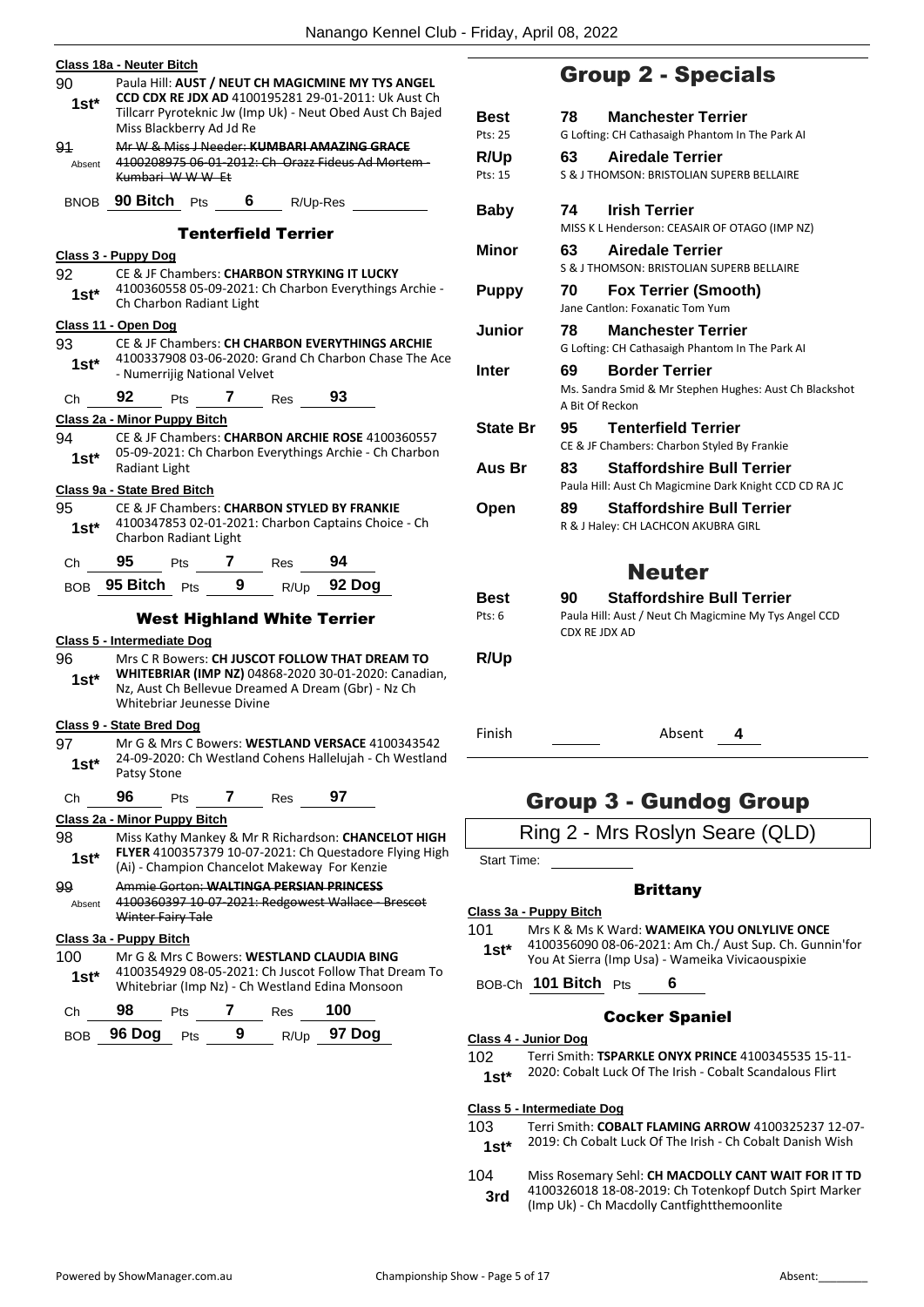| 105         | Ms. H J Yeates: MYSHALAIR BETYA GUNNA LOOK                                                                   | Сh                         |  |  |  |  |
|-------------|--------------------------------------------------------------------------------------------------------------|----------------------------|--|--|--|--|
| 2nd         | 4100344734 04-10-2020: Ch Ravensnite Betya Bottom<br>Dollar Ca - Ch Myshalair Style In Motion                |                            |  |  |  |  |
|             |                                                                                                              | Class <sub>2a</sub><br>120 |  |  |  |  |
| 106         | <b>Class 10 - Australian Bred Dog</b><br>Mrs Kay Hutt: ACIJAY LOOK WHO IS HERE AT KAPOINT                    | 1st*                       |  |  |  |  |
| 1st         | 4100341008 04-08-2020: Pencandy Squeaky Clean - Acijay                                                       |                            |  |  |  |  |
|             | Games People Play                                                                                            | 121                        |  |  |  |  |
| Сh          | 103<br>10<br>105<br>Pts<br>Res                                                                               | Absent                     |  |  |  |  |
|             | Class 1a - Baby Puppy Bitch                                                                                  | <u>Class 10</u>            |  |  |  |  |
| 107         | Mrs Kay Hutt: KAPOINT JUST WANT TO CELEBRATE                                                                 | 122                        |  |  |  |  |
| 3rd         | 4100363314 08-11-2021: Acijay Look Who Is Here At                                                            | Absent                     |  |  |  |  |
| 108         | Kapoint - Pencandy Just Born To Be At Kapoint<br>Ms. H J Yeates: MYSHALAIR ALL STYLE WTH KISSES              |                            |  |  |  |  |
| $1st*$      | 4100363710 23-11-2021: Tarrendayle Kiss And Tell - Ch                                                        | Сh                         |  |  |  |  |
|             | Myshalair Style In Motion                                                                                    | BOB                        |  |  |  |  |
| 109         | Terri Smith: TSPARKLE FLIRTING VIXEN 4100364619 06-12-                                                       |                            |  |  |  |  |
| 2nd         | 2021: Ch Bolwarra Inspire - Cobalt Scandalous Flirt                                                          |                            |  |  |  |  |
|             |                                                                                                              | Class 5                    |  |  |  |  |
| 110         | Class 2a - Minor Puppy Bitch<br>Ms. H J Yeates: MYSHALAIR BETYA LIKE MY STYLE                                | 123                        |  |  |  |  |
| $1st^*$     | 4100360055 25-08-2021: Ch Ravensnite Betya Bottom                                                            | 1st*                       |  |  |  |  |
|             | Dollar Ca - Myshalair Steppin Out In Style                                                                   | Class 11                   |  |  |  |  |
|             | Class 9a - State Bred Bitch                                                                                  | 124                        |  |  |  |  |
| 111         | Mrs Kay Hutt: CH. BRALMICO HEARTS N ROSES                                                                    | Absent                     |  |  |  |  |
| 1st*        | 4100317714 14-02-2019: Ch. Jayzander Soul Man At<br>Pencandy (Imp Uk) - Pencandy Cienna                      |                            |  |  |  |  |
|             | Class 10a - Australian Bred Bitch                                                                            | Сh                         |  |  |  |  |
| 112         | Ms. H J Yeates: MYSHALAIR POETRY IN MOTION                                                                   | Class 3a                   |  |  |  |  |
| 1st*        | 4100348782 26-01-2021: Ch Ravensnite Betya Bottom                                                            | 125<br>$1st*$              |  |  |  |  |
|             | Dollar Ca - Ch Watersmeet Dancing At Dusk                                                                    |                            |  |  |  |  |
|             | Class 11a - Open Bitch                                                                                       | Class 11                   |  |  |  |  |
| 113         | Terri Smith: COBALT SCANDALOUS FLIRT 4100304460 18-<br>03-2018: Ch Acvaal King Jedi - Cobalt Danish Scandal  | 126                        |  |  |  |  |
| $1st^*$     |                                                                                                              | 1st*                       |  |  |  |  |
| 114         | J and R Hughes: CH AMACLASSIC ART WAVES KISS (IMP                                                            |                            |  |  |  |  |
| Absent      | UK) AU00434104 11 05 2016: Swed Ch Art Wave's Smash<br>And Grab (Blue Roan) - Amaclassic Currer Bell (Orange | Сh                         |  |  |  |  |
|             | Roan)                                                                                                        | BOB                        |  |  |  |  |
| Ch          | 111<br>112<br>9<br>Pts<br>Res                                                                                |                            |  |  |  |  |
| BOB         | 103 Dog $P$ ts 14 R/Up 111 Bitch                                                                             | Class 9                    |  |  |  |  |
|             | Class 18a - Neuter Bitch                                                                                     | 127                        |  |  |  |  |
| 115         | J and R Hughes: NEUTER CH DRUMPRINTT FIRST KISS                                                              | $1st^*$                    |  |  |  |  |
| Absent      | 4100303199 15-02-2018: Ch Bolwarra Drummer Boy (Blue                                                         |                            |  |  |  |  |
|             | Roan) - Ch Amaclassic Art Waves Kiss (Imp Uk) (Blue Roan)                                                    | BOB-C                      |  |  |  |  |
| <b>BNOB</b> |                                                                                                              |                            |  |  |  |  |
|             | <b>Cocker Spaniel (American)</b>                                                                             | Class 1                    |  |  |  |  |
|             | <b>Class 2 - Minor Puppy Dog</b>                                                                             | 128                        |  |  |  |  |
| 116         | Ms B McAlpine: FARNSMERE STRIKE IT RICH 3100438727                                                           | 1st*                       |  |  |  |  |
| $1st^*$     | 20-08-2021: Am Ch Scottfree Wizard Of Wall Street (Imp                                                       |                            |  |  |  |  |
|             | Usa) - Am Ch Silverhall Strike Back (Imp Usa)                                                                | Class 3                    |  |  |  |  |
|             | Class 11 - Open Dog                                                                                          | 129                        |  |  |  |  |
| 117         | Mrs G Lazar: CH PARKAVON MIDNIGHT ZORRO (IMP NZ)                                                             | Absent                     |  |  |  |  |
| Absent      | 05884-2017 19-05-2017: Am & Can & Nz Sprch Mar-K<br>Parkavon's Midnight Eclipse (Usa) - Ch Parkavon Ribbons  | Class <sub>11</sub>        |  |  |  |  |
|             | Nd Rainbows                                                                                                  | 130                        |  |  |  |  |
|             | BOB-Ch 116 Dog Pts 6 R/Up-Res                                                                                | 1st*                       |  |  |  |  |
|             |                                                                                                              |                            |  |  |  |  |
|             | <b>English Springer Spaniel</b>                                                                              |                            |  |  |  |  |
|             | <b>Class 10 - Australian Bred Dog</b>                                                                        | Ch                         |  |  |  |  |
| 118         | Mrs. Debbie Adamson: QZDEZIGN WAR PAINT 4100306231<br>28-04-2018: Winton Moods Of Norway (Imp Nor) - Aust Ch | Class 1a<br>131            |  |  |  |  |
| Absent      | Ozdezign Simply Karma                                                                                        | 1st                        |  |  |  |  |
|             | Class 11 - Open Dog                                                                                          |                            |  |  |  |  |
|             | 119 Mrs Camille Lawson: CH. GLENKINCHIE THE SHERIFF                                                          |                            |  |  |  |  |

3100362117 12-08-2017: Ch. Kinsheran Don Alfonso - Ch.

| Сh | 119 | ⊃ts | Res |
|----|-----|-----|-----|
|    |     |     |     |

#### **Class 2a - Minor Puppy Bitch**

- 120 M & C Lawson: **GLENKINCHIE BODECIA** 3100437918 27-09- 2021: Sup. Ch. Kinsheran Ferrando - Ch. Glenkinchie **Downtown Abbey**
- 121 Mrs. Debbie Adamson: **OZDEZIGN LIBERTY ENCHANTREZZ** 4100360091 16-08-2021: Ozdezign War Paint - Aust Ch Chatto The Cheerleader(Imp Nz)

#### **Class 10a - Australian Bred Bitch**

|        |                                                                             |  | Mrs Camille Lawson: CH. GLENKINCHIE MISTS OF AVALON |  |  |  |  |
|--------|-----------------------------------------------------------------------------|--|-----------------------------------------------------|--|--|--|--|
| Ahsent | 3009514330 01 08 2015: Birchlands Crown Royal-<br>Glenkinchie Rumour Has It |  |                                                     |  |  |  |  |
|        | יפ <del>ו</del> כ                                                           |  | Res                                                 |  |  |  |  |

#### BOB **119 Dog** Pts **7** R/Up **120 Bitch**

#### German Shorthaired Pointer

#### **Class 5 - Intermediate Dog**

- Dr Heather Reynolds: TEALPOINT GAME HUNTER (A1)
- 4100331881 17-12-2019: Avaline Tissot (Imp Srb) Grand **Ch Tealpoint Dances With Diamonds**

#### **Class 11 - Open Dog**

124 Dr Ann-Marie Boyd: **CH. TEALPOINT GAME SET N MATCH (AI)** 4100331880 17-12-2019: Avaline Tissot (Imp Serbia) - Grand Ch Tealpoint Dances With Diamonds

### 123 Pts 6 Res

#### **Class 3a - Puppy Bitch**

125 O Gillies, J Toyer & M Belle Isle: **BROWNHUNT NADIA** 2100568251 01-06-2021: Avaline Tissot (Imp Srb) - Ch **Brownhunt Lilith** 

#### **Class 11a - Open Bitch**

| 126.   | JV Toyer, O Gillies & M Belle Isle: GILLBRAE HOT        |            |  |            |                                                                |  |  |
|--------|---------------------------------------------------------|------------|--|------------|----------------------------------------------------------------|--|--|
| $1st*$ | CHOCOLATE CHIP AI 2100511656 01-11-2018: Irl Sh Ch, Lux |            |  |            |                                                                |  |  |
|        |                                                         |            |  |            | Ch, Int Ch Tomanipoint Celtic Knight Irl - Gillbrae Black Lace |  |  |
| Ch     | 125                                                     | <b>Pts</b> |  | <b>Res</b> | 126                                                            |  |  |

BOB **125 Bitch** Pts **8** R/Up **126 Bitch**

#### German Wirehaired Pointer

#### **Class 9 - State Bred Dog**

| 127    | Leanne Hall: CH WHISTLEWIRE SNOWY RIVER RIDER (AI)     |
|--------|--------------------------------------------------------|
| $1st*$ | 4100284517 03-01-2017: Jupp Vom Brundlfeld (Imp Nld) - |
|        | Ch Kobnko Allie Whistle Y R                            |

BOB-Ch **127 Dog** Pts **6**

#### Golden Retriever

#### **Class 1 - Baby Puppy Dog**

128 D. McAllister: **WYSIWYG LET THERE BE CARNAGE (AI USA)** 4100363501 23-10-2021: Am. Gch Emery's Walk The Line At Cinamon Bay Dn - Wysiwyg If The Broom Fits

#### **Class 3 - Puppy Dog**

| 129 | <b>Represent Bowett: CIHCHAD GET VOLIB SOLDIER ON</b> |
|-----|-------------------------------------------------------|
|-----|-------------------------------------------------------|

4100356099 22-04-2021: Sihshad Uno Soul Singer - Sihshad Summer Time Love

#### **Class 11 - Open Dog**

- 130 A.Adamopoulos: **SUP CH. WYSIWYG NOT A MOMENT TOO MOON** 4100301295 06-01-2018: Am. Ch/Can. Gr. Ch/
	- Sup.Ch. Nautilus Great Barrier Reef @Online (Imp Usa) Ch. Wysiwyg First Time In Forever

130 Pts 6 Res

#### **Class 1a - Baby Puppy Bitch**

#### 131 D. McAllister: **WYSIWYG DIVIDE AND CONQUER (AI USA)**

4100363502 23-10-2021: Am. Gch Emery's Walk The Line At Cinamon Bay Dn - Wysiwyg If The Broom Fits

**1st**\* <sup>3100362117 12-08-2017: Cl<br>Glenkinchie Mist Of Avalon</sup>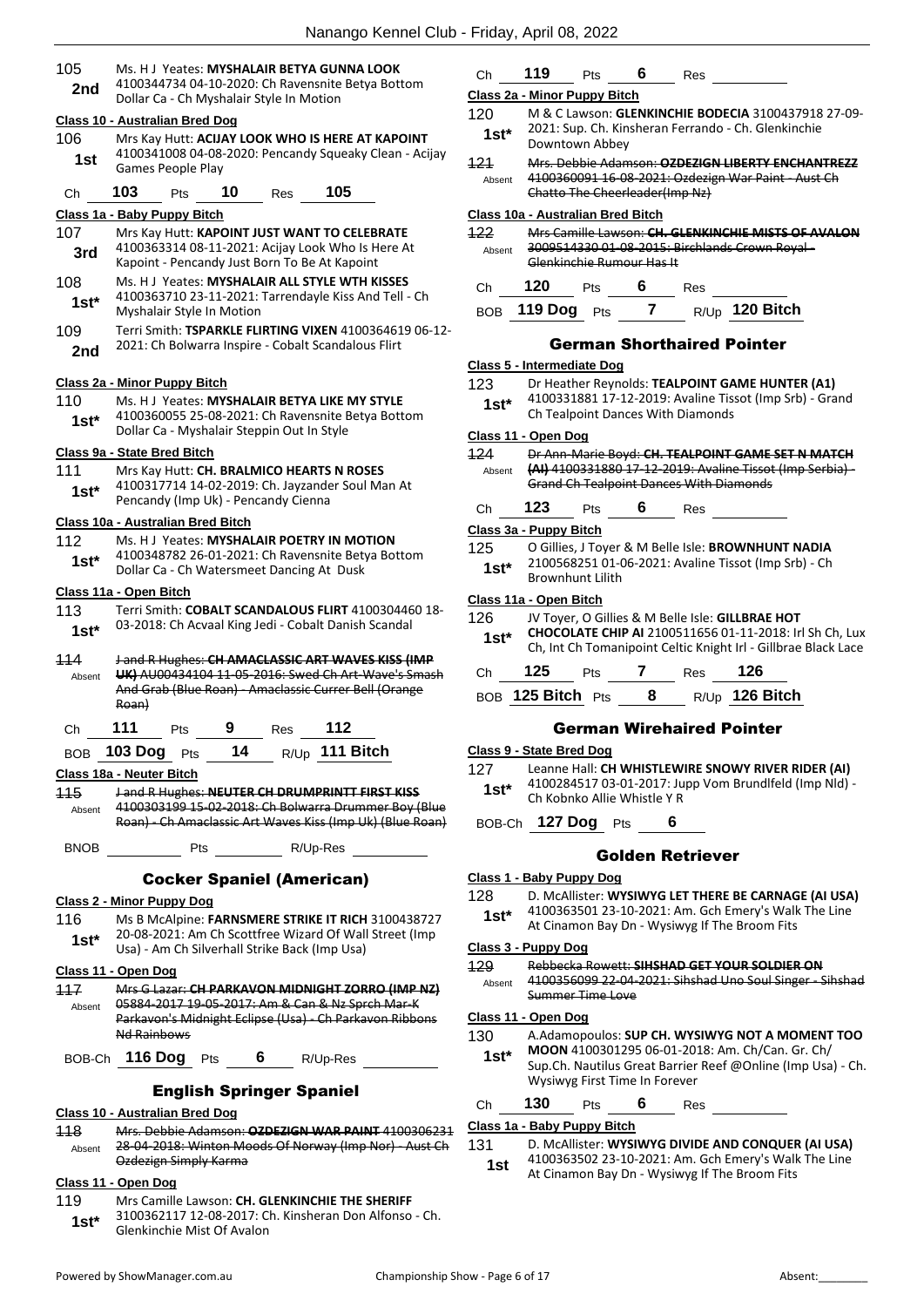#### **Class 3a - Puppy Bitch**

| Class 3a - Puppy Bitch |                                                                                                                                                                   | <u>C</u>             |  |  |  |  |
|------------------------|-------------------------------------------------------------------------------------------------------------------------------------------------------------------|----------------------|--|--|--|--|
| 132<br>Absent          | 1.<br><b>D McAllister: WYSIWYG READYTODISTURBTHPEACE</b><br>4100362696 27-08-2021: Can Gch Camelot's Deep River<br>Exodus Tkn, Cgc. Cca - Wysiwyg Assassins Creed |                      |  |  |  |  |
|                        | <u> Class 4a - Junior Bitch</u>                                                                                                                                   | <u>c</u>             |  |  |  |  |
| 133                    | A. Adamopoulos: WYSIWYG ANY WHICH WAY U CAN                                                                                                                       | 1.                   |  |  |  |  |
| $1st^*$                | 4100344707 01-12-2020: Sup. Ch. Wysiwyg Livn The<br>American Dream - Wysiwyg The Frill Of It All                                                                  |                      |  |  |  |  |
| 134                    | Mrs C Olive: DOBRO SUPERNOVA IN THE SKY 4100349105                                                                                                                |                      |  |  |  |  |
| 2nd                    | 10-01-2021: Multi Ch. Mad About You De Ria Vela (Esp) -<br>Ch. Dobro Magic Of Enya                                                                                | <u>C</u>             |  |  |  |  |
|                        | <b>Class 10a - Australian Bred Bitch</b>                                                                                                                          | $\mathbf{1}$         |  |  |  |  |
| 135                    | Alexandria Martin & Georgia Melville: CH. GOLDMARTINI                                                                                                             |                      |  |  |  |  |
| $1st*$                 | OOPS I DIDIT AGAIN 4100342093 24-08-2020: Ch Wysiwyg<br>The Thug - Ch Wysiwyg Incredible Story                                                                    | 1.                   |  |  |  |  |
|                        | <u> Class 11a - Open Bitch</u>                                                                                                                                    |                      |  |  |  |  |
| 136                    | Alexandria Martin & Georgia Melville: CH GOLDMARTINI                                                                                                              | <u>C</u>             |  |  |  |  |
| Absent                 | <b>NOT THAT INNOCENT 4100342092 24-08-2020: Ch</b>                                                                                                                | 1.                   |  |  |  |  |
|                        | Wysiwyg The Thug Ch Wysiwyg Incredible Story                                                                                                                      |                      |  |  |  |  |
| Сh                     | 133<br>135<br>8<br>Pts<br><b>Res</b>                                                                                                                              |                      |  |  |  |  |
| <b>BOB</b>             | - 9<br>$R/Up$ 133 Bitch<br>130 Dog Pts                                                                                                                            | <u>c</u>             |  |  |  |  |
|                        |                                                                                                                                                                   | 1:                   |  |  |  |  |
|                        | Class 18a - Neuter Bitch                                                                                                                                          |                      |  |  |  |  |
| 137                    | Alexandria Martin & Georgia Melville: NEUT CH<br><b>GOLDMARTINI GET OFF MY KLOUD 5100096523 20-09-</b>                                                            |                      |  |  |  |  |
| $1st*$                 | 2016: Ch Goldmartini Say It Like It Is - Goldmartini Playn By                                                                                                     | <u>C</u>             |  |  |  |  |
|                        | My Rules                                                                                                                                                          | 1:                   |  |  |  |  |
|                        | 137 Bitch $P$ ts<br>6                                                                                                                                             |                      |  |  |  |  |
| <b>BNOB</b>            | R/Up-Res                                                                                                                                                          |                      |  |  |  |  |
|                        | <b>Hungarian Vizsla</b>                                                                                                                                           |                      |  |  |  |  |
|                        | Class 4 - Junior Dog                                                                                                                                              |                      |  |  |  |  |
| 138                    | Ronalie Frew: HABANERO SEINT JUDE 4100350417 16-02-                                                                                                               |                      |  |  |  |  |
|                        | 2021: Aus Tri Ch. Hanafor Seint Edgar - Habanero Cruisin                                                                                                          |                      |  |  |  |  |
| $1st*$                 | Emilie Rose (Ai)                                                                                                                                                  |                      |  |  |  |  |
|                        |                                                                                                                                                                   |                      |  |  |  |  |
|                        |                                                                                                                                                                   |                      |  |  |  |  |
| Сh                     | 138<br>6<br>Pts                                                                                                                                                   | <u>С</u><br>1:       |  |  |  |  |
|                        | Class 5a - Intermediate Bitch                                                                                                                                     |                      |  |  |  |  |
| 139                    | Ms K Kettleton: CH BATOROK MOONLIT PERFECTION                                                                                                                     |                      |  |  |  |  |
| $1st*$                 | 4100337255 11-05-2020: Ch Ekvar Hell Raiser - Grand Ch<br>Neut Ch Gamecall Rhythm Of The Waves Rn                                                                 | 1:                   |  |  |  |  |
|                        |                                                                                                                                                                   |                      |  |  |  |  |
| Сh                     | 139<br>6<br>Pts                                                                                                                                                   |                      |  |  |  |  |
|                        | BOB 139 Bitch Pts 7 $R/Up$ 138 Dog                                                                                                                                | С                    |  |  |  |  |
|                        |                                                                                                                                                                   | 1:                   |  |  |  |  |
|                        | <b>Irish Setter</b>                                                                                                                                               |                      |  |  |  |  |
|                        | Class 10a - Australian Bred Bitch                                                                                                                                 |                      |  |  |  |  |
| 140                    | G Browne: EIREANNMADA TIME AFTER TIME 3100417906                                                                                                                  |                      |  |  |  |  |
| 1st*                   | 06-10-2020: Eireannmada Now Or Never - Ch Eireannmada                                                                                                             |                      |  |  |  |  |
|                        | You Are My Destiny                                                                                                                                                |                      |  |  |  |  |
|                        | BOB-Ch 140 Bitch Pts 6                                                                                                                                            | <u>c</u>             |  |  |  |  |
|                        |                                                                                                                                                                   | $\ddagger$           |  |  |  |  |
|                        | <b>Labrador Retriever</b>                                                                                                                                         |                      |  |  |  |  |
|                        | Class 1 - Baby Puppy Dog                                                                                                                                          |                      |  |  |  |  |
| 141                    | Ms. Khylie Wood: MORNDEW REGAL TREASURE (AI)                                                                                                                      |                      |  |  |  |  |
| $1st*$                 | 3100442072 16-11-2021: Int Ch Pol Gr Ch Avalanche<br>Kreuzburg (Pol) - Morndew Grace And Favour                                                                   | <u>c</u>             |  |  |  |  |
|                        |                                                                                                                                                                   | $\ddot{\phantom{a}}$ |  |  |  |  |
|                        | <b>Class 2 - Minor Puppy Dog</b>                                                                                                                                  |                      |  |  |  |  |
| 142                    | C Olive & K & E Charnock: ERAKY HUCKLEBERRY FYNN (AI)<br>2100575688 30-09-2021: Am. Ch. Devonshire Huckleberry                                                    |                      |  |  |  |  |
| $1st^*$                | Finn (Usa) - Dancourt Remarkable Haley                                                                                                                            |                      |  |  |  |  |
|                        | Class 5 - Intermediate Dog                                                                                                                                        |                      |  |  |  |  |
| 143                    | P Grove: SHARKENN TYRON 4100327662 05-10-2019:                                                                                                                    |                      |  |  |  |  |
| 1st                    | Caherciveen Landas Lochan Ora - Sharkenn Reiko                                                                                                                    | <u>c</u>             |  |  |  |  |
|                        |                                                                                                                                                                   | $\overline{1}$       |  |  |  |  |
| 144                    | Mackenzie Parr: LENIMER AIREES JC TKS 4100329119 14-                                                                                                              |                      |  |  |  |  |
| Absent                 | 10-2019: Willowspring King Of The Wind (Imp NzI)-<br>Lenimer Lexa For Paris                                                                                       | <u>c</u>             |  |  |  |  |

#### **Class 9 - State Bred Dog**

145 Ms. Khylie Wood: **SANDWOODLABS C U AT THE BEACH** 4100356493 02-06-2021: Ch Wynstream Heez The Boss (Ai) 1st\* 4100550495 02-00-2021. CIT WYLSONERS<br>**1st\*** - Sandwoodlabs Sparkling Goddess

#### **Class 10 - Australian Bred Dog**

146 Henzell & Travers: **BONNSWAY DRESSED IN MIDNIGHT** 2100552734 12-11-2020: Ch Bonnsway Dressed In Black - Ch Bonnsway Sculpture Of Time **1st\***

| Ch | 146 | Pts | 9 | Res | 142 |
|----|-----|-----|---|-----|-----|

#### **Class 2a - Minor Puppy Bitch**

- 147 L, R & A Henzell: **SCOLOUVALLEY QUIET IM SPEAKING** 4100364502 23-09-2021: Ch Scolouvalley Triple X - Ch **2nd** 4100364502 23-09-2021<br>Bonnsway Twister Time
- 148 Ms. Khylie Wood: **SANDWOODLABS TALE ASOLDAS TIME** 4100364546 06-10-2021: Ch Scolouvalley Triple X - Ch Sandwoodlabs Kirrabillie **1st**

#### **Class 4a - Junior Bitch**

- 149 P Grove: **PUDDNCREEK AND ALL THAT JAZZ** 2100560804
- 04-04-2021: Ch. Degel All The Right Signs Puddncreek **1st**\* <sup>U4-U4</sup><br>Freva

#### **Class 5a - Intermediate Bitch**

150 Mrs C Olive: **DANCOURT MYSTIC JADE** 2100537975 25-03- 2020: Eraky In With A Chance ( Ai) - Ch. Dancourt Queen 1st<sup>\*</sup> <sup>2020:</sup> Erak<br>Amberlou

#### **Class 11a - Open Bitch**

- 151 Mr R & Mrs L & Miss A Henzell: **AUSTRALIAN CHAMPION BONNSWAY TWISTER TIME** 2100509995 28-11-2018:
- Supch Blackboy Storm In A Teacup (Ai) Gr Ch Bonnsway A Matter Of Time **1st\***

| Ch | 151 | ⊃ts | 10 | Res | 150 |
|----|-----|-----|----|-----|-----|
|    |     |     |    |     |     |

BOB **146 Dog** Pts **14** R/Up **151 Bitch**

#### Lagotto Romagnolo

#### **Class 2a - Minor Puppy Bitch**

- 152 Ammie Gorton: **HEVNSENT TEQUILA SUNRISE** 3100438531 05-09-2021: Glenstar Like A Rolling Stone - Ladinamica **2nd** <sup>U5-U9-20</sup>
- 153 S & J THOMSON: **BUONO-DOLCE JUST TALK ABOUT ME**
- 4100360939 31-08-2021: Ch. Amicileale Nutella Biscotto 1st\* 4100360939 31-08-2021: Ch. Amid<br>Ch. Trufflehunta Poetry In Motion

#### **Class 3a - Puppy Bitch**

- 154 G. LUND & J.WALL: **BUONODOLCE MADE TO ORDER**
- 4100360940 31-08-2021: Ch Amicileale Nutella Biscotto 1st\* 4100360940 31-08-2021: Ch Amid<br>Ch Trufflehunta Poetry In Motion
- BOB-Ch **153 Bitch** Pts **8** R/Up-Res **152 Bitch**

#### Nova Scotia Duck Tolling Retriever

#### **Class 3a - Puppy Bitch**

- 155 Mr R & Mrs M Ally: **TOLLERFLARE A MAGICAL JOURNEY**
- 4100356114 13-06-2021: Aprilraine Gundiguy Skoda Rrd **1st** <sup>4100356114</sup> 13-06-2021: Aprilraine Gund<br>Ch Lidlriva Bittersweet Symphony Rn Tk.S

#### BOB-Ch **155 Bitch** Pts **6** R/Up-Res

#### **Class 18 - Neuter Dog**

- 156 Ms B McAlpine: **AUST CH / NEUT CH TARSHONA CELESTIAL NOVA** 2100420541 28-11-2014: Ch Aprilraine Red Storm -
	- 1st\* NOVA 2100420541 28-11-2014<br>Ch Tarshona My Lucky Star Et.

BNOB **156 Dog** Pts **6** R/Up-Res

#### Weimaraner

#### **Class 3 - Puppy Dog**

157 Alana Meek: **SHARLANI UNDER SIEGE** 4100357061 12-05- 2021: Grausturm Big Boy Rides Again - Kadma Oops We Tied The Knot Absent

#### **Class 10 - Australian Bred Dog**

158 Judy Glover: **FELDJAEGER LIL BIT DARING** 4100349355 28- 12-2020: Hindin Who Dares - Ch Feldjaeger Believe In The **1st** 12-2020: **1st** Dream Td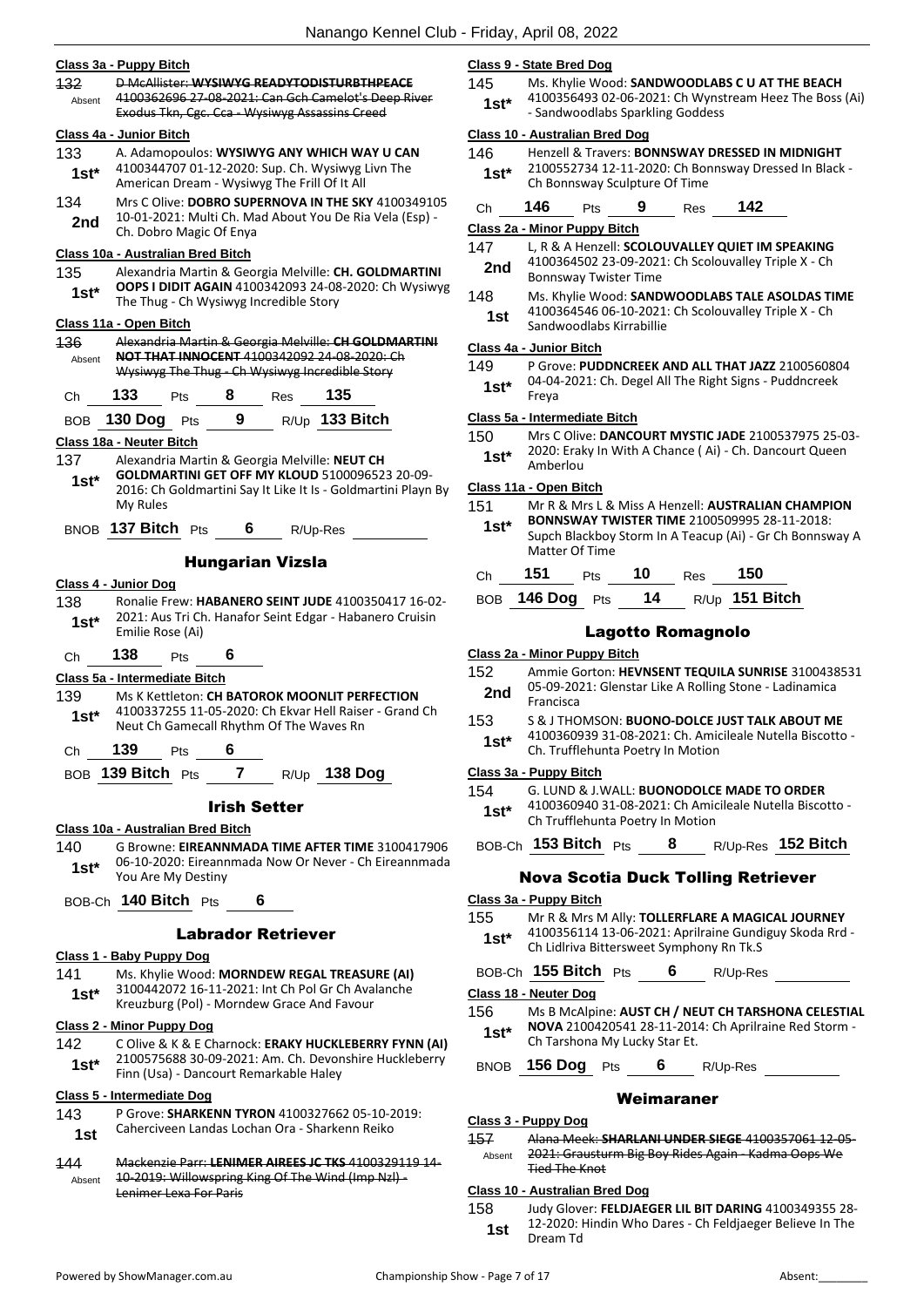| Ch                           | 158                         | Pts                                              | 6.    | Res                                         |                                                                                                                     |  |  |  |
|------------------------------|-----------------------------|--------------------------------------------------|-------|---------------------------------------------|---------------------------------------------------------------------------------------------------------------------|--|--|--|
|                              | Class 1a - Baby Puppy Bitch |                                                  |       |                                             |                                                                                                                     |  |  |  |
| 159                          |                             | Judy & Tony Glover: FELDJAEGER NOW DARE TO DREAM |       |                                             |                                                                                                                     |  |  |  |
| $1st^*$                      |                             | Believe In The Dream Td                          |       |                                             | 4100365570 09-12-2021: Hindin Who Dares - Ch Feldjaeger                                                             |  |  |  |
|                              |                             | Class 5a - Intermediate Bitch                    |       |                                             |                                                                                                                     |  |  |  |
| 160                          |                             |                                                  |       |                                             | Helen Williams: BELASHMAR ALL ABOUT THE GLORY                                                                       |  |  |  |
| $1st*$                       |                             |                                                  |       | Ch (T) Feldjaeger Power And Glory Ccd       | 4100344705 06-10-2020: Grausturn Valiant Shadow - Dual                                                              |  |  |  |
|                              |                             | Class 10a - Australian Bred Bitch                |       |                                             |                                                                                                                     |  |  |  |
| 161                          |                             |                                                  |       |                                             | BEV QUINLAN: GREYGHOST TATIANA AT GHOSTWIND (AI)                                                                    |  |  |  |
| $1st*$                       |                             |                                                  |       | Septemcolles - Ch Greyghost Rock To The Top | 4100339639 09-07-2020: Videndum Adonis From                                                                         |  |  |  |
| Ch                           | 161                         |                                                  | Pts 7 | Res                                         | 160                                                                                                                 |  |  |  |
|                              |                             | $_{\text{BOB}}$ 161 Bitch $_{\text{PtS}}$ 8      |       |                                             | R/Up 158 Dog                                                                                                        |  |  |  |
| <b>Weimaraner (longhair)</b> |                             |                                                  |       |                                             |                                                                                                                     |  |  |  |
|                              |                             | <b>Class 5 - Intermediate Dog</b>                |       |                                             |                                                                                                                     |  |  |  |
| 162                          |                             |                                                  |       |                                             | Judy Glover: CZE JR CH. POL JR CH. SVK CH ECCO CRAZY                                                                |  |  |  |
| Absent                       |                             |                                                  |       |                                             | FOREVER SJ (LH) (IMP CZE) CLP/VOD/11737 01-10-2020:                                                                 |  |  |  |
|                              |                             |                                                  |       |                                             | Be Thunder Of Sable'S Grey Passion (Lh)(Ger) Grand Ch<br>(Cz, SI) Ch (Pl, Cmku, Sk), Cookie Crazy Forever (Lh) (Cz) |  |  |  |
| BOB-Ch                       |                             | Pts                                              |       |                                             |                                                                                                                     |  |  |  |

# Group 3 - Specials

| Best            | 130  | <b>Golden Retriever</b>                                                       |
|-----------------|------|-------------------------------------------------------------------------------|
| Pts: 25         | Moon | A.Adamopoulos: Sup Ch. Wysiwyg Not A Moment too                               |
| <b>R/Up</b>     | 146  | <b>Labrador Retriever</b>                                                     |
| Pts: 15         |      | Henzell & Travers: Bonnsway Dressed in Midnight                               |
| Baby            | 108  | <b>Cocker Spaniel</b><br>Ms. H J Yeates: Myshalair All Style Wth Kisses       |
| Minor           | 116  | <b>Cocker Spaniel (American)</b>                                              |
|                 |      | Ms B McAlpine: Farnsmere Strike It Rich                                       |
| <b>Puppy</b>    | 101  | <b>Brittany</b>                                                               |
|                 |      | Mrs K & Ms K Ward: WAMEIKA YOU ONLYLIVE ONCE                                  |
| Junior          | 102  | <b>Cocker Spaniel</b>                                                         |
|                 |      | Terri Smith: TSparkle Onyx Prince                                             |
| <b>Inter</b>    | 139  | <b>Hungarian Vizsla</b>                                                       |
|                 |      | Ms K Kettleton: Ch Batorok Moonlit Perfection                                 |
| <b>State Br</b> | 127  | <b>German Wirehaired Pointer</b>                                              |
|                 |      | Leanne Hall: Ch Whistlewire Snowy River Rider (AI)                            |
| Aus Br          | 146  | <b>Labrador Retriever</b>                                                     |
|                 |      | Henzell & Travers: Bonnsway Dressed in Midnight                               |
| Open            | 130  | <b>Golden Retriever</b>                                                       |
|                 |      | A.Adamopoulos: Sup Ch. Wysiwyg Not A Moment too                               |
|                 | Moon |                                                                               |
|                 |      |                                                                               |
|                 |      | <b>Neuter</b>                                                                 |
|                 |      | <b>Nova Scotia Duck Tolling</b>                                               |
| Best            | 156  | <b>Retriever</b>                                                              |
| Pts: 7          |      | Ms B McAlpine: Aust Ch / Neut Ch Tarshona Celestial Nova                      |
| R/Up            | 137  | <b>Golden Retriever</b>                                                       |
|                 |      | Alexandria Martin & Georgia Melville: Neut Ch GoldMartini<br>Get Off My Kloud |
|                 |      |                                                                               |

Finish Absent **15**

# Group 4 - Hound Group

|                    | Ring 3 - Mrs Vicki Schneider (QLD)                                                                                      |
|--------------------|-------------------------------------------------------------------------------------------------------------------------|
| <b>Start Time:</b> |                                                                                                                         |
|                    | Basenji                                                                                                                 |
|                    | Class 4 - Junior Dog                                                                                                    |
| 163<br>Absent      | Mr David Pearson : <b>FAYRELYN JUMLA OF AFRIKA</b><br>4100358412 24-06-2021: Fayrelyn Masai Hunter - Tango To<br>Afrika |
| Сh                 | Pts                                                                                                                     |
|                    | Class 3a - Puppy Bitch                                                                                                  |
| 164                | Mr David Pearson.: ERISEVE ZENNYO RYUO 4100356734                                                                       |
| $1st*$             | 10-06-2021: Ch. Nailah Embracing The Decision - Zandeena<br>Luck Be A Lady                                              |
|                    | Class 5a - Intermediate Bitch                                                                                           |
| 165<br>Absent      | Mr David Pearson : NOTSVORANALA SIRIUS 4100<br>07-03-2020: Fayrelyn Masai Hunter - Fayrelyn Dream Of<br>Afrika          |
| Сh                 | 164<br>6<br>Pts<br>Res                                                                                                  |
| <b>BOB</b>         | 164 Bitch $Pts$<br>6<br>R/Up                                                                                            |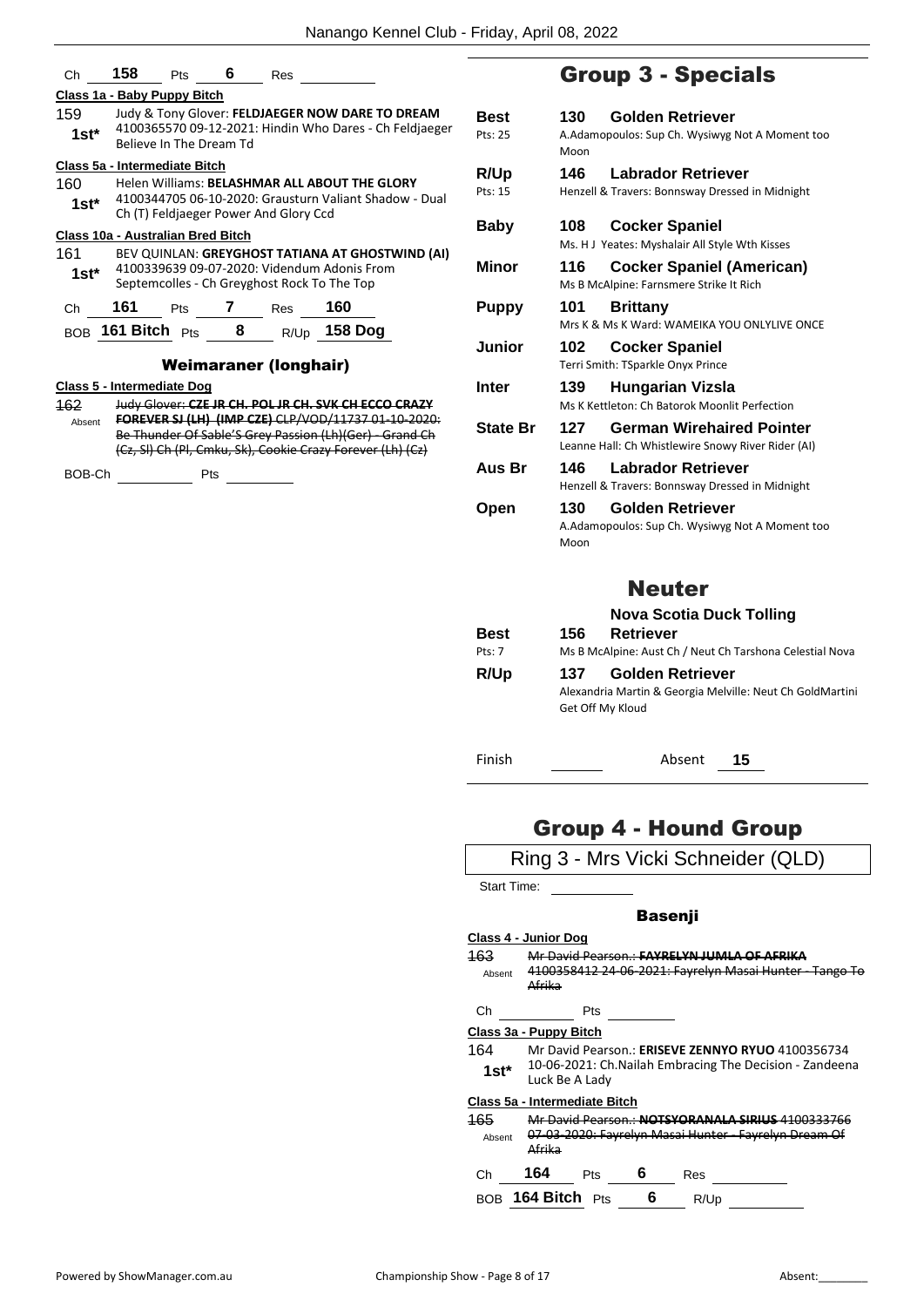|        |                                                 |            | seagic           |     |                                                                                                                     |                         |
|--------|-------------------------------------------------|------------|------------------|-----|---------------------------------------------------------------------------------------------------------------------|-------------------------|
|        | <b>Class 10 - Australian Bred Dog</b>           |            |                  |     |                                                                                                                     |                         |
| 166    |                                                 |            |                  |     | Mrs. Tara McNicol: LUKARA ARCHERS LEGACY 4100328776                                                                 |                         |
| $1st*$ |                                                 |            |                  |     | 29-10-2019: Culorgair Legacy - Ch. Culorgair Forlukara                                                              |                         |
| Сh     | 166                                             | Pts        | 6                |     |                                                                                                                     | $\overline{\mathsf{C}}$ |
|        | Class 2a - Minor Puppy Bitch                    |            |                  |     |                                                                                                                     |                         |
| 167    |                                                 |            |                  |     | Mrs. Tara McNicol: LUKARA POWER OF FAITH 4100361661                                                                 |                         |
| 1st*   |                                                 |            |                  |     | 03-10-2021: Ch Orobay Burning Love - Lukara Inheritance                                                             |                         |
| Сh     | 167                                             | Pts        | 6                |     |                                                                                                                     | S                       |
| BOB    | <b>166 Dog</b> Pts                              |            | $\overline{7}$   |     | $R/Up$ 167 Bitch                                                                                                    |                         |
|        |                                                 |            |                  |     | <b>Dachshund Miniature (Long Haired)</b>                                                                            | S                       |
|        | Class 4 - Junior Dog                            |            |                  |     |                                                                                                                     |                         |
| 168    |                                                 |            |                  |     | Brittnee Davies: CHENLEI COOKIES N CREAM 2100565204                                                                 |                         |
| $1st*$ | On Air                                          |            |                  |     | 11-04-2021: Westpriors Woodsmoke - Westpriors Walking                                                               |                         |
|        | Class 9 - State Bred Dog                        |            |                  |     |                                                                                                                     |                         |
| 169    |                                                 |            |                  |     | BK & YJ Shaw: CH. SPLENDAK NEXT CHAPTER IN BOLD                                                                     |                         |
| 1st*   | Maharlikah Tru Succesor                         |            |                  |     | 4100346993 03-12-2020: Gr Ch. Splendak First Chapter - Ch                                                           |                         |
|        | Class 11 - Open Dog                             |            |                  |     |                                                                                                                     | $\overline{\mathsf{C}}$ |
| 170    |                                                 |            |                  |     | Mrs. Leisl Kiesanowski: HURUKAMANDEGE PRIVATE BLEND                                                                 |                         |
| 1st*   |                                                 |            |                  |     | ZA002706B19 24-07-2018: Hurukamandege Midnite                                                                       |                         |
|        |                                                 |            |                  |     | Summer Of Karonika - Stoneleigh Cream Puff Of                                                                       |                         |
|        | Hurukamandege                                   |            |                  |     |                                                                                                                     | C<br>1                  |
| Сh     | 168                                             | <b>Pts</b> | 8                | Res | 169                                                                                                                 |                         |
|        | Class 3a - Puppy Bitch                          |            |                  |     |                                                                                                                     |                         |
| 171    |                                                 |            |                  |     | Deborah Rodgers: WAZEER THE WONDER WEINER                                                                           |                         |
| $1st*$ | Swe) - Aust Ch Almarjo Freya Von Schnitzel      |            |                  |     | 4100358423 20-07-2021: Aust Ch Ygeia Need You Now (Imp                                                              | C                       |
|        | Class 4a - Junior Bitch                         |            |                  |     |                                                                                                                     |                         |
| 172    |                                                 |            |                  |     | Tamie Kilpatrick: DIAMONVILLA WILLOWS OF CLEO                                                                       |                         |
| 2nd    |                                                 |            |                  |     | 4100346349 29-11-2020: Gegreny Spiced Ebony -                                                                       |                         |
|        | Wonderdachs Zelda                               |            |                  |     |                                                                                                                     | C                       |
| 173    |                                                 |            |                  |     | Mrs. Leisl Kiesanowski: ASHTONLEIGH ROX MY WORLD                                                                    | 1                       |
| 1st    |                                                 |            |                  |     | 4100351735 30-01-2021: Hurukamandege Private Blend -                                                                |                         |
|        | Brandcliff Painted Lady Of Hurukamandege<br>171 |            | $\boldsymbol{8}$ |     |                                                                                                                     |                         |
| Ch     |                                                 | Pts        |                  | Res | 173<br>BOB 168 Dog Pts 11 R/Up 169 Dog                                                                              |                         |
|        |                                                 |            |                  |     |                                                                                                                     |                         |
|        |                                                 |            |                  |     | <b>Dachshund (Smooth Haired)</b>                                                                                    |                         |
|        | Class 3 - Puppy Dog                             |            |                  |     |                                                                                                                     |                         |
| 174    |                                                 |            |                  |     | Ms L Johnstone: BEKKRI ROCKIN WITH STYLE 4100359945<br>Absent 19 07 2021: Am Gr Ch Aust Ch Joy Dens Rockin Robin Ss |                         |
|        | (Imp Usa) - Boskahun Donna Kay                  |            |                  |     |                                                                                                                     |                         |
| Ch     | $P$ ts                                          |            |                  |     |                                                                                                                     |                         |
|        | Class 2a - Minor Puppy Bitch                    |            |                  |     |                                                                                                                     |                         |

Beagle

175 Ms L Johnstone: **BEKKRI ROCKIN TO THE MUSIC** 4100359946 19-07-2021: Am Gr Ch Aust Ch Joy-Dens Rockin Robin Ss (Imp Usa) - Boskahun Donna Kay Absent

Ch Pts BOB Pts R/Up

#### Dachshund Miniature (Smooth Haired)

#### **Class 9 - State Bred Dog**

176 Theodore Boland: **WAZEER WALTER WEINER** 4100358422 20-07-2021: Aust Ch Ygeia Need You Now - Aust Ch Almarjo Freya Von Schnitzel **1st\***

Ch **176** Pts **6**

#### **Class 4a - Junior Bitch**

177 BK & YJ Shaw: **SPLENDAK SWEET N SASSY** 4100349749 07- 02-2021: Gersndach Brief Encounter - Gersndach Wata 1st<sup>\*</sup> <sup>02-2021:</sup><br>Romance

Ch **177** Pts **6**

#### BOB **176 Dog** Pts **7** R/Up **177 Bitch**

#### Rhodesian Ridgeback

#### **Class 9 - State Bred Dog**

- 178 Mrs L. Fejer: **MARMATIA ZIMBA SONATA (A I)** 4100342399 24-08-2020: Ujamaa Symphoney Red (Ai) - Ch Marmatia
- Nekira Radha (Ai) **1st\*** Ch **178** Pts **6**

#### **Class 1a - Baby Puppy Bitch**

179 Mrs L. Fejer: **MARMATIA AUSSIE KHAMALI** 4100365982 17- 12-2021: Ch Shakuru Beat It - Ch Marmatia Nekira Radha (Ai) **1st\***

#### **Class 5a - Intermediate Bitch**

- 180 Mrs L. Fejer: **MARMATIA NYX SONATA (AI)** 4100342398 24-08-2020: Ujamaa Symphony Red (Ai) - Ch Marmatia Nekira Radha (Ai) **1st\***
- Ch **180** Pts **6**
- BOB **178 Dog** Pts **7** R/Up **180 Bitch**

#### Whippet

#### **Class 1 - Baby Puppy Dog**

- 181 Mrs. Silvana Tassan & Mr Serge Tassan: **PHOENWAY A** 
	- **KIND OF MAGIC** 4100364347 12-11-2021: Ch Aslan A Day **1st\*** KIND OF MAGIC 4100364347 12-11-2021: Q<br>At The Races - Phoenway Never Look Away

#### **Class 2 - Minor Puppy Dog**

| <b>182</b> | Ms. Vicki Shaw: SHAWTHING ROME AROUND TH WORLD                            |
|------------|---------------------------------------------------------------------------|
| Absent     | (AI) 4100359750 13 08 2021: Sobers Dalton (Ita)<br>Shawthing So Into Jazz |

Ch Pts

#### **Class 4a - Junior Bitch**

- 183 Mrs. Silvana Tassan & Mr Serge Tassan: **PHOENWAY**
- **SOPHIA** 4100349816 16-01-2021: Shawthing Ima Luigi 1st\* SUPHIA 4100349816 16-01-2021<br>Aust Ch. Phoenway Carnival Girl

#### **Class 11a - Open Bitch**

184 Ms. Vicki Shaw: **A CH SHAWTHNG FLOOZIE INTH JACUZZI** 4100327966 10-10-2019: A Ch Alltalk Wild Irish Heart - Sup Ch Shawthing All That Jazz Absent

| Ch. | 183               | <b>Pts</b> |   | Res  |  |
|-----|-------------------|------------|---|------|--|
|     | BOB 183 Bitch Pts |            | 6 | R/Up |  |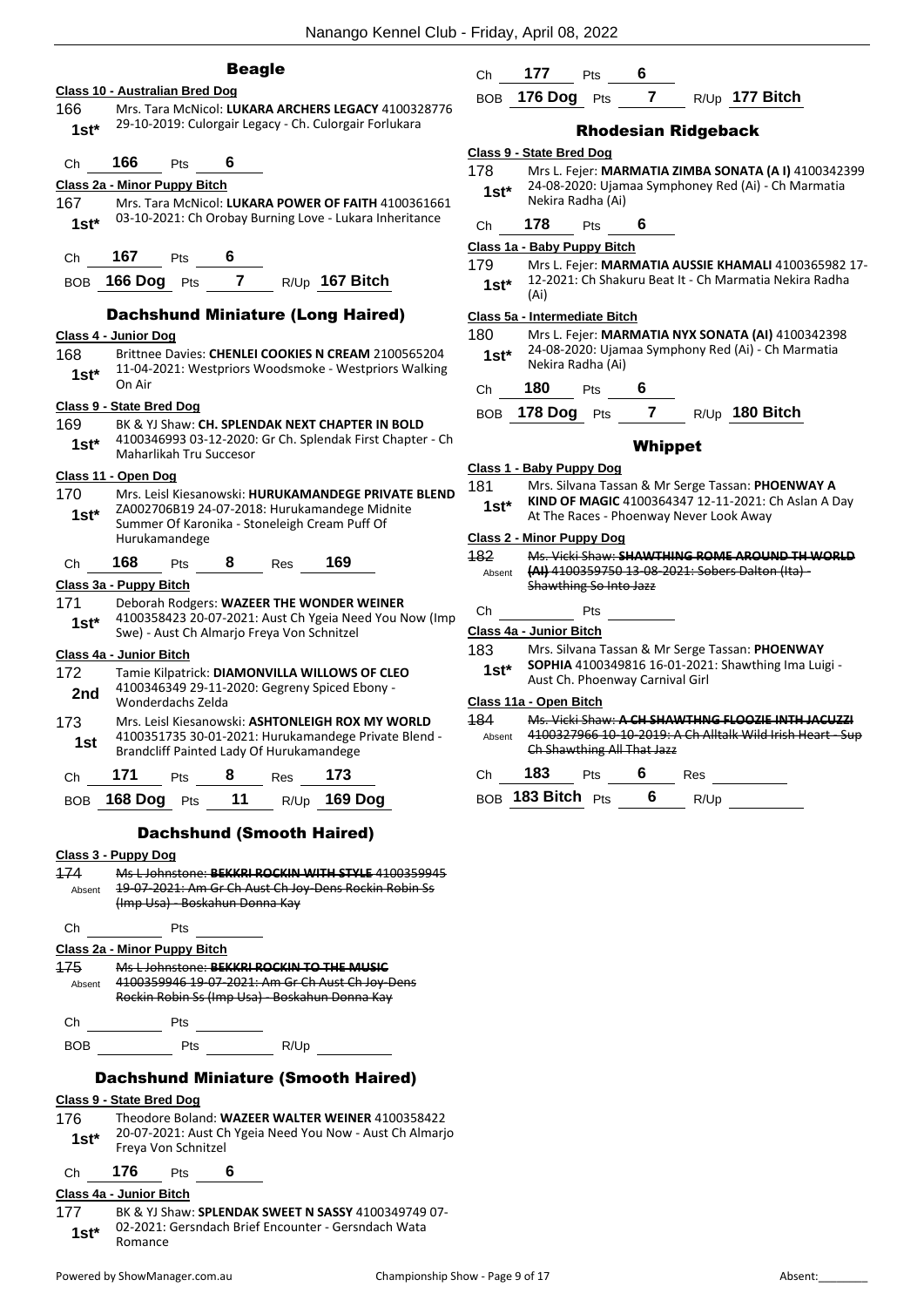## Group 4 - Specials

|                 |          | <b>Dachshund Miniature (Smooth</b>                     |
|-----------------|----------|--------------------------------------------------------|
| <b>Best</b>     | 176      | Haired)                                                |
| Pts: 19         |          | Theodore Boland: Wazeer Walter Weiner                  |
| R/Up            | 164      | <b>Basenji</b>                                         |
| Pts:9           |          | Mr David Pearson.: ERISEVE ZENNYO RYUO                 |
| Baby            | 181      | Whippet                                                |
|                 | of Magic | Mrs. Silvana Tassan & Mr Serge Tassan: Phoenway A Kind |
| <b>Minor</b>    | 167      | <b>Beagle</b>                                          |
|                 |          | Mrs. Tara McNicol: Lukara Power Of Faith               |
| <b>Puppy</b>    | 164      | <b>Basenji</b>                                         |
|                 |          | Mr David Pearson.: ERISEVE ZENNYO RYUO                 |
|                 |          | <b>Dachshund Miniature (Smooth</b>                     |
| <b>Junior</b>   | 177      | Haired)                                                |
|                 |          | BK & YJ Shaw: Splendak Sweet N Sassy                   |
| Inter           | 180      | Rhodesian Ridgeback                                    |
|                 |          | Mrs L. Fejer: Marmatia Nyx Sonata (AI)                 |
|                 |          | <b>Dachshund Miniature (Smooth</b>                     |
| <b>State Br</b> | 176      | Haired)                                                |
|                 |          | Theodore Boland: Wazeer Walter Weiner                  |
| Aus Br          | 166      | <b>Beagle</b>                                          |
|                 |          | Mrs. Tara McNicol: Lukara Archers Legacy               |
|                 |          | <b>Dachshund Miniature (Long</b>                       |
| Open            | 170      | Haired)                                                |
|                 |          | Mrs. Leisl Kiesanowski: Hurukamandege Private Blend    |
| Finish          |          | Absent<br>7                                            |

## Group 5 - Working Dog Group

Ring 2 - Mrs Roslyn Seare (QLD)

Start Time:

#### Australian Cattle Dog

#### **Class 5 - Intermediate Dog**

- 185 S & K Whyatt: **CH MORVIEW LETS MAKE SUM NOISE**
	- 4100337990 17-06-2020: Ch Morview Lets Rock N Roll **1st**\* 4100337990 17-06-2020: 0<br>Morview Outback Shadow

#### Ch **185** Pts **6**

#### **Class 1a - Baby Puppy Bitch**

186 Mrs. Suzanne Ironmonger: **WAZWALLABY VENI VIDI VICI** 4100366522 03-12-2021: Ch Blucalypt Wild Child - Wazwallaby Flamin Hott **1st\***

#### **Class 3a - Puppy Bitch**

187 R & J Haley: **WAYKREST GONNA GETCHA** 4100353552 12- 04-2021: Ch Waykrest Silver Sam - Ch Waykrest Servin Time **1st\***

#### **Class 9a - State Bred Bitch**

188 Mrs S Ironmonger: **WAZWALLABY JUST BECAUSE I CAN** 4100325034 14-07-2019: Wazwallaby Damage Control - Littlewaco Rose Tattoo Absent

#### **Class 10a - Australian Bred Bitch**

189 Mrs S Ironmonger: **KOMBINALONG SUPER WALLABY** 2100488983 05-12-2017: Ch Littlewaco My Friendmarkbridge - Ch Kombinalong The Edge Of Super **1st\***

| Ch | 189 | Pts 7 | Res | 187                              |
|----|-----|-------|-----|----------------------------------|
|    |     |       |     | BOB 185 Dog Pts 8 R/Up 189 Bitch |

#### Australian Kelpie

- **Class 3a - Puppy Bitch**
- 190 S & K Whyatt: **SOUTHSPIRIT DANCING WITH A DIVA** 5100125332 19-06-2021: Gr Ch Kalan Spirit In The Sky Pt - 1st\* 5100125332 19-06-2021: Gr Ch Kali<br>Ch Sandsprite Wish Upon A Star Ht

BOB-Ch **190 Bitch** Pts **6**

#### Australian Shepherd

#### **Class 10 - Australian Bred Dog** 191 Miss D Puttock & Mr G Braithwaite: **AUST CH MAISILVA**

**RISING EMPIRE** 2100407349 11-05-2014: Ch Blueamble Leisure Suit Larry - Silvanwood Mud Shake **1st\***

#### **Class 1a - Baby Puppy Bitch**

- 192 KL PEEK: **EDENSUNDOWN DANCING QUEEN** 2100576858
- 14-12-2021: Gbz Ch. Prt Jr Ch. Multi Ch. Sup Ch. Seventy Seven Cherised Desire (Imp Prt) - Aust Ch. Edensundown Dancing Diva **1st\***

#### BOB-Ch **191 Dog** Pts **6**

#### Australian Stumpy Tail Cattle Dog

#### **Class 9 - State Bred Dog**

- 193 Miss A L May: **WACKYDOO RED ARROW** 4100266702 14-
	- 09-2015: Tailezz Buster Bob Wackydoo Razzle Dazzle **1st\***

#### **Class 10 - Australian Bred Dog**

- 194 Ms Raechelle Miller: **CH. ARAVAN GERRY STANDING** 2100414951 02-09-2014: Ch. Aravan New Trix - Ch. Catlcamp Miss Muffett Absent
- Ch **193** Pts **6** Res

#### **Class 1a - Baby Puppy Bitch**

195 Louise Wilson: **BOSSDROVER NAROLLAH** 4100365453 09- 1st\* 12-2021: Annipride Duke - Leaddog Min Min Light

#### **Class 3a - Puppy Bitch**

196 Miss A L May: **ANNIEPRIDE TRAILER PARK GIRL** 4100357333 23-06-2021: Ch Karte Mighty Red Man - Anniepride Red Outlaw **1st\***

#### Ch **196** Pts **6**

BOB **193 Dog** Pts **7** R/Up **196 Bitch**

#### Beauceron

#### **Class 11 - Open Dog**

197 Mr R Riseley: **CH. GUBERNATOR CANIS MAYRAU (IMP CZE)** CMKU/BC/5864/19 20-06-2019: Frn. Ch. Mambo Des Bergers Noirs Du Jedi (Fra) - Aut. Ch. C.I.B. C.I.E. Cze. Ch. Cze. Gr Ch. Pol. Ch. Svk.Ch. Vdh. Ch. Habilete Z Ajysyt Ger. Bh. Ipo1. (Cze) Absent

#### Border Collie

#### **Class 1 - Baby Puppy Dog**

- 198 Miss S Jones & Miss L Phythian: **WONELOOK LOST IN TIME** 4100364711 24-11-2021: Ch Wynnlake Whip It Good - Ch **1st** 4100364711 24-11-2021: Ch wynniake whip it Good - Ch<br>Wonelook Dreaming Of Woo Rn Adx Jdx Jdo3 Sdx Spd Gd Jc
- 199 Miss S Jones & Miss L Phythian: **WONELOOK REFLECTIONS**
- **OF A STAR** 4100364712 24-11-2021: Ch Wynnlake Whip It Good - Ch Wonelook Dreaming Of Woo Rn Adx Jdx Jdo3 Sdx Spd Gd Jc **2nd**

#### **Class 11 - Open Dog**

#### 200 R.F. & J.G.McKiernan: **CH.CANNYBEN LOCKED N LOADED**

4100285503 21-12-2016: Ch Khayoz Locked Out Of Heaven 1st\* 4100285503 21-12-2016: Ch Kha<br>Ch Classicyds Come In Spinner

BOB-Ch Pts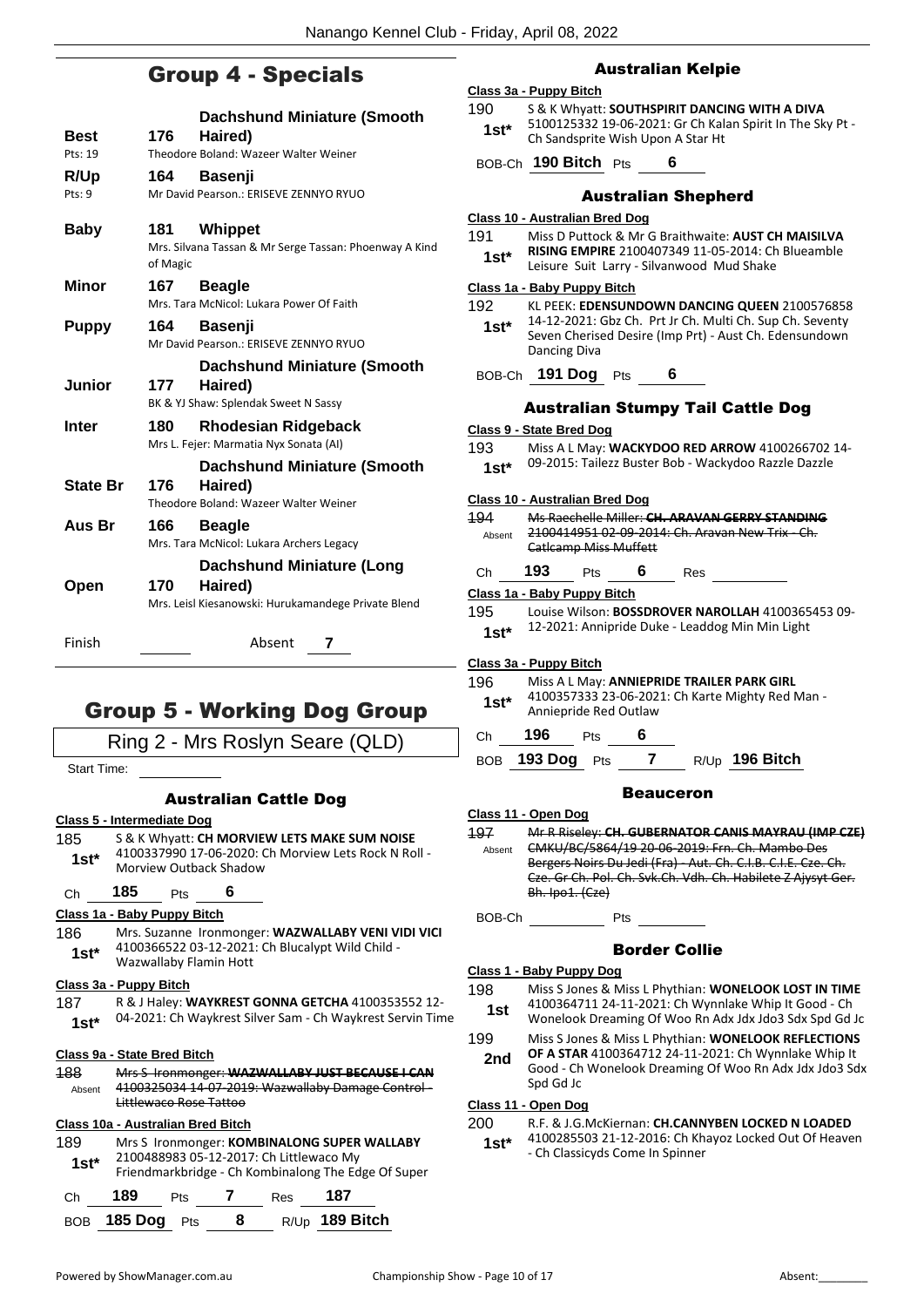| ( :h | 200 |  | ⊬πs |  | 6 |
|------|-----|--|-----|--|---|
|      |     |  |     |  |   |

- **Class 1a - Baby Puppy Bitch** 201 J, N & M Attridge: **CLASSICYDS U KNOW U WANT ME** 4100364781 06-12-2021: Supreme Ch Bordarita Im So **1st\* IVIE** 4100364781 06-12-2021: Suprement<br>Cool (Ai) - Ch. Wynnlake Its My Round **Class 5a - Intermediate Bitch**
- 202 Ms E Buchanan and Mr S & Mrs K Leslie: **TRUCHARM THE EDGE OF LOVE** 4100334608 06-03-2020: Ch Cannyben Locked N Loaded - Trucharm Colour My World Rn Adx Jdx Jdo Spd Gd Sd **1st\***
- Ch **202** Pts **6**

BOB **200 Dog** Pts **7** R/Up **202 Bitch**

- **Class 18a - Neuter Bitch**
- 203 Miss S Jones & Miss L Phythian: **WONELOOK KILLER QUEEN CCD RE ADM4 ADO2 JDM6 JDO6 SDM SPDM3 GDX ET** 4100230259 10-07-2013: Sup Ch Taerlin Bohemianrhapsody - Wonelook Simply The Best Ccd Cd Rae Jd Gd Spd **1st\***

BNOB **203 Bitch** Pts **6** R/Up-Res

#### Collie (Rough)

- **Class 4 - Junior Dog**
- 204 Miss E. Gill: **HIGHCLERE ALL OVA BOSSANOVA** 4100352604 06-04-2021: Ch. Mohanaca Rock This Town - Highclere Sophia Lren Absent
- BOB-Ch Pts

#### German Shepherd Dog

#### **Class 1a - Baby Puppy Bitch**

205 Paula Hill. Irene Hayton. Judith Hayton: **LAGUARDIA PERFECT IN PINK** 4100362911 05-11-2021: Aust Ch Brigenti **1st\* PERFELT IN PINK** 4100362911 05-11-2021: Aust Ch Bright Ice Fire Cd Rae Ht Et - Aust Ch Freevale Hooked On Pink

#### **Class 4a - Junior Bitch**

206 Fred Flower: **GEWALT SWEDISH INFLUENCE** 5100121714 13-11-2020: Gewalt Tennessee Drummer - Olexius Vera (Imp Swe) **1st\***

#### **Class 9a - State Bred Bitch**

207 Irene Hayton: **CH. LAGUARDIA ONLY HAS EYES FOR ME** 4100331573 08-01-2020: Ch. Brigenti Ice Fire Et Ccd Cd Ht Rn Ra Re Rae - Ch. Seigen Jessica Jones (Ai) **1st\***

#### **Class 11a - Open Bitch**

- 208 Rebbecka Rowett: **FAX NEXUS OF LIGHT N DARK**
	- Absent 4100273454 08-03-2016: Indio Di Casa Nobili Fax Iwi Toula

BOB-Ch **207 Bitch** Pts **7** R/Up-Res **206 Bitch**

### German Shepherd Dog (Long Stock Coat)

#### **Class 18a - Neuter Bitch**

- 209 Judith & Irene Hayton: **AUST. CH. NEUTER CH. LA GUARDIA EYE OF THE TIGER HIT** 4100251387 23-11-2014: Sup. Ch. Freevale Sky Lark Az Et Bscl.1 - Ch. Zellburg Scarlett Az Bscl.1 **1st\***
- BNOB **209 Bitch** Pts **6**

#### Maremma Sheepdog

- **Class 4 - Junior Dog**
- 210 PM McNeill: **CHINCONA THUNDER ROAD** 2100554604 15- 1st\* 12-2020: Chincona Scotland Yard - Chincona Lovely Rita
- BOB-Ch **210 Dog** Pts **6**

#### Shetland Sheepdog

#### **Class 1 - Baby Puppy Dog**

211 Sheila Marchant: **SAFAREE ISLA SCALLOWAY** 4100365081 31-10-2021: Learick Lite My Fire - Very Black Velvet Z **1st 1914** Dablovy Studanky

#### **Class 5 - Intermediate Dog**

- 212 Ms KJ Lutzow: **TESSKATEL TOBIAS** 4100343431 18-09-2020: Aust Ch Tesskatel Liam James - Aust Ch Mallaraba Mystery 1st<sup>\*</sup> Aust C<sub>Solved</sub>
- Ch **212** Pts **6**

#### **Class 1a - Baby Puppy Bitch**

213 Ms KJ Lutzow: **TESSKATEL PEGGIE SUE** 4100365578 29-12- 2021: Tesskatel Rockabilly Rebel - Aust Ch Mallaraba 1st<sup>\*</sup> <sup>2021:16</sup><br>Mystery

#### **Class 9a - State Bred Bitch**

214 Ms KJ Lutzow: **TESSKATEL SWEET SOPHIE** 4100343432 18- 09-2020: Aust Ch Tesskatel Liam James - Aust Ch Mallaraba 1st<sup>\*</sup> U<sup>9-2020</sup>: Aust Cross August 2014

Ch **214** Pts **6**

| BOB 214 Bitch Pts |  | R/Up 212 Dog |
|-------------------|--|--------------|
|                   |  |              |

#### **Class 18a - Neuter Bitch**

- 215 Ms KJ Lutzow: **AUST CH TESSKATEL MY LADY ANNA BELLE** 4100264743 19-09-2015: Aust Ch Tesskatel The Scribe -
	- 1st\* 4100264743 19-09-2015: Aust C<br>Neut Ch Tesskatel Missy Higgins

BNOB **215 Bitch** Pts **6** R/Up-Res

#### Swedish Vallhund

- **Class 5 - Intermediate Dog**
- 216 Mrs A J & Miss S J Smith: **AUST CH TRENDAM LIKE TOY SOLDIERS** 4100330410 04-12-2019: Gr Ch Vallarity Fox N **Sox** - Aust Ch Trendam I Luv It
- BOB-Ch **216 Dog** Pts **6**

#### Welsh Corgi (Pembroke)

- **Class 1 - Baby Puppy Dog**
- 217 GD & SK Kerr: **KINTZEL DARK VADER** 3100442910 07-12- 2021: Kintzel The Duke Of Earl - Kintzel Lookout It'S Grace **2nd**
- 218 Mrs J.M. Wheeler: **CYMTARAN DEWYDD DE** 6100133214
- 09-10-2021: Cuuchin Prince George Cymtaran Breallen De **1st\***

#### **Class 11 - Open Dog**

- 219 Gloria Woodward: **CH ABERLEE RIGHT HERE WAITING** 4100339518 13-07-2020: Ch Merthyr Wanda Long Wait(Imp Nz) - Ch Aberlee Some Say Love **1st\***
- 
- Ch **219** Pts **6**

#### **Class 3a - Puppy Bitch**

220 Gloria Woodward: **ABERLEE LOVE MY WAY AI** 4100357065 17-06-2021: Ch Aberlee Over The Limit - Ch Aberlee Best Of 1st<sup>\*</sup> <sup>17-00-20</sup><br>My Love

#### **Class 4a - Junior Bitch**

221 GD & SK Kerr: **CH KINTZEL THERES NO LOOKING BACK NBT** 3100427065 24-02-2021: Ch Anbenly Ace Of Spades - Kintzel Bound For Glory **1st\***

#### **Class 9a - State Bred Bitch**

- 222 MR K Blake & MRS E Blake: **PEMMAGIC DRESSED FOR SUCCESS (AI)** 4100349019 13-01-2021: Ch.Wamphyri Midnight Memories (Ai) - Ch.Antudor Best Kept Secret **1st\***
	-

#### **Class 11a - Open Bitch**

- 223 Mrs J.M. Wheeler: **CUUCHIN GINA LOLLOBRIGIDA (A.I.)** 4100322097 21-05-2019: Am Ch Am Gr Ch Qwyndolyns
	- Happily Ever After Ch Cuuchin Sophia Loren **1st**

| Ch $223$ Pts       | - 9 | Res 220          |
|--------------------|-----|------------------|
| BOB 219 Dog Pts 10 |     | $R/Up$ 223 Bitch |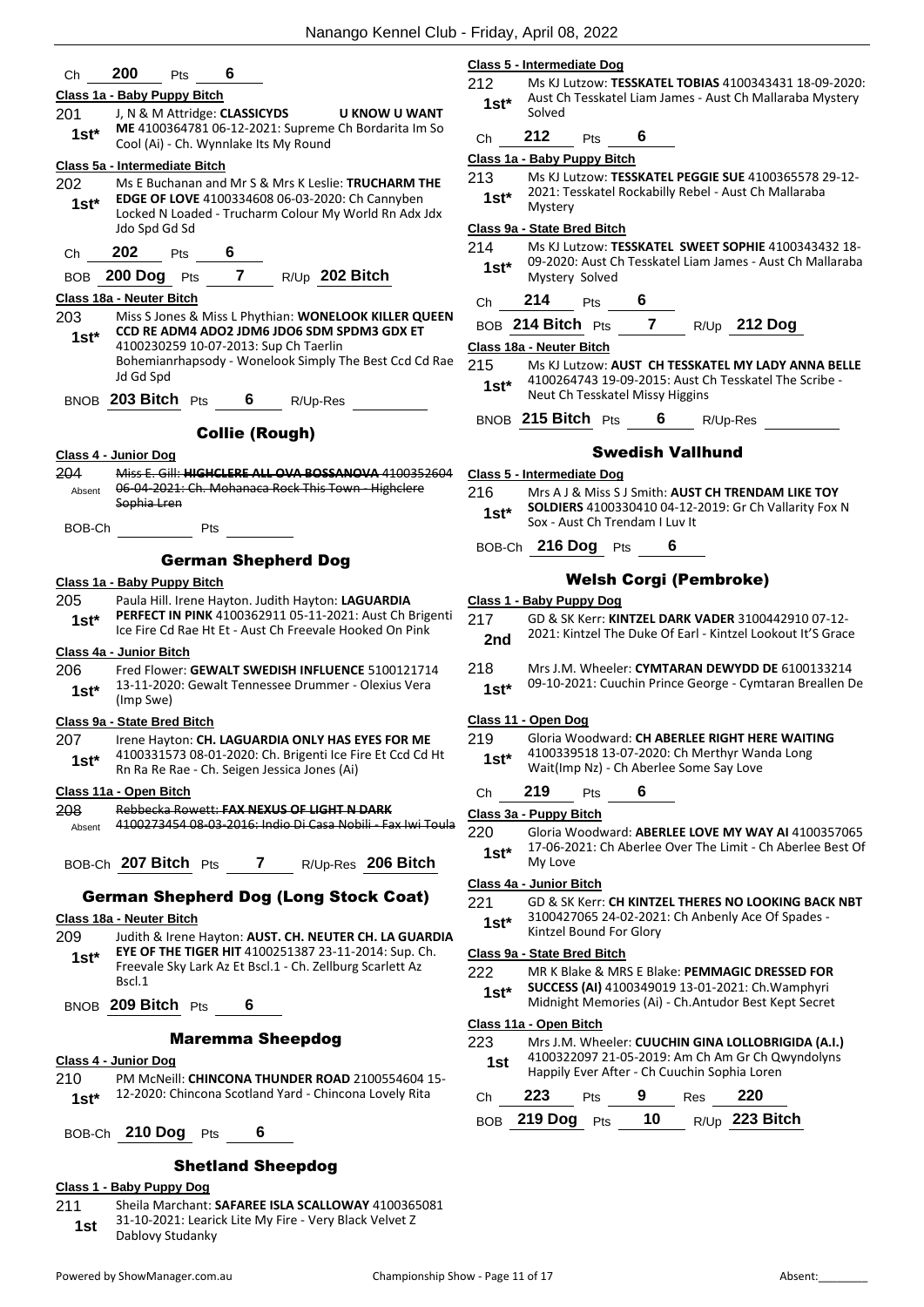# Group 5 - Specials

|                                 | בוסוטסוט - ט קווטוט                                                                   |
|---------------------------------|---------------------------------------------------------------------------------------|
| Best                            | <b>Welsh Corgi (Pembroke)</b><br>219                                                  |
| Pts: 25                         | Gloria Woodward: Ch Aberlee Right Here Waiting                                        |
| R/Up                            | <b>Border Collie</b><br>200                                                           |
| Pts: 15                         | R.F. & J.G.McKiernan: CH.Cannyben Locked N Loaded                                     |
| <b>Baby</b>                     | 205<br><b>German Shepherd Dog</b>                                                     |
|                                 | Paula Hill. Irene Hayton. Judith Hayton: Laguardia Perfect                            |
|                                 | In Pink                                                                               |
| <b>Puppy</b>                    | <b>Australian Kelpie</b><br>190                                                       |
|                                 | S & K Whyatt: Southspirit Dancing With A Diva                                         |
| <b>Junior</b>                   | 210<br>Maremma Sheepdog<br>PM McNeill: Chincona Thunder Road                          |
| Inter                           | 185 —<br><b>Australian Cattle Dog</b><br>S & K Whyatt: Ch Morview Lets Make Sum Noise |
|                                 | <b>Australian Stumpy Tail Cattle</b>                                                  |
| <b>State Br</b>                 | 193<br>Doa                                                                            |
|                                 | Miss A L May: Wackydoo Red Arrow                                                      |
| Aus Br                          | <b>Australian Shepherd</b><br>191                                                     |
|                                 | Miss D Puttock & Mr G Braithwaite: Aust ch Maisilva Rising<br>Empire                  |
| Open                            | <b>Welsh Corgi (Pembroke)</b><br>219                                                  |
|                                 | Gloria Woodward: Ch Aberlee Right Here Waiting                                        |
|                                 |                                                                                       |
|                                 | <b>Neuter</b>                                                                         |
|                                 | <b>German Shepherd Dog (Long</b>                                                      |
| Best                            | <b>Stock Coat)</b><br>209                                                             |
| Pts: 8                          | Judith & Irene Hayton: Aust. Ch. Neuter Ch. La Guardia Eye<br>Of The Tiger HIT        |
| R/Up                            | <b>Border Collie</b><br>203                                                           |
|                                 | Miss S Jones & Miss L Phythian: Wonelook Killer Queen                                 |
|                                 | CCD RE ADM4 ADO2 JDM6 JDO6 SDM SPDM3 GDX ET                                           |
|                                 |                                                                                       |
| Finish                          | Absent<br>6                                                                           |
|                                 |                                                                                       |
|                                 |                                                                                       |
|                                 |                                                                                       |
|                                 | <b>Group 6 - Utility Group</b>                                                        |
|                                 | Ring 1 - Ms Diana Norman (QLD)                                                        |
| <b>Start Time:</b>              |                                                                                       |
|                                 |                                                                                       |
|                                 | Akita                                                                                 |
| Class 11 - Open Dog<br>224      | Mr C and Mrs M Moffat: AM AUST CH ALCHEMIST ROLLING                                   |
|                                 | THE DICE AT KAISHO (IMP U.S.A) WS65297401 03-10-2018:                                 |
| $1st^*$                         | Am Ch Alchemist I'm In Your Mind Like A Foul Thought                                  |
|                                 | U.S.A - Am Ch Tamonten Overtaking The West By Storm                                   |
|                                 | Atalchemist (Imp Rus)                                                                 |
|                                 | BOB-Ch 224 Dog Pts 6                                                                  |
|                                 | Alaskan Malamute                                                                      |
| <u> Class 4a - Junior Bitch</u> |                                                                                       |
| つつに                             | <b><i>V. KNICHT / L. BOLILTON: ALIST CH ICEDAMIS BOCKNI</i></b>                       |

225 K. KNIGHT / L. BOULTON: AUST CH ICEPAWS RC **DAHOUS WITH REBA** 4100353887 29-03-2021: Aust Ch / Rus. Jr Ch Legacy Of Fire From Konev - Bor (Imp Rus) - Icepaws Yewl Be My Baby **1st\***

BOB-Ch **225 Bitch** Pts **6**

#### Bernese Mountain Dog

#### **Class 3a - Puppy Bitch**

226 M & B ESLICK: **AZZABERN PURPLE RAIN** 2100566395 24-05- 2021: Azzabern Hugo Boss - Bertheim Diamonds Are 1st<sup>\*</sup> <sup>2021: A</sup><br>Forever

BOB-Ch **226 Bitch** Pts **6**

#### Boxer

#### **Class 3 - Puppy Dog**

227 S.Bryant: **HOGWARTZ THE GINGERBRED MAN** 4100357394 10-06-2021: Ch.Hogwartz Im On Fire - Hogwartz Shangri La **1st\***

#### Ch **227** Pts **6**

#### **Class 1a - Baby Puppy Bitch**

228 S.Bryant: **HOGWARTZ STAR FIRE** 4100361978 09-10-2021: Hogwartz Drakaris - Hogwartz All Fired Up **1st\***

#### **Class 10a - Australian Bred Bitch**

| 229<br>$1st*$ |     |                 | I Campbell and D Bastin: BOXVALE RUNSWITHPASSION<br>4100348028 24-11-2020: Ukch Irlch Winuwuk Lust At First<br>Sight - Nz Ch Ronin Runs With Scissors |
|---------------|-----|-----------------|-------------------------------------------------------------------------------------------------------------------------------------------------------|
| Ch            | 229 | P <sub>ts</sub> |                                                                                                                                                       |

BOB **229 Bitch** Pts **7** R/Up **227 Dog**

#### **Bullmastiff**

|                |     | Class 2 - Minor Puppy Dog |   |                                                                                                                     |
|----------------|-----|---------------------------|---|---------------------------------------------------------------------------------------------------------------------|
| 230            |     |                           |   | M & V Yates & D Yates: SALIERI BOSTON LEGAL                                                                         |
| $1st^*$        |     |                           |   | 4100358093 15-07-2021: Am & Can Ch Banbury'S Zz Chops<br>(Imp Can) - Ch Waterlea Stormy Weather At Salieri (Imp Nz) |
| C <sub>h</sub> | 230 | <b>Pts</b>                | 6 |                                                                                                                     |

#### **Class 3a - Puppy Bitch**

| 231<br>$1st*$ |      | Riverhome Luna River |   | Mr B & Mrs M Stennings: RIVERHOLM CREME BRULEE<br>4100358105 20-07-2021: Fireball Simba Congoriverhome - |
|---------------|------|----------------------|---|----------------------------------------------------------------------------------------------------------|
| Ch            | -231 | <b>Pts</b>           | 6 |                                                                                                          |

## BOB **230 Dog** Pts **7** R/Up **231 Bitch**

#### Dobermann

|                | VYGHRAHH                                                                                                                                                                                   |
|----------------|--------------------------------------------------------------------------------------------------------------------------------------------------------------------------------------------|
|                | <b>Class 5 - Intermediate Dog</b>                                                                                                                                                          |
| 232<br>1st     | Mr John & Mrs Maree Nesbitt: CH. WATTAVUE INNOCENT<br><b>EMBRACE</b> 4100339626 28-06-2020: Sup Ch Derringer What<br>A Chance - Wattavue You Complete Me                                   |
| Сh             | 232<br>6<br>Pts                                                                                                                                                                            |
|                | Class 5a - Intermediate Bitch                                                                                                                                                              |
| 233<br>$1st^*$ | M & V Yates & D Yates: EBONDOBE A NIGHT AT THE<br><b>OPERA AT SALIERI 4100340984 12-08-2020: Ch Can Ch</b><br>Gentry Koda Of Willowcreek - Sup Ch Ebondobes The Red<br>Witch Of Dobersmith |
|                | Class 9a - State Bred Bitch                                                                                                                                                                |
| 234<br>$1st^*$ | L Fabian & R Harnell: WATTAVUE GYPSY STEVIE<br>4100330796 24-11-2019: Can Ch Aust Ch Gentry's Koda Of<br>Willow Creek (Imp Can) - Aust Ch Wattavue Under Scrutiny                          |
|                | Class 11a - Open Bitch                                                                                                                                                                     |
| 235<br>Absent  | <u> Michael &amp; Vicki Yates &amp; Denise Yates: <b>SALIERI WINX AT T</b></u><br><b>BOYS</b> 4100318432 21-01-2019: Can Ch/Aust/Ch Gentrys<br>Of Willowreek – Salieri Madison Avenue      |

| Ch. | 233               | <b>Pts</b> | Res | -234             |
|-----|-------------------|------------|-----|------------------|
|     | BOB 233 Bitch Pts |            |     | $R/Up$ 234 Bitch |

#### Dogue de Bordeaux

#### **Class 2 - Minor Puppy Dog**

236 R & K Reid: **BORDOGUE ELIJAH** 4100360191 05-08-2021: Aust Ch Bordogue Tristan - Aust. Ch. Bordogue Persia **1st\***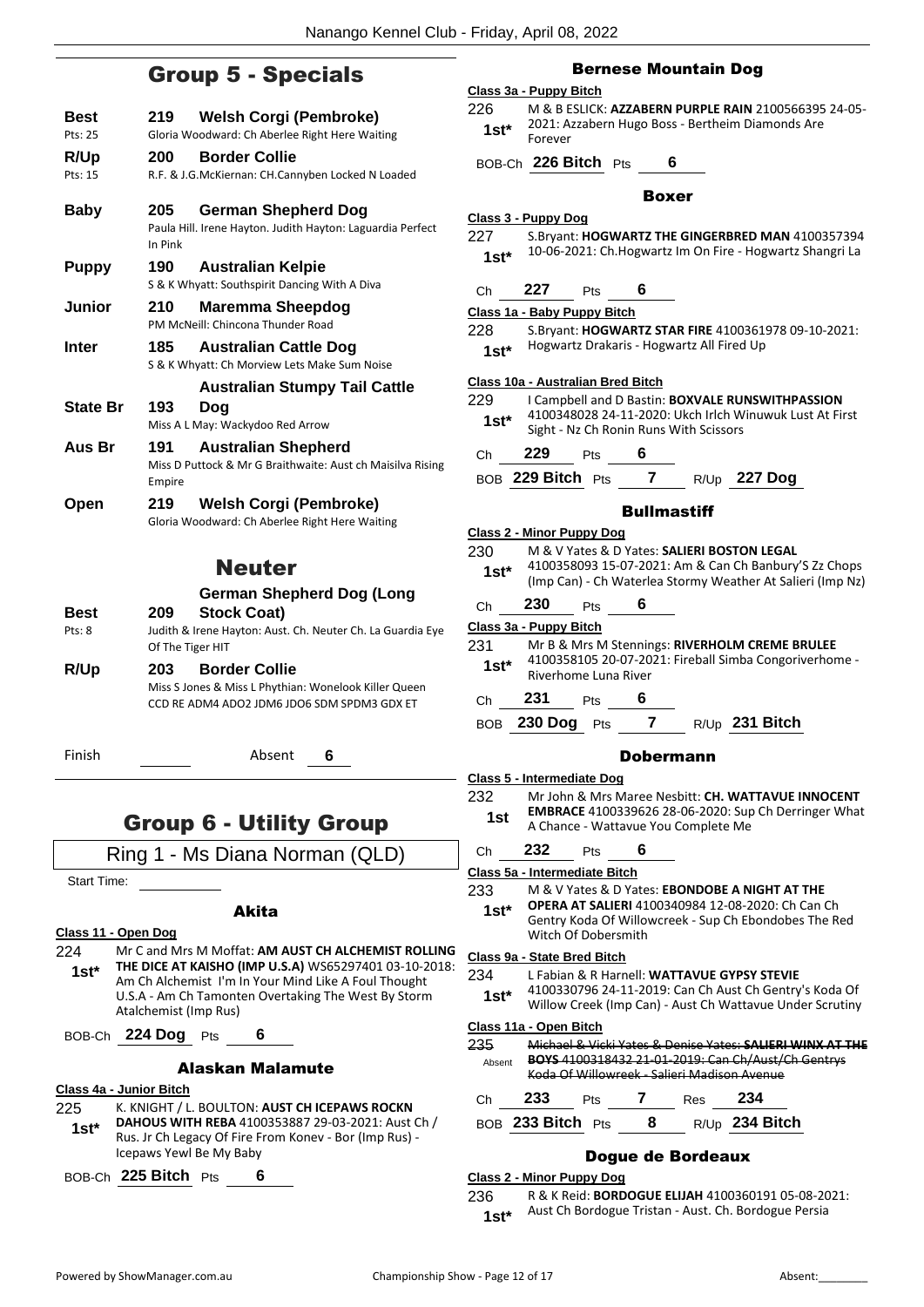#### **Class 4 - Junior Dog**

- 237 Tracy Lamb: **AUST CH NANMAS MR MAHOGANY**
- 4100347675 15-12-2020: Am Ch Duke Udson Junior De La Demeure Combreenne - Moloscyg Lil Fire **1st\***

#### **Class 5 - Intermediate Dog**

238 David & Amanda ohara: **MODAVAM RED CADEAUX** 4100342860 25-09-2020: Ch Modavam I Am Oolloo - Modavam Irish Gypsy **1st**

#### **Class 9 - State Bred Dog**

239 Paul and Rhianon Gibson: **LECHIENROUGE MILO DEAUVILLE** 4100351627 09-03-2021: Aust. Grand Ch. Bordogue Jordan - Ch. Bordogue Coco Lyon **1st\***

#### Ch **239** Pts **9** Res **238**

#### **Class 2a - Minor Puppy Bitch**

240 R & K Reid: **BORDOGUE MISTEE** 4100360197 05-08-2021: Aust Ch Bordogue Tristan - Aust. Ch. Bordogue Persia **1st**

#### **Class 3a - Puppy Bitch**

241 R & K Reid: **BORDOGUE ERIN** 4100360195 05-08-2021: Aust Ch Bordogue Tristan - Aust. Ch. Bordogue Persia **1st\***

#### **Class 5a - Intermediate Bitch**

242 Ms. Tracy Lamb: **AUST CH NANMAS KHALEESI** 4100340293 27-07-2020: Ch Bronzantiq Counting Stars - Ch Bulladulla Indiana Jolie (Ai) **1st\***

| Ch — | $242$ Pts |  | Res 240 |                                   |
|------|-----------|--|---------|-----------------------------------|
|      |           |  |         | BOB 239 Dog Pts 12 R/Up 242 Bitch |

#### Leonberger

#### **Class 1 - Baby Puppy Dog**

243 A SIDDELL: **GLAMOURFORD LEGENDS LANE** 3100020360 09-10-2021: Ramalupa Golden Touch - Glamourford Nite Edition **1st\***

#### Portuguese Water Dog

#### **Class 2 - Minor Puppy Dog**

244 Mr M & Mrs S Lilley: **RYZYLVA TAKE NO SHIP** 4100359191 25-07-2021: Sup Ch Ryzylva Make A Wish (Ai) Ra - Ro Ch Ryzylva Kia Kaha Ccd Cd Rae Tkn **1st\***

#### **Class 9 - State Bred Dog**

245 Mr M & Mrs S Lilley: **CH RYZYLVA WISHES N DREAMS** 4100305794 18-04-2018: Sup Ch Ryzylva Make A Wish (Ai) Ra - Ro Ch Ryzylva Kia Kaha Ccd Cd Rae Tkn **1st\***

#### **Class 10 - Australian Bred Dog**

246 Audrey Best,John Best: **AUST SUP GR CH,.ABWAJ OUR RIVER RUNS DEEP** 4100272724 26-04-2016: Am,Ch,Gr,Ch, Aviator Lady's Man De Remis [Usa] - Ch Abwaj Guarda Lovely Lady **1st\***

| 246<br>⊃ts<br>Res | 245 |
|-------------------|-----|
|-------------------|-----|

#### **Class 3a - Puppy Bitch**

247 Mr M & Mrs S Lilley: **RYZYLVA SHIP SHIP HOORAY** 4100359192 25-07-2021: Sup Ch Ryzylva Make A Wish (Ai) Ra - Ro Ch Ryzylva Kia Kaha Ccd Cd Rae Tkn **1st\***

#### **Class 5a - Intermediate Bitch**

| 248<br>Absent | John Audrey Best: CH ABWAJ THE MAGIC SPLASH<br>4100336654 30-04-2020: Aust Sup Gr Ch, Abwaj Our River<br>Runs Deep - Ch Abwaj Early Morning Glory |     |  |     |                |
|---------------|---------------------------------------------------------------------------------------------------------------------------------------------------|-----|--|-----|----------------|
| C.h           | 247                                                                                                                                               | Pts |  | Res |                |
| <b>BOB</b>    | 246 Dog                                                                                                                                           | Pts |  |     | $R/Up$ 245 Dog |

#### Rottweiler

#### **Class 5 - Intermediate Dog**

249 Louise Russell and Brad Peaker: **UBERSEIN JUMPIN JACK FLASH** 3100404261 20-01-2020: Ch. Ubersein Lucky Luciano

- Ch. Cobilde Sweet Temptaion **1st\***

250 Mr. Levi Madeley: **MADHAUSROTTS ABSOLUT MAGNITUDE** 4100336763 31-05-2020: Sup. Ch. Abakahn **2nd MAGNITUDE** 4100336763 31-05-2020: Sup. Ch. Abaka<br>Ruum Ajax - Aust. Ch. Schutzliebe Das Brunhildebeast

| Ch.   | 249                    | <b>Pts</b> | Res | 250 |                                                     |
|-------|------------------------|------------|-----|-----|-----------------------------------------------------|
|       | Class 11a - Open Bitch |            |     |     |                                                     |
| 251   |                        |            |     |     | Mr. Levi Madeley: MADHAUSROTTS ABSOLUT INTENSITY    |
| $1c+$ |                        |            |     |     | 4100336770 31-05-2020: Sup. Ch. Abakahn Ruum Ajax - |

Aust. Ch. Schutzliebe Das Brunhildebeast **1st\***

Ch **251** Pts **6**

BOB **249 Dog** Pts **8** R/Up **250 Dog**

#### Samoyed

#### **Class 2 - Minor Puppy Dog**

252 David & Jolene Maguire: **DEEJAE YIPPEE KAI YA** 4100358461 01-08-2021: Ch Samspring Phantom Of Opera (Imp Prt) - Ch Snerzok Warrior Princess **1st\***

#### Ch **252** Pts **6**

**Class 9a - State Bred Bitch**

- 253 Joan L. Webb: **AUSTRALIAN GRAND CHAMPION**
- **SNOWWEB ON PARADE** 4100301926 23-01-2018: Supreme Ch. Snowbrook Lucky Star Of Henry - Gr. Ch. Kalaska Gold-N-Classgirl **1st\***

#### **Class 11a - Open Bitch**

- 254 David & Jolene Maguire: **CH DEEJAE REMEMBER POZIERES** 4100328851 12-11-2019: Supreme Ch Snerzok Forged In
- Steele Snerzok The Innocence Of Love **1st\***

| Сh | - -<br>כנ |  | 39. | __ |
|----|-----------|--|-----|----|
|    |           |  |     |    |

BOB **253 Bitch** Pts **8** R/Up **252 Dog**

#### Schnauzer (Giant)

#### **Class 18a - Neuter Bitch**

- 255 Ms B Frewen-Lord Mr P Talvinen Ms S Richie: **AUST GR CH** 
	- **BLACKLINE HIKIKI** 4100278402 24-07-2016: Sup Ch Stablemaster's Krafted By Legends (Imp Fin) - Sup Ch Blackline Devil In Disguise **1st\***
- BNOB **255 Bitch** Pts **6**

#### Schnauzer (Miniature)

#### **Class 5 - Intermediate Dog**

- 256 T & C Lindenberg: **BABETAL BLACK GRIFFINDORF** 4100331885 20-01-2020: Diego China Majestic - Babetal
- **1st**\* 4100331885 20-01<br>Silver Just So Regal
- Ch **256** Pts **6**
- **Class 3a - Puppy Bitch**
- 257 David & Amanda ohara: **MODAVAM THE WILD CHILD** 4100355155 27-05-2021: Ch Babetal Long Time Coming -
- Ch Modavam Tarzan S Little Angel **1st\***
- 
- BOB **257 Bitch** Pts **7** R/Up **256 Dog**

#### Siberian Husky

#### **Class 11a - Open Bitch**

- 258 Kimberly Armstrong & Kimberley Egan: **WINTERAFFAIR LACI MISTRESS** 4100295979 05-09-2017: Totemspirit Leo - Anyka Avenue Tolda **1st\***
- BOB-Ch **258 Bitch** Pts **6** R/Up-Res

#### **Class 18a - Neuter Bitch**

259 Kimberly Armstrong & Kimberley Egan: **ANYKA AVENUE TOLDA** 4100214502 06-05-2012: W-Fighting Spirit Of Winners Valley - Anyka Dirty Dancing **1st\***

BNOB **259 Bitch** Pts **6** R/Up-Res

- - Ch **257** Pts **6**
		-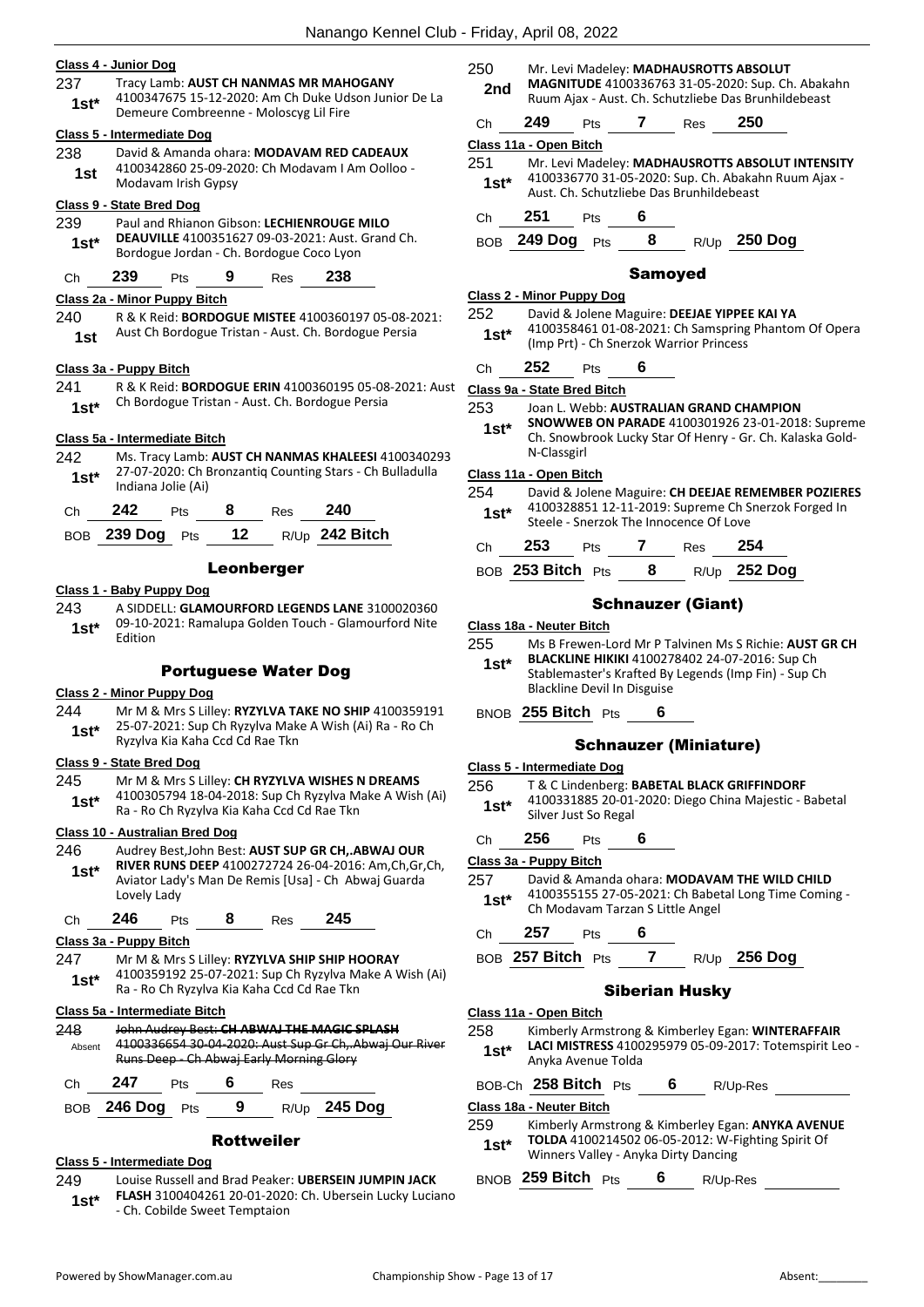### St. Bernard

|                | Class 1 - Baby Puppy Dog                                                                                                                                   |  |  |  |  |  |
|----------------|------------------------------------------------------------------------------------------------------------------------------------------------------------|--|--|--|--|--|
| 260            | Mrs. Lauren McKillop-Davies: SALHIA DEJA VU 4100365294<br>19-11-2021: Ch. Lympne Kediri Lord Ralph (Ai) - Allsaint                                         |  |  |  |  |  |
| $1st^*$        | Jolene On A Roll                                                                                                                                           |  |  |  |  |  |
|                | Class 1a - Baby Puppy Bitch                                                                                                                                |  |  |  |  |  |
| 261            | MS S GUILFOYLE: <b>DRAYCAN BOLD N BEAUTIFUL</b>                                                                                                            |  |  |  |  |  |
| 1st            | 41000363728 20-10-2021: Ch Draycan Snowbound Mtn<br>Chad - Draycan Movie Star                                                                              |  |  |  |  |  |
| 262            | Lauren Mckillop-davies: CHRYSTLEPARK CHECK THE LABEL                                                                                                       |  |  |  |  |  |
| 2nd            | 6100134043 31-12-2021: Chrystlepark Easy On The Eye -<br>Ch. Chrystlepark New Sensation                                                                    |  |  |  |  |  |
|                | Class 4a - Junior Bitch                                                                                                                                    |  |  |  |  |  |
| 263            | MS S GUILFOYLE: <b>HAPPY RANGERS TORI</b> 41000361529 03-                                                                                                  |  |  |  |  |  |
| 2nd            | 02-2021: Ch Draycan Snowbound Mtn Chad - Draycan Isle<br>Of Sasha                                                                                          |  |  |  |  |  |
| 264            | Mrs. Lauren McKillop-Davies: SALHIA FIRST EDITION                                                                                                          |  |  |  |  |  |
| $1st^*$        | 4100353928 07-05-2021: Aust/Nz.Ch. Nyranda Rebel With<br>A Cause - Snomark Jl Queen Of Hearts (Ai)                                                         |  |  |  |  |  |
|                | Class 9a - State Bred Bitch                                                                                                                                |  |  |  |  |  |
| 265<br>$1st^*$ | Mrs. Lauren McKillop-Davies: SNOMARK JL QUEEN OF<br>HEARTS (AI) 4100323893 15-06-2019: Grand. Ch.<br>Conifercrk Jacaranda Lympne (Imp Usa) - Snomark Tikki |  |  |  |  |  |
|                | Lady Vallst (Ai)                                                                                                                                           |  |  |  |  |  |
|                | BOB-Ch 264 Bitch Pts<br>8<br>R/Up-Res 265 Bitch                                                                                                            |  |  |  |  |  |

# Group 6 - Specials

| Best<br>Pts: 25        | Akita<br>224<br>Mr C and Mrs M Moffat: AM AUST CH ALCHEMIST ROLLING<br>THE DICE AT KAISHO (IMP U.S.A)                |
|------------------------|----------------------------------------------------------------------------------------------------------------------|
| <b>R/Up</b><br>Pts: 15 | Rottweiler<br>249<br>Louise Russell and Brad Peaker: Ubersein Jumpin Jack Flash                                      |
| <b>Baby</b>            | 260<br><b>St. Bernard</b><br>Mrs. Lauren McKillop-Davies: Salhia Deja Vu                                             |
| Minor                  | <b>Bullmastiff</b><br>230<br>M & V Yates & D Yates: Salieri Boston Legal                                             |
| <b>Puppy</b>           | 247<br><b>Portuguese Water Dog</b><br>Mr M & Mrs S Lilley: Ryzylva Ship Ship Hooray                                  |
| Junior                 | <b>St. Bernard</b><br>264<br>Mrs. Lauren McKillop-Davies: Salhia First Edition                                       |
| <b>Inter</b>           | <b>Rottweiler</b><br>249<br>Louise Russell and Brad Peaker: Ubersein Jumpin Jack Flash                               |
| <b>State Br</b>        | 245<br><b>Portuguese Water Dog</b><br>Mr M & Mrs S Lilley: CH Ryzylva Wishes N Dreams                                |
| Aus Br                 | 229<br>Boxer<br>I Campbell and D Bastin: Boxvale RunsWithPassion                                                     |
| Open                   | Akita<br>224<br>Mr C and Mrs M Moffat: AM AUST CH ALCHEMIST ROLLING<br>THE DICE AT KAISHO (IMP U.S.A)                |
|                        | <b>Neuter</b>                                                                                                        |
| <b>Best</b><br>Pts: 7  | <b>Schnauzer (Giant)</b><br>255<br>Ms B Frewen-Lord Mr P Talvinen Ms S Richie: AUST GR CH<br><b>BLACKLINE HIKIKI</b> |
| R/Up                   | 259<br>Siberian Husky<br>Kimberly Armstrong & Kimberley Egan: Anyka Avenue<br>Tolda                                  |
| Finish                 | Absent<br>2                                                                                                          |

# Group 7 - Non-Sporting Group

|               | Ring 3 - Mrs Vicki Schneider (QLD)                                                                                                                  |
|---------------|-----------------------------------------------------------------------------------------------------------------------------------------------------|
| Start Time:   |                                                                                                                                                     |
|               | <b>Boston Terrier</b>                                                                                                                               |
|               | Class 4a - Junior Bitch                                                                                                                             |
| 266<br>$1st*$ | Mr A J Phelan & Miss J M Young: DRUMSARA AMERICAN<br><b>SWEETHEART</b> 4100351655 01-03-2021: Ch Hymere A Star Is<br>Born - Drumsara Girl Next Door |
|               | BOB-Ch 266 Bitch Pts<br>6                                                                                                                           |
|               | <b>Chow Chow</b>                                                                                                                                    |
|               | Class 5 - Intermediate Dog                                                                                                                          |
| 267<br>Absent | Shenara Moon: SHENDARA GOKU 4100342473 28 08<br>2020: Touchofchow Tina Jade Emperor - Majestueux Kuroi<br>Yuki                                      |
|               | Class 11 - Open Dog                                                                                                                                 |
| 268<br>Ahsent | Shenara Moon: CH TOUCHOFCHOW TIAN IADE EN<br>5100112091 24-05-2019: Champion Chowleigh Touc<br>Class - Ch Touchofchow Song Of Ice Fire              |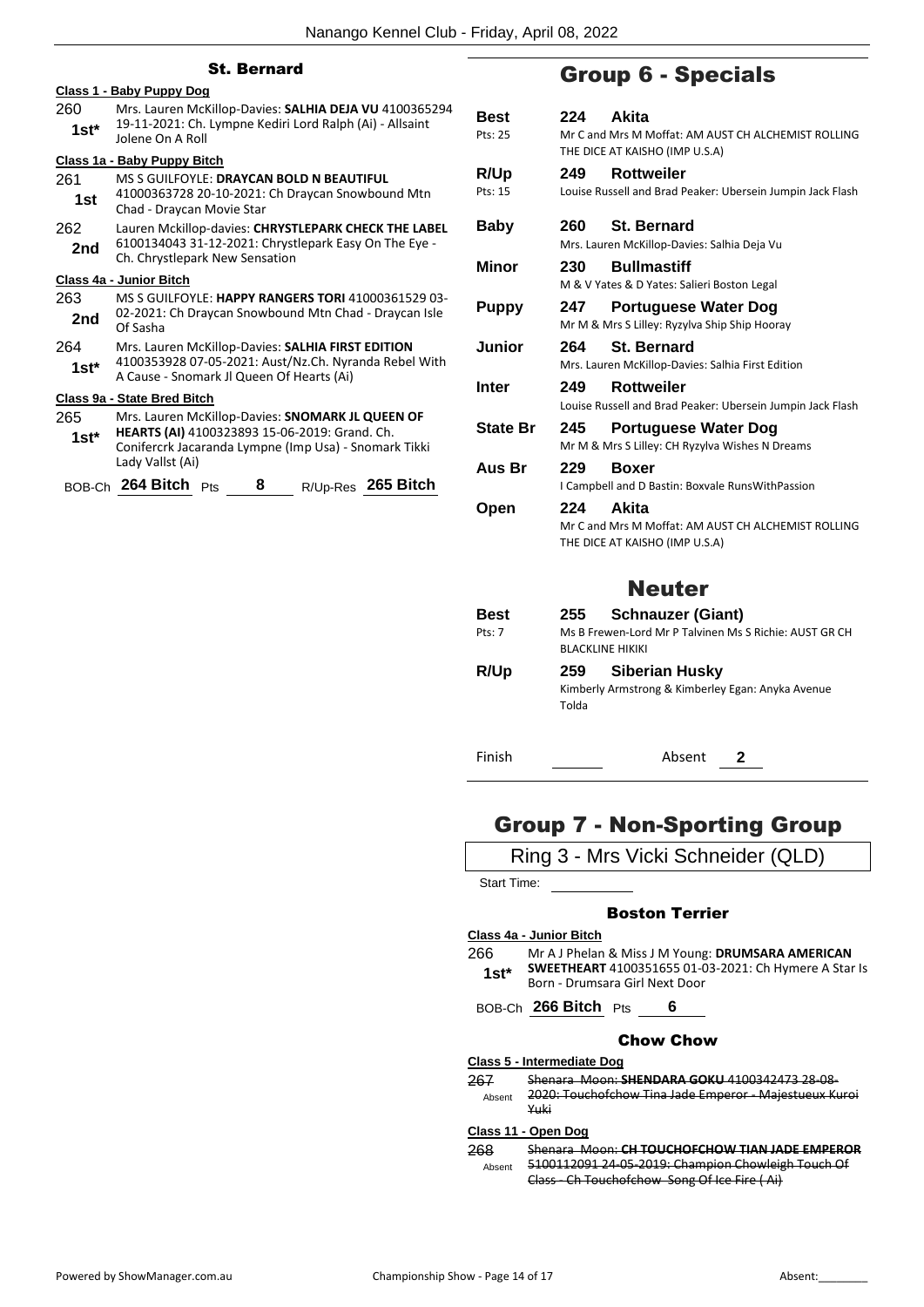|               | Res<br>Pts                                                                                                             |               | G<br>Class 10 - Australian                |
|---------------|------------------------------------------------------------------------------------------------------------------------|---------------|-------------------------------------------|
|               | Class 3a - Puppy Bitch                                                                                                 | 281           | Di Armstroi                               |
| 269<br>Absent | D & S Simpson: KUTEAZ SHE CAN DO MAGIC 2100565940<br>18-05-2021: Kuteaz Just Like Magic - Kuteaz Playboy In Paris      | $1st^*$       | 2019: Trala                               |
| Ch            | Pts                                                                                                                    | Сh            | 281<br>P                                  |
| <b>BOB</b>    | Pts and the state of the state of the state of the state of the state of the state of the state of the state o<br>R/Up | 282           | Class 5a - Intermedia<br>Mr V & Mrs       |
|               | <b>Dalmatian</b>                                                                                                       | $1st*$        | 410033559<br>Ch. Fyrebur                  |
|               | Class 1 - Baby Puppy Dog                                                                                               |               | 282<br>P                                  |
| 270           | Ms FEL Darling: PACEAWAY DROVERS LANE 4100366115                                                                       | Ch            |                                           |
| Absent        | 02 12 2021: Paceaway Pepper Jack Ch Paceaway Penny<br><del>Lane</del>                                                  |               | BOB 282 Bitch                             |
|               | Class 3 - Puppy Dog                                                                                                    |               |                                           |
| 271           | Ms FEL Darling: PACEAWAY PRETTY AS A PICTURE                                                                           |               | Class 3 - Puppy Dog                       |
| $1st^*$       | 4100361994 07-09-2021: Paceaway Pepper Jack - Sup Ch<br>Paceaway Starz In The Sky                                      | 283           | M Westbro                                 |
|               | Class 11 - Open Dog                                                                                                    | $1st^*$       | <b>DESTINED</b><br>Am.Ch.Hon<br>(Ai)      |
| 272           | Jalorca Kennels: AUST CH WHYTEWOOD GORDON OF THE<br>GLEN 3100427198 23-03-2021: Ch Instride The One And                |               |                                           |
| $1st^*$       | Only - Ch Kandyspot Kasandrah                                                                                          | BOB-Ch        | 283 Dog                                   |
| Ch            | <b>7</b> Res<br>272<br>271<br><b>Pts</b>                                                                               |               |                                           |
|               | Class 2a - Minor Puppy Bitch                                                                                           |               | Class 1 - Baby Puppy                      |
| 273           | Ms FEL Darling: PACEAWAY PRETTY IN PINK 4100361991<br>07-09-2021: Paceaway Pepper Jack - Sup Ch Paceaway Starz         | 284           | Mr D & Mrs<br>410036582                   |
| 1st*          | In The Sky                                                                                                             | $1st*$        | Blend - Ch 9                              |
|               | Class 4a - Junior Bitch                                                                                                |               | Class 9 - State Bred I                    |
| 274           | Ms FEL Darling: AUST CH PACEAWAY CANDY CANE                                                                            | 285           | Mr D & Mrs                                |
| 1st*          | 4100346933 21-11-2020: Paceaway Pepper Jack - Aust Ch<br>Paceaway Eye Candy                                            | $1st*$        | <b>MY SIGNAT</b><br>Mannerking            |
|               | Class 10a - Australian Bred Bitch                                                                                      | Ch            | 285<br>$\mathsf{P}$                       |
| 275           | Michelle Little: AUST CH PACEAWAY WICKED WAYZ<br>4100308571 21-06-2018: Sup Ch Paceaway Winter In Vegas                |               | Class 1a - Baby Pupp                      |
| $1st^*$       | - Ch Paceaway Wicked Wingz                                                                                             | 286<br>1st    | Mr D & Mrs<br>410036582                   |
| Ch            | 275<br>8<br>273<br>Res<br><b>Pts</b>                                                                                   |               | Blend - Ch 9                              |
|               | BOB 275 Bitch Pts 10<br>R/Up 271 Dog                                                                                   |               | Class 4a - Junior Bito                    |
|               | Class 18a - Neuter Bitch                                                                                               | 287           | Mr D & Mrs<br>410035693                   |
| 276           | Michelle Little: AUST CH NEUT CH PACEAWAY SUMMER                                                                       | $1st*$        | Shanspitz P                               |
| $1st^*$       | REIGNS 4100314124 11-11-2018: Supreme Ch Paceaway<br>Winter In Vegas - Ch Paceaway Top Fashion (Ai)                    | Ch            | 287<br>$\mathsf{P}$                       |
|               | BNOB 276 Bitch Pts<br>6<br>R/Up-Res                                                                                    | BOB           | 285 Dog                                   |
|               | <b>French Bulldog</b>                                                                                                  |               |                                           |
|               | Class 4 - Junior Dog                                                                                                   |               | <b>Class 2 - Minor Pupp</b>               |
| 277           | Sara Brown: STARZLECHIEN IMA HUSTLER 4100353537 01-                                                                    | 288           | KL Santas: I                              |
| $1st^*$       | 05-2021: Gold-Sierra Invincible (Imp Hun) - Ch. Starzlechien<br>Kikki Queen                                            | Absent        | <del>210057333</del><br>Man - Aust        |
| Ch            | 277<br>6<br><b>Pts</b>                                                                                                 |               | Class 4 - Junior Dog<br><b>KL SANTAS:</b> |
|               | Class 3a - Puppy Bitch                                                                                                 | 289<br>$1st*$ | 210055430                                 |
| 278           | S mcnamara: IMPORA SHES GOTA STORY 2100573196 21-                                                                      |               | Smuggler -                                |
| Absent        | 05 2021: Ch Conchaos Thats Our Romeo Bluhazeempir<br>Miss Muffet                                                       | 290           | <b>Tracey Park</b>                        |
|               | Class 9a - State Bred Bitch                                                                                            | 2nd           | <b>BODY N SO</b><br>Summerwir             |
| 279           | Mrs Brie Bell: STARZLECHIEN DEVINEREVELATION                                                                           | Ch            | 289<br>$\mathsf{P}$                       |
| $1st^*$       | 4100353536 01-05-2021: Gold-Sierra Invincible - Ch.                                                                    |               | Class 1a - Baby Pupp                      |
|               | Starzlechien Kikki Queen                                                                                               | 291           | <b>KL Santas: I</b>                       |
|               | Class 11a - Open Bitch<br>MRS. BRIE BELL: PROTECTABULL SEMPITERNAL LOVE                                                | 1st*          | 410036644                                 |
| 280<br>$1st*$ | 4100343025 13-08-2020: Ch. Moonglade Ive Got Mojo -                                                                    |               | Square (Ai)                               |
|               | Keeswey Elegant Queen At Protectabull                                                                                  |               | Class 10a - Australia                     |
|               |                                                                                                                        |               |                                           |
| Ch            | 279<br>$\mathbf{7}$<br>280<br>Res<br><b>Pts</b>                                                                        | 292<br>$1st*$ | <b>KL SANTAS:</b><br>210041444            |

#### erman Spitz (Mittel)

#### **Bred Dog**

ng: **FYREBURST KINGSMAN** 4100329777 17-11-2019: Tralaur Trickery N Mischief - Ch. Fyreburst Dynasty **1st\***

| Ch | 281 | 6<br>Pts |
|----|-----|----------|
|----|-----|----------|

**Class 5a - Intermediate Bitch**

- **282 S Cross: CH. LAMORNA THE ALLMOTHER** 1 22-04-2020: Ch. Tralaur Trickery N Mischief
	- rst Fancy Free

Ch **282** Pts **6**

BOB **282 Bitch** Pts **7** R/Up **281 Dog**

#### Great Dane

283 M Westbrook & L Arrowsmith & J Audet: **KOCHAK** 

**DESTINED TO BE (AI)** 2100568595 05-06-2021: ney Lanes Highlight (Usa) - Ch. Kochak Bea Miles

BOB-Ch **283 Dog** Pts **6**

#### Japanese Spitz

#### **Class 1 - Baby Puppy Dog**

- s S Watherston: SHANSPITZ GAME SET MATCH
- 15 31-12-2021: Sup Ch Shanspitz My Signature
- **Shanspitz Wild Montana Skies**

#### **Class 9 - State Bred Dog**

| 285    | Mr D & Mrs S Watherston: AUST SUPREME CH SHANSPITZ |
|--------|----------------------------------------------------|
| $1st*$ | MY SIGNATURE BLEND (AI) 4100228847 16-07-2013: Ch  |
|        | Mannerking Kanjogaki - Yukihana A Regal Romance    |

Ch **285** Pts **6**

| Class 1a - Baby Puppy Bitch    |                                                                                                 |  |  |  |  |
|--------------------------------|-------------------------------------------------------------------------------------------------|--|--|--|--|
| 286                            | Mr D & Mrs S Watherston: <b>SHANSPITZ SNOW ANGEL</b>                                            |  |  |  |  |
| 1st                            | 4100365826 31-12-2021: Sup Ch Shanspitz My Signature<br>Blend - Ch Shanspitz Wild Montana Skies |  |  |  |  |
| <b>Class 4a - Junior Bitch</b> |                                                                                                 |  |  |  |  |

s S Watherston: **SHANSPITZ SUBZERO** 4100356931 03-07-2021: Fenomenets First Class - Aust Ch

- Perfect Double Act
- Ch **287** Pts **6**
	- BOB **285 Dog** Pts **7** R/Up **287 Bitch**

#### Keeshond

| Class 2 - Minor Puppy Dog        |                                                                                                                                                                    |     |  |     |     |  |
|----------------------------------|--------------------------------------------------------------------------------------------------------------------------------------------------------------------|-----|--|-----|-----|--|
| 288<br>Absent                    | KL Santas: HUNKEEDORI BIGBOYS HALL O FAME (AI)<br>2100573332 23-08-2021: Aust Ch Hunkeeori Mister Party<br>Man - Aust Ch Hunkeedori Th Sixsixsix In Me             |     |  |     |     |  |
| Class 4 - Junior Dog             |                                                                                                                                                                    |     |  |     |     |  |
| 289                              | KL SANTAS: HUNKEEDORI ANGLIN N DANGLIN (AI)<br>2100554305 08-12-2020: Aust Ch Hunkeedori Budgie<br>Smuggler - Aust Ch Hunkeedori Th Sixsixsix In Me                |     |  |     |     |  |
| $1st*$                           |                                                                                                                                                                    |     |  |     |     |  |
| 290<br>2 <sub>nd</sub>           | Tracey Parker and Liza Cassidy: RYMISKA BEWITCHED<br><b>BODY N SOUL (AI) 2100563988 07-04-2021: Am Ch</b><br>Summerwind'S Time Keeper (Usa) - Sandstock Va Va Voom |     |  |     |     |  |
| Сh                               | 289                                                                                                                                                                | Pts |  | Res | 290 |  |
| Class 1a - Baby Puppy Bitch      |                                                                                                                                                                    |     |  |     |     |  |
| 291                              | <b>KL Santas: HUNKEEDORI TELL URSTORY WALKIN</b>                                                                                                                   |     |  |     |     |  |
| $1st^*$                          | 4100366448 07-01-2022: Aust Ch Hunkeedori Hip To Be<br>Square (Ai) - Aust Ch Hunkeedori Fylmylifeaxsollonte                                                        |     |  |     |     |  |
| Closs 40s Australian Bread Bitch |                                                                                                                                                                    |     |  |     |     |  |

#### **Class 10a - Australian Bred Bitch**

**AUST CH HUNKEEDORI GET THPARTY STARTED** 16 28-08-2014: Aust Sup Ch Bargeway Next

Edition (Imp Uk) - Aust Ch Hunkeedori Kan U Katch Me **1st\***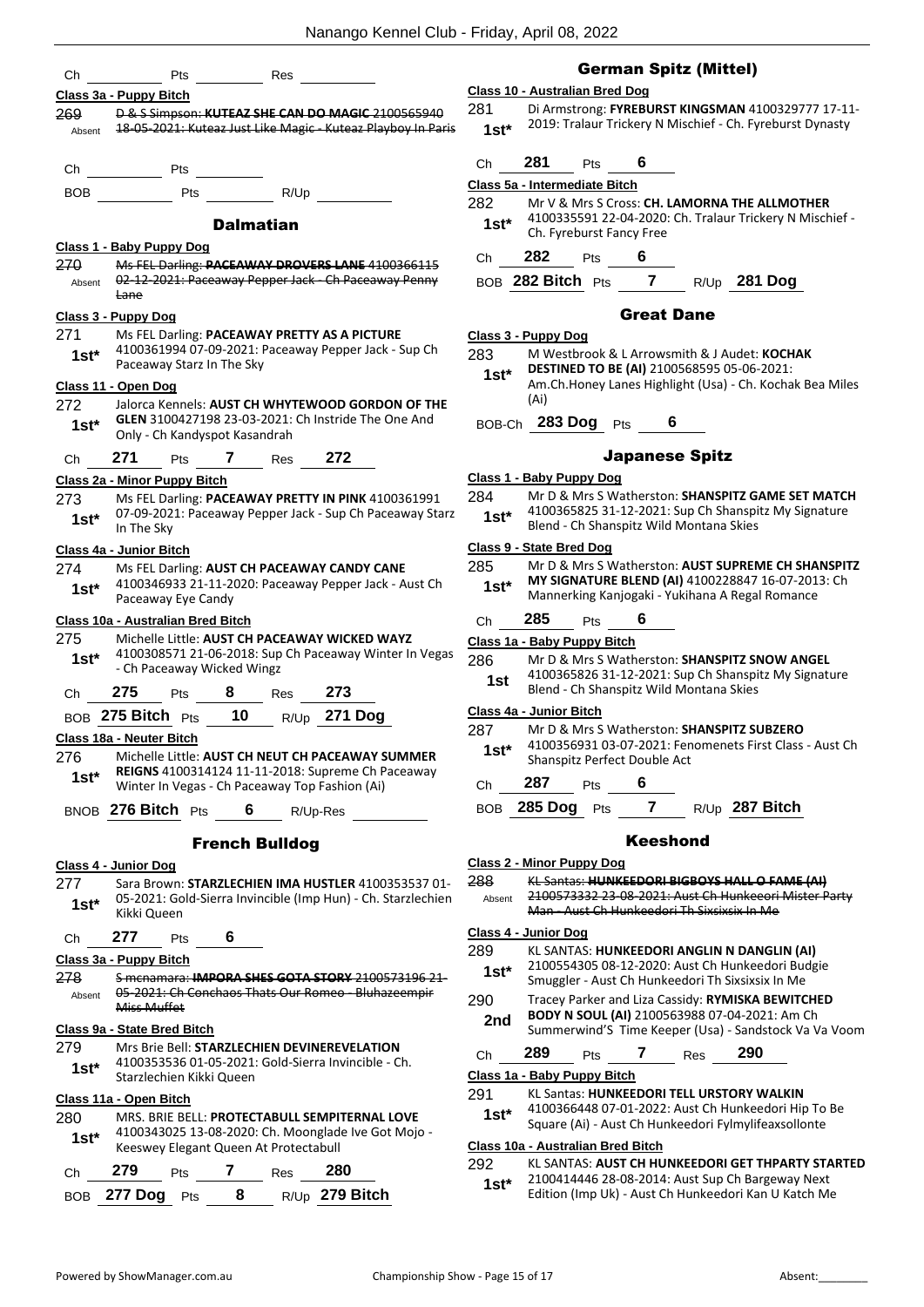| Ch             | <b>292</b> Pts                                             |                                                                                                      | 6                       |                  |                                                                                                                       |
|----------------|------------------------------------------------------------|------------------------------------------------------------------------------------------------------|-------------------------|------------------|-----------------------------------------------------------------------------------------------------------------------|
|                | BOB 289 Dog Pts                                            |                                                                                                      | $\overline{\mathbf{8}}$ | R/Up 290 Dog     |                                                                                                                       |
|                |                                                            |                                                                                                      | Lhasa Apso              |                  | В                                                                                                                     |
| 293<br>$1st^*$ | <u> Class 10 - Australian Bred Dog</u><br>Agent Kensi Blye | THE CLOCK STRIKES ONE 2100511339 14-12-2018:<br>Supreme Ch Zaland It Only Takes One - Ch Zaland Spec |                         |                  | P<br>R<br>Mrs J Stringer, Miss B Beves and Miss N Estatheo: ZALAND<br>P<br>В                                          |
| Ch             | 293                                                        | Pts $\overline{6}$                                                                                   |                         |                  |                                                                                                                       |
|                | Class 1a - Baby Puppy Bitch                                |                                                                                                      |                         |                  | N                                                                                                                     |
| 294<br>$1st*$  |                                                            | Mrs D elms and Mrs L Hume: JENNIE WILDEST FLIRT<br>Sup Ch Elshamara Wildest Dreams                   |                         |                  | Ρ<br>4100362845 15-10-2021: Ch Dilemma Veni Vici (Imp Hrv) -                                                          |
| 295<br>2nd     |                                                            | Mrs J Stringer: AVONGLEN THE ENCHANTED ONE<br><b>Zaland Enchanted Eden</b>                           |                         |                  | J<br>4100363851 07-11-2021: Zaland The Clock Strikes One - Ch<br>Ir                                                   |
|                | Class 5a - Intermediate Bitch                              |                                                                                                      |                         |                  |                                                                                                                       |
| 296<br>$1st^*$ |                                                            | Jangbu - Aust Ch Amesen Betty Boop                                                                   |                         |                  | C L Bouffler: AUST CH BABANGA SILHOUETTE 2100540123<br>S<br>11-05-2020: Ger.Ch Int Ch Lux Ch Nld Ch Vdh Ch El Minja's |
| Ch             | 296                                                        | <b>Pts</b>                                                                                           | 6                       |                  | Α                                                                                                                     |
|                | BOB 296 Bitch Pts 7 R/Up 293 Dog                           |                                                                                                      |                         |                  | C                                                                                                                     |
|                |                                                            | <b>Poodle (Standard)</b>                                                                             |                         |                  |                                                                                                                       |
|                | Class 4a - Junior Bitch                                    |                                                                                                      |                         |                  |                                                                                                                       |
| 297<br>Absent  | Raven Elegance                                             | Riley Anderson: RIVIERRA RISE FROM THE ASH                                                           |                         |                  | 4100354048 25-02-2021: Loana American Dream - Rivierra                                                                |
| BOB-Ch         |                                                            | Pts                                                                                                  |                         |                  | В                                                                                                                     |
|                |                                                            |                                                                                                      |                         |                  | P۱                                                                                                                    |
|                |                                                            |                                                                                                      |                         |                  |                                                                                                                       |
|                | Class 18 - Neuter Dog                                      |                                                                                                      | Poodle (Toy)            |                  | R                                                                                                                     |
| 298<br>$1st*$  | A Storm                                                    |                                                                                                      |                         |                  | A. Scott: ARGENOIR LORD OF THE DANCE 4100329387 16-<br>10-2019: Ch Kenmar Handsome Am I - Kenmar Dancing Up           |
|                | BNOB 298 Dog Pts                                           |                                                                                                      | 6                       |                  | Fi                                                                                                                    |
|                |                                                            |                                                                                                      | <b>Schipperke</b>       |                  |                                                                                                                       |
| 299<br>1st*    | <u>Class 11 - Open Dog</u>                                 | Ch. & Am. Ch. Tumbleweed's On The Road Again (Imp.<br>U.S.A.) - N.Z. Ch. Sanlyn Black Diamond        |                         |                  | Mr. P. & Mrs. D. Comrie: AUST. SUPREME CH. SANLYN FIRE<br>STORM (IMP. N.Z.) 03446-2013 19-05-2013: N.Z. Supreme       |
| Ch             | 299                                                        | <b>Pts</b>                                                                                           | 6                       |                  |                                                                                                                       |
|                | Class 1a - Baby Puppy Bitch                                |                                                                                                      |                         |                  |                                                                                                                       |
| 300.<br>$1st*$ |                                                            | Mrs Anne Scott: BEADALE BRIGHT STAR EBONY<br>Is My Time - Beadale Mamma Mia                          |                         |                  | 5100128605 01-11-2021: Cze Ch. Cze Jr Ch Ch Beadale This                                                              |
| 301<br>1st*    | Class 10a - Australian Bred Bitch                          | Mr. P. & Mrs. D. Comrie: AUST. CH. BREOGAN MAGIC<br>Dreams - Ch. Bateauchien Jack Be Quick           |                         |                  | DREAMS 2100469895 03-02-2017: Nz. Ch. Ch. Breogan Kiwi                                                                |
| Ch             | 301                                                        | Pts                                                                                                  | 6                       |                  |                                                                                                                       |
|                | <b>BOB</b> 299 Dog                                         | Pts                                                                                                  | $\overline{\mathbf{7}}$ | $R/Up$ 301 Bitch |                                                                                                                       |
|                |                                                            |                                                                                                      | <b>Shih Tzu</b>         |                  |                                                                                                                       |

BOB-Ch **302 Bitch** Pts **6**

# Group 7 - Specials

| <b>Best</b>     | <b>Shih Tzu</b><br>302                                                               |
|-----------------|--------------------------------------------------------------------------------------|
| Pts: 25         | Mr. Jayden Brown: Ch Tzuave Careful Wat U Witch For                                  |
| R/Up            | <b>Keeshond</b><br>289                                                               |
| Pts: 15         | KL SANTAS: HUNKEEDORI ANGLIN N DANGLIN (AI)                                          |
|                 |                                                                                      |
| <b>Baby</b>     | 294<br>Lhasa Apso<br>Mrs D elms and Mrs L Hume: Jennie Wildest Flirt                 |
|                 |                                                                                      |
| Minor           | 273<br><b>Dalmatian</b>                                                              |
|                 | Ms FEL Darling: Paceaway Pretty in Pink                                              |
| <b>Puppy</b>    | <b>Dalmatian</b><br>271                                                              |
|                 | Ms FEL Darling: Paceaway Pretty as a Picture                                         |
| Junior          | <b>Keeshond</b><br>289                                                               |
|                 | KL SANTAS: HUNKEEDORI ANGLIN N DANGLIN (AI)                                          |
| <b>Inter</b>    | 282<br><b>German Spitz (Mittel)</b><br>Mr V & Mrs S Cross: Ch. Lamorna The Allmother |
|                 |                                                                                      |
| <b>State Br</b> | <b>Shih Tzu</b><br>302                                                               |
|                 | Mr. Jayden Brown: Ch Tzuave Careful Wat U Witch For                                  |
| Aus Br          | 275<br><b>Dalmatian</b><br>Michelle Little: AUST CH PACEAWAY WICKED WAYZ             |
|                 |                                                                                      |
| Open            | <b>Schipperke</b><br>299<br>Mr. P. & Mrs. D. Comrie: Aust. Supreme Ch. Sanlyn Fire   |
|                 | Storm (Imp. N.Z.)                                                                    |
|                 |                                                                                      |
|                 | <b>Neuter</b>                                                                        |
|                 |                                                                                      |
| <b>Best</b>     | <b>Dalmatian</b><br>276                                                              |
| Pts: 7          | Michelle Little: AUST CH NEUT CH PACEAWAY SUMMER<br><b>REIGNS</b>                    |
| R/Up            | 298<br>Poodle (Toy)                                                                  |
|                 | A. Scott: Argenoir Lord of the Dance                                                 |
|                 |                                                                                      |
| Finish          | Absent<br>8                                                                          |
|                 |                                                                                      |